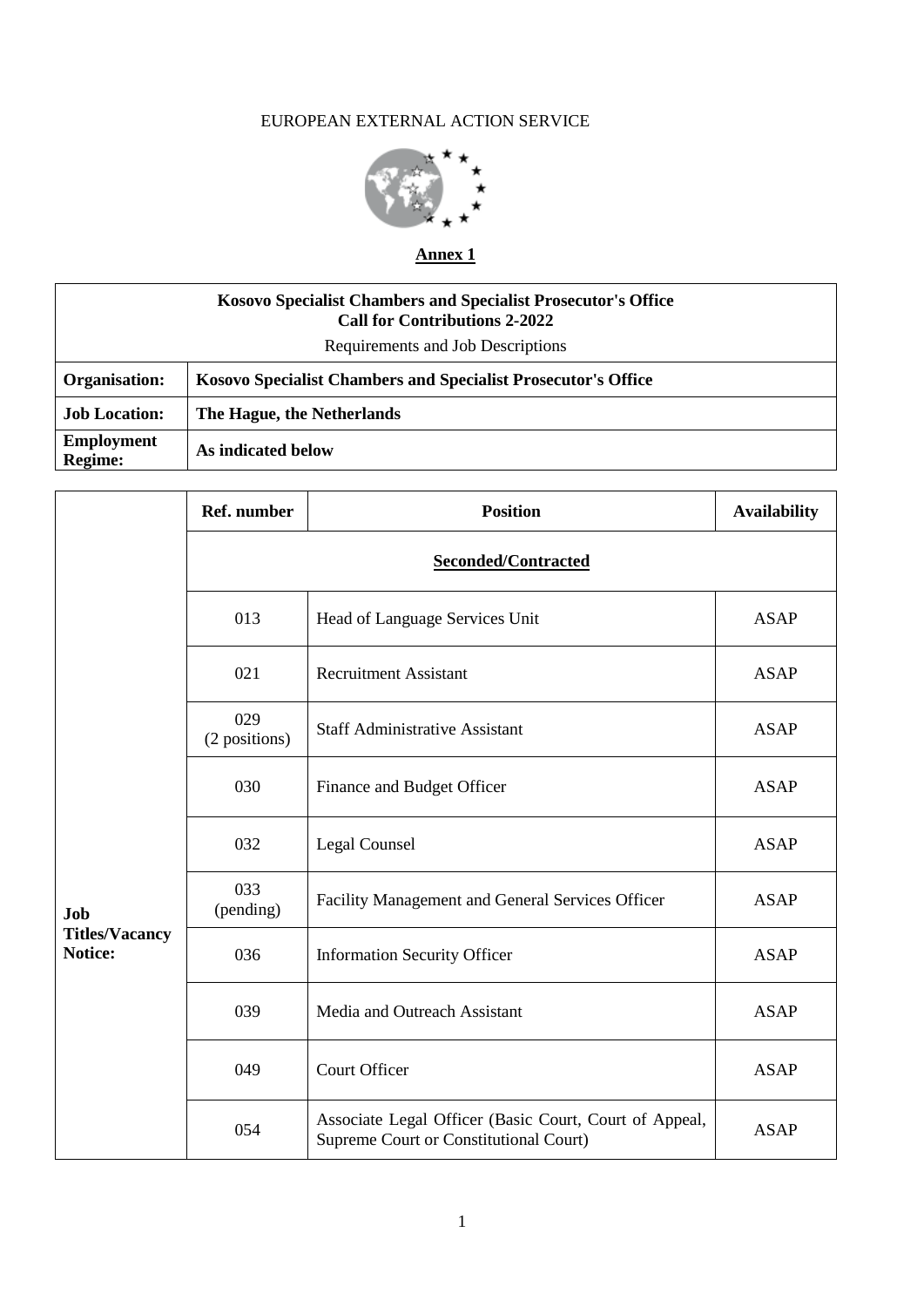| 066-1<br>(3 positions) | Court Interpreter (Albanian)                                                         | <b>ASAP</b> |
|------------------------|--------------------------------------------------------------------------------------|-------------|
| 067                    | Reviser (Albanian)                                                                   | <b>ASAP</b> |
| 068-2<br>(2 positions) | Translator (Albanian)                                                                | <b>ASAP</b> |
| 099<br>(pending)       | Human Resources Officer                                                              | <b>ASAP</b> |
| 106                    | Security Officer                                                                     | <b>ASAP</b> |
| 139                    | Deputy Head of Facility Management and General<br>Services Unit                      | <b>ASAP</b> |
| 140                    | Information<br>Management<br>Library<br>and<br>Assistant<br>(Information Governance) | <b>ASAP</b> |
| 149                    | <b>Outreach Assistant</b>                                                            | <b>ASAP</b> |
| 158                    | Head of Victims' Participation Office                                                | <b>ASAP</b> |
| 164                    | Deputy Head of Human Resources Unit                                                  | <b>ASAP</b> |
| 172<br>(pending)       | Deputy Head of Language Services Unit                                                | <b>ASAP</b> |
| 184                    | Information<br>Technology<br>(TT)<br>Security<br>System<br>Administrator             | <b>ASAP</b> |
| 192                    | Finance and Budget Officer (ITSU)                                                    | <b>ASAP</b> |
| 528<br>(3 positions)   | Prosecutor                                                                           | <b>ASAP</b> |
| 529                    | <b>Associate Prosecutor</b>                                                          | <b>ASAP</b> |
| 532                    | Analyst                                                                              | <b>ASAP</b> |
| 536                    | Investigator                                                                         | <b>ASAP</b> |
| 562                    | Senior Investigator                                                                  | <b>ASAP</b> |
| 563                    | Associate Interpreter/Translator (Albanian and Serbian)                              | <b>ASAP</b> |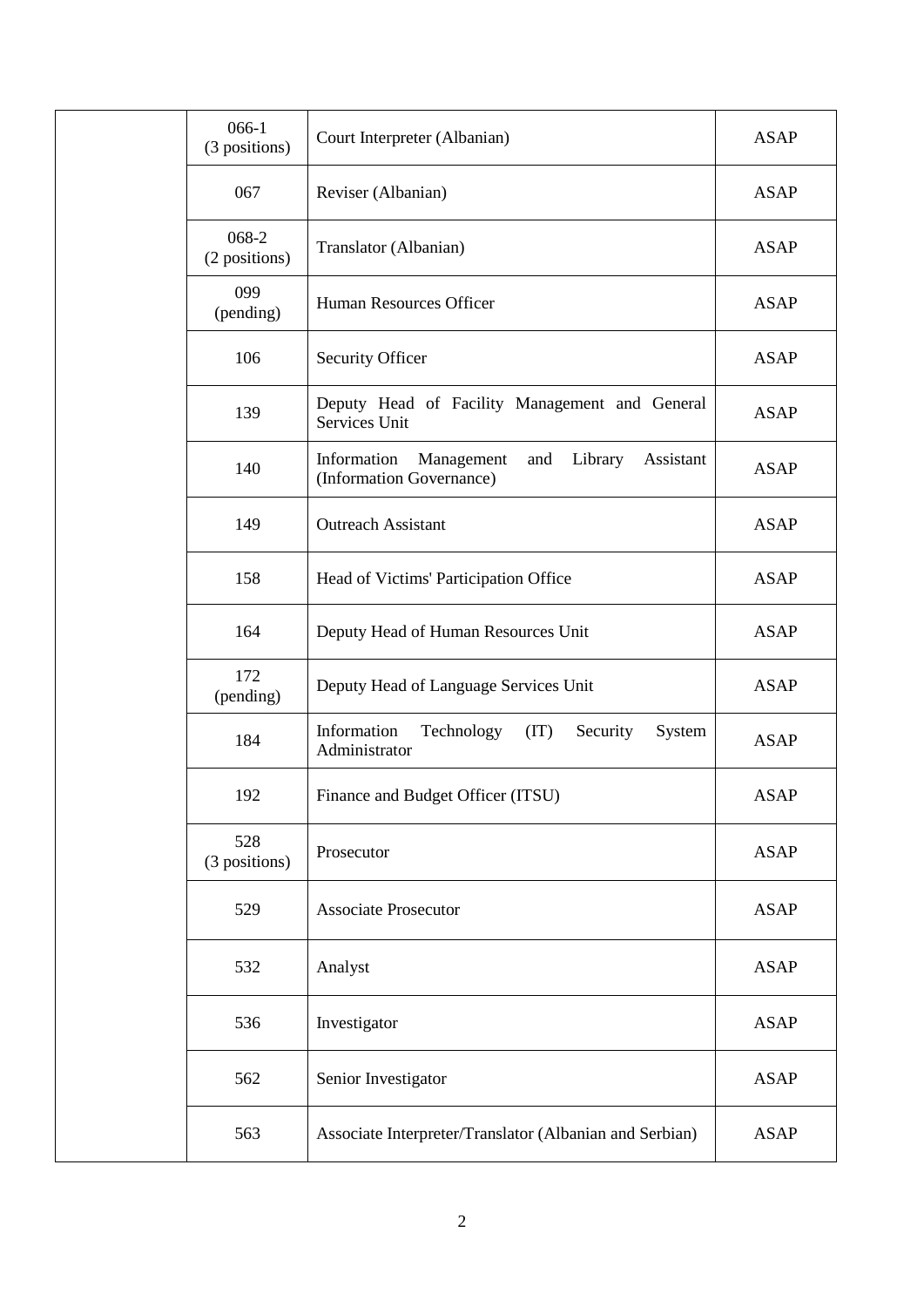| <b>Deadline for</b><br><b>Applications:</b> | 24 June 2022 at 17:00 hours (Brussels time)                                                                                                                                                                                |
|---------------------------------------------|----------------------------------------------------------------------------------------------------------------------------------------------------------------------------------------------------------------------------|
|                                             | 1. For candidates from the EU Member States:                                                                                                                                                                               |
|                                             | The online Application Form, including its Addendum (Annex 3 to be filled in manually<br>and uploaded), shall be submitted via one of the following links:                                                                 |
|                                             | 1.1. For candidates seconded by their EU Member State:                                                                                                                                                                     |
|                                             | https://goalkeeper.eeas.europa.eu/registrar/web                                                                                                                                                                            |
|                                             | 1.2. For contracted candidates from the EU Member States:                                                                                                                                                                  |
|                                             | https://goalkeeper.eeas.europa.eu/registrar/web/DPA/357/details.do.                                                                                                                                                        |
| <b>Applications</b><br>must be              | 2. For candidates from the Third Contributing States:                                                                                                                                                                      |
| submitted:                                  | The Application Form (Annex 2), available on both the EEAS website and the website of<br>the Kosovo Specialist Chambers and Specialist Prosecutor's Office, shall be sent to one of the<br>following email addresses only: |
|                                             | 2.1. For candidates seconded by their Third Contributing State:                                                                                                                                                            |
|                                             | Civilian Planning and Conduct Capability (CPCC)                                                                                                                                                                            |
|                                             | schr@eeas.europa.eu                                                                                                                                                                                                        |
|                                             | 2.2. For contracted candidates from the Third Contributing States:                                                                                                                                                         |
|                                             | applications@scp-ks.org.                                                                                                                                                                                                   |
|                                             | Only one Application Form per candidate will be accepted, the latest received within the<br>deadline or the one submitted through the National Authorities being given a priority.                                         |
|                                             | For additional information from National Authorities, please contact:                                                                                                                                                      |
|                                             | Civilian Planning and Conduct Capability (CPCC)                                                                                                                                                                            |
| <b>Information:</b>                         | <b>Ms Ellen M. Harmsen</b><br>schr@eeas.europa.eu<br>Mobile: +32 46084 2209                                                                                                                                                |

**Seconded Personnel** – For seconded positions, only personnel nominations received through the official channels from the EU Member States/Contributing Third States will be considered. The Contributing States will bear all personnel-related costs for the seconded personnel, e.g. salaries, medical coverage, travel expenses to and from The Hague (including home leave) and allowances other than those paid according to the Council documents 7291/09 (10 March 2009) and 9084/13 (30 April 2013). Personnel seconded from the Contributing Third States are not entitled to receive allowances paid according to the Council documents 7291/09 (10 March 2009) and 9084/13 (30 April 2013).

**Contracted Personnel** – The Kosovo Specialist Chambers and Specialist Prosecutor's Office may recruit international staff on a contractual basis as required, through an employment contract. The employment contract with the Kosovo Specialist Chambers and Specialist Prosecutor's Office establishes the conditions of employment, rights and obligations, remuneration, allowances, travel and removal expenses and the applicable high-risk insurance policy. Preference will be given to seconded candidates.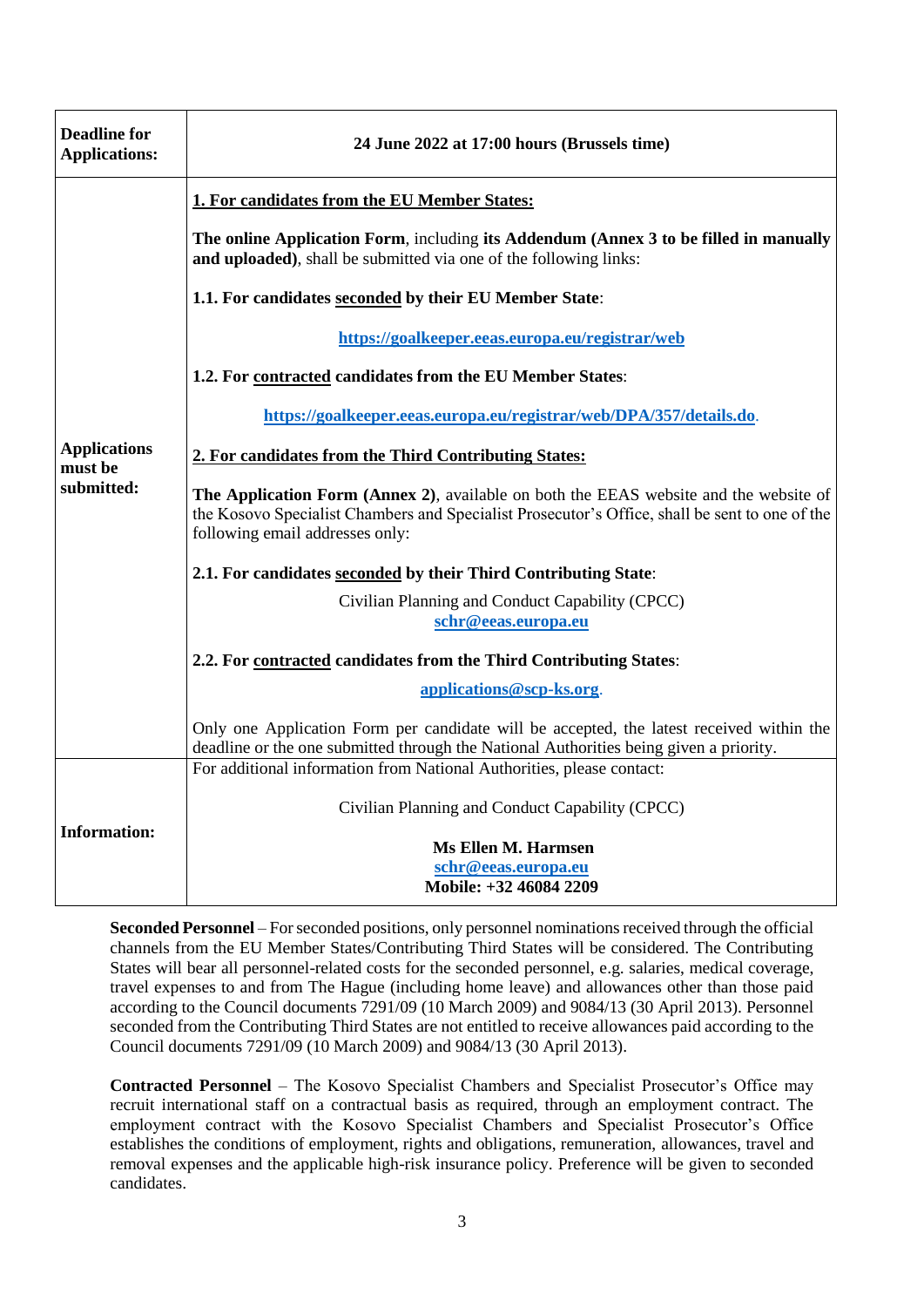Documents supporting educational qualifications and work experience should be accompanied by certified translations of the original documents in the English language, if issued in another language, in accordance with the European Commission Guidelines for Lifelong Learning, which ensures transparency in higher education and fair and informed judgements about qualifications.

**Tour of Duty Period** – Subject to the adoption of another Council Decision extending the mandate of the Kosovo Specialist Chambers and Specialist Prosecutor's Office and approving the appropriate Budgetary Impact Statement, the initial duration of the deployment should be 12 months, except for the short-term positions containing letters "ST" in their reference number.

The maximum duration of the deployment in the short-term positions will be less than 12 months, as specified in the respective job descriptions provided below, with no possibility for extension. In cases of post continuation into the new budgetary period, it will be subject to:

- the extension of the mandate of the Kosovo Specialist Chambers and Specialist Prosecutor's Office;
- the approval and signature of the Grant Agreement;
- the necessary financial means for the short-term post under the respective budget line and
- the interests or operational needs of the Kosovo Specialist Chambers and Specialist Prosecutor's Office.

The Civilian Operations Commander requests that the Contributing States propose candidates for the following international staff positions, according to the requirements and profiles described below.

# **I. GENERAL CONDITIONS**

**Citizenship –** The candidates must have Citizenship of an EU Member State or of a Contributing Third State.

**Integrity –** The candidates must maintain the highest standards of personal integrity, impartiality and self-discipline within the Kosovo Specialist Chambers and Specialist Prosecutor's Office. They are not allowed to provide or discuss any information or document as a result of access to classified and/or sensitive information relating to the Kosovo Specialist Chambers and Specialist Prosecutor's Office or respective tasks and activities. They shall carry out their duties and act in the interest of the Kosovo Specialist Chambers and Specialist Prosecutor's Office.

**Flexibility and Adaptability** – The candidates must be able to work with unpredictable working hours and a considerable workload. They must have the ability to work professionally as a member of a team, in task forces and working groups with mixed composition, and be able to cope with extended separation from family and usual environment.

**Availability –** The candidates must be able to undertake any other tasks related with the competencies, responsibilities and functions of the respective position within the Kosovo Specialist Chambers and Specialist Prosecutor's Office, as required by the Registrar and the Specialist Prosecutor.

**Physical and Mental Health** – The candidates must be physically fit and in good health without any physical or mental problems or substance dependency, which may impair operational performance. To ensure duty of care, selected candidates should, in principle, be under the normal age of retirement in Contributing Third States.

*Serious deficiencies in any of these general conditions may result in repatriation/termination of the secondment/contract.*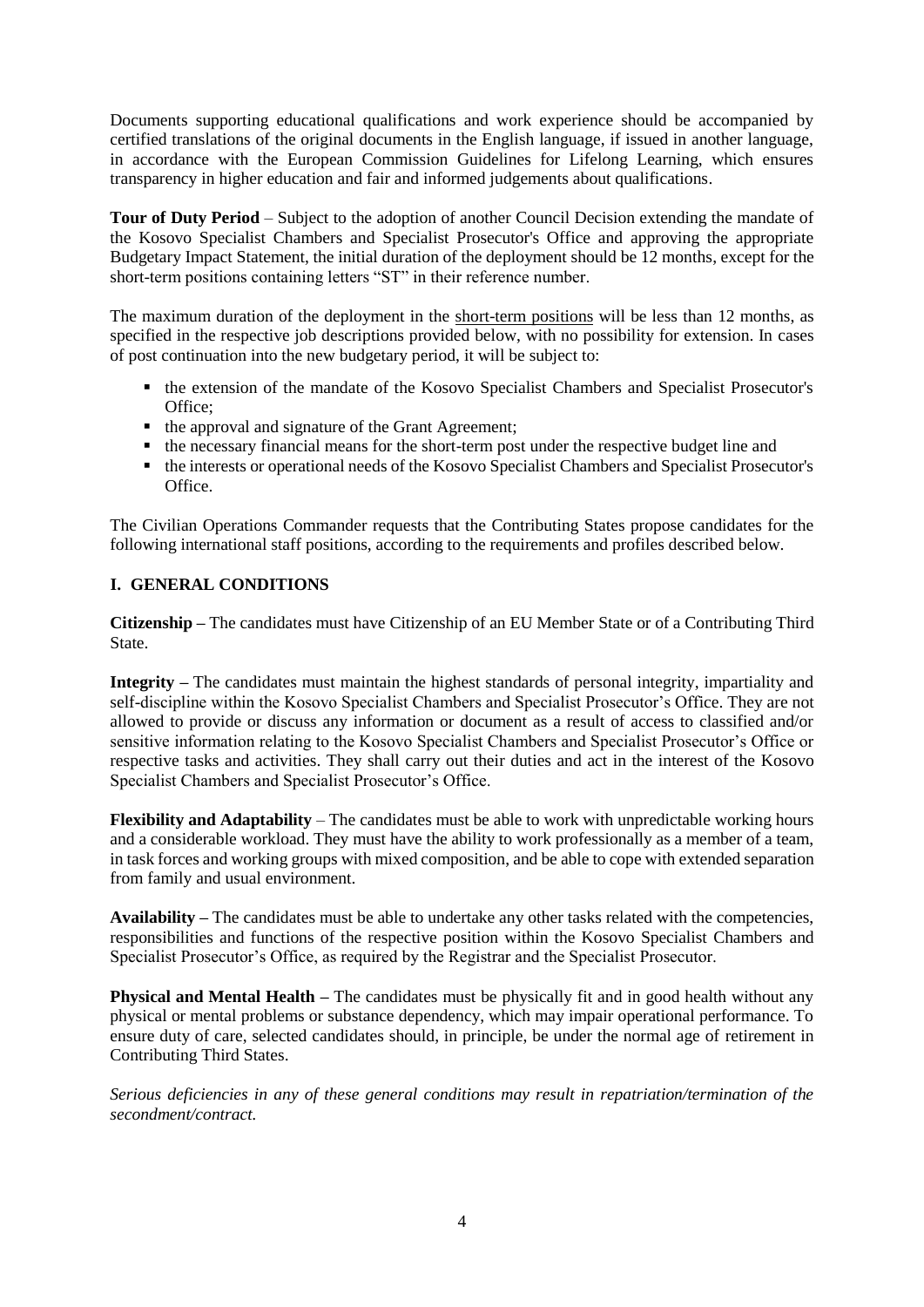# **II. REQUIREMENTS**

### **A. Essential Requirements**

The following are essential requirements in respect of civilian international experts to the Kosovo Specialist Chambers and Specialist Prosecutor's Office.

## **1. Education and Training**

The candidates should have a recognized academic qualification under the European Qualifications Framework (EQF)<sup>1</sup>, or equivalent, at the level specified in the individual Job Descriptions.

## **2. Knowledge**

The candidates should have knowledge of the EU Institutions and international standards, particularly related to the Common Foreign and Security Policy (CFSP), including the Common Security and Defence Policy (CSDP).

## **3. Skills and Abilities**

**Language Skills<sup>2</sup>** – Spoken and written proficiency in English, the working language of the Kosovo Specialist Chambers and Specialist Prosecutor's Office. Certain positions may require higher language skills further specified in the individual Job Descriptions. In order to provide for national representation at the Kosovo Specialist Chambers and Specialist Prosecutor's Office, certain (ordinarily internal) positions at the Kosovo Specialist Chambers and Specialist Prosecutor's Office may accept proficiency in a language other than the majority language of the Kosovo Specialist Chambers and Specialist Prosecutor's Office.

**Communication and Interpersonal Skills –** The candidates must have excellent interpersonal and communication skills, both written and oral.

**Organisational Skills** – The candidates must have excellent organisational skills, with the ability to prioritize work to meet deadlines, and a concern for order and accuracy.

**Computer Skills** – Skills in word processing, spreadsheet and e-mail systems are essential.

**Driving Skills** – The candidates must be in possession of a valid civilian driving licence for motor vehicles (Category B or equivalent). They must also be able to drive any 4-wheel-drive vehicle.

*Serious deficiencies in any of these essential requirements may result in repatriation/termination of the secondment/contract.*

### **B. Desirable Requirements**

l

**Knowledge of the Balkans Area** – The candidates should have good knowledge of the history, culture, social and political situation of Balkans, as well as of the police, judiciary and governmental structures.

**Language** – Some proficiency in Albanian and/or Serbian, depending on the job tasks and responsibilities.

<sup>&</sup>lt;sup>1</sup> https://ec.europa.eu/ploteus/content/descriptors-page

<sup>2</sup> [Common European Framework of References](http://europass.cedefop.europa.eu/en/resources/european-language-levels-cefr) for Languages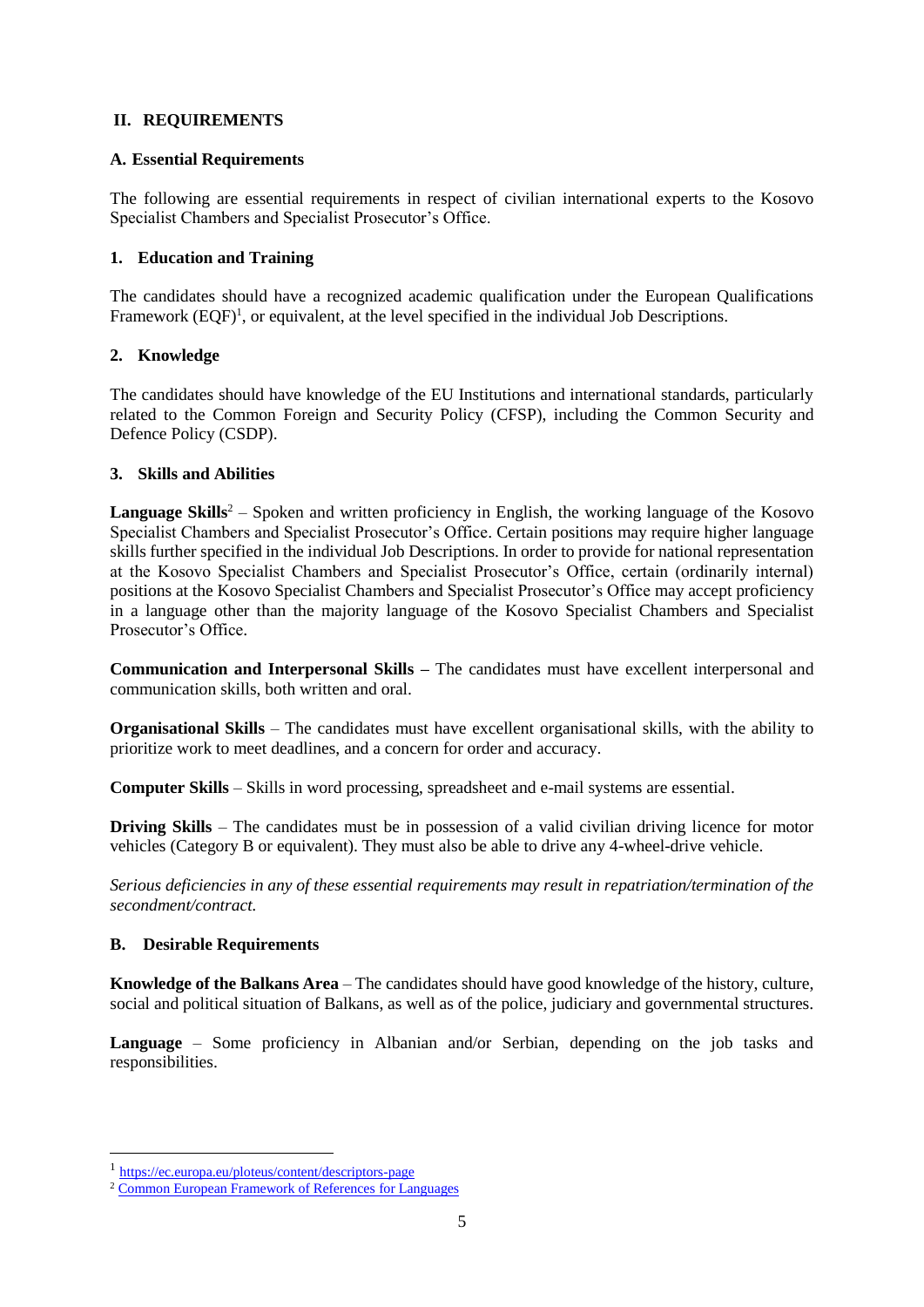### **III. ESSENTIAL DOCUMENTS AND EQUIPMENT FOR SELECTED CANDIDATES**

**Passport** – The selected candidates must have a passport from their respective national authorities. If possible, a Service Passport or a Diplomatic Passport should be issued.

**Visas** – Contributing Third States and selected candidates must ensure that visas are obtained for entry into the Netherlands prior to departure from their home country. It is also essential to obtain any transit visas, which may be required for passage through countries en route to the Netherlands.

**Education diplomas(s)/certificate(s) or/and professional certificate(s)** – The selected international contracted candidates must have and present to the Kosovo Specialist Chambers and Specialist Prosecutor's Office the university diploma or the professional certificate/diploma, depending on the Job Description, before signing the contract or taking up duties.

**Required Personnel Security Clearance (PSC)** – The selected candidates will have to be in possession of the necessary level of Personnel Security Clearance (PSC) as specified in the respective Job Descriptions. For seconded experts, the original certificate of the national security clearance or a proof of the initiation of the process must accompany them upon deployment. For contracted experts, the process will be initiated by the Kosovo Specialist Chambers and Specialist Prosecutor's Office upon deployment. For both seconded and contracted experts, access to EUCI will be limited to RESTRICTED until the issuance of their national security clearance.

**Certificate/Booklet of Vaccination** – The selected candidates must be in possession of a valid certificate/booklet of vaccination showing all vaccinations and immunisations received. They must also be vaccinated according to the required immunisations.

**Medical Certificate** – The selected candidates should undergo a medical examination and be certified medically fit for duty by a competent authority from the Contributing States. A copy of this certification must accompany deployed seconded/contracted personnel.

*Serious deficiencies in any of these essential requirements may result in repatriation/termination of the secondment/contract.*

# **IV. ADDITIONAL INFORMATION**

**Gender Balance** – The EU strives for improved gender balance in CSDP operations in compliance with UNSCR 1325 on Women, Peace and Security (WPS). The CPCC encourages the Contributing States and European Institutions to take this into account when offering contributions.

**Application Form** – Applications will be considered only when submitting either the online Application Form with Addendum (Annex 3) or the standard Application Form (Annex 2) in Word format, as applicable, and indicating which position(s) the candidate is applying for.

**Selection Process** – The candidates considered to be most suitable will be shortlisted and, if needed, interviewed in Brussels/The Hague or by audio/video Skype/phone, before the final selection is made. Evaluation of qualified applicants may also include an assessment exercise. As part of the screening process, which forms an integral part of the selection process, you may also be asked to provide additional information during which the Kosovo Specialist Chambers and Specialist Prosecutor's Office may contact you for clarifications and follow-ups. If seconded candidates are required to travel to Brussels/The Hague for interviews, the Contributing States will bear any related costs.

**Information on the Outcome** – Contributing States and contracted candidates (applying for seconded/contracted positions) will be informed about the outcome of the selection process after its completion.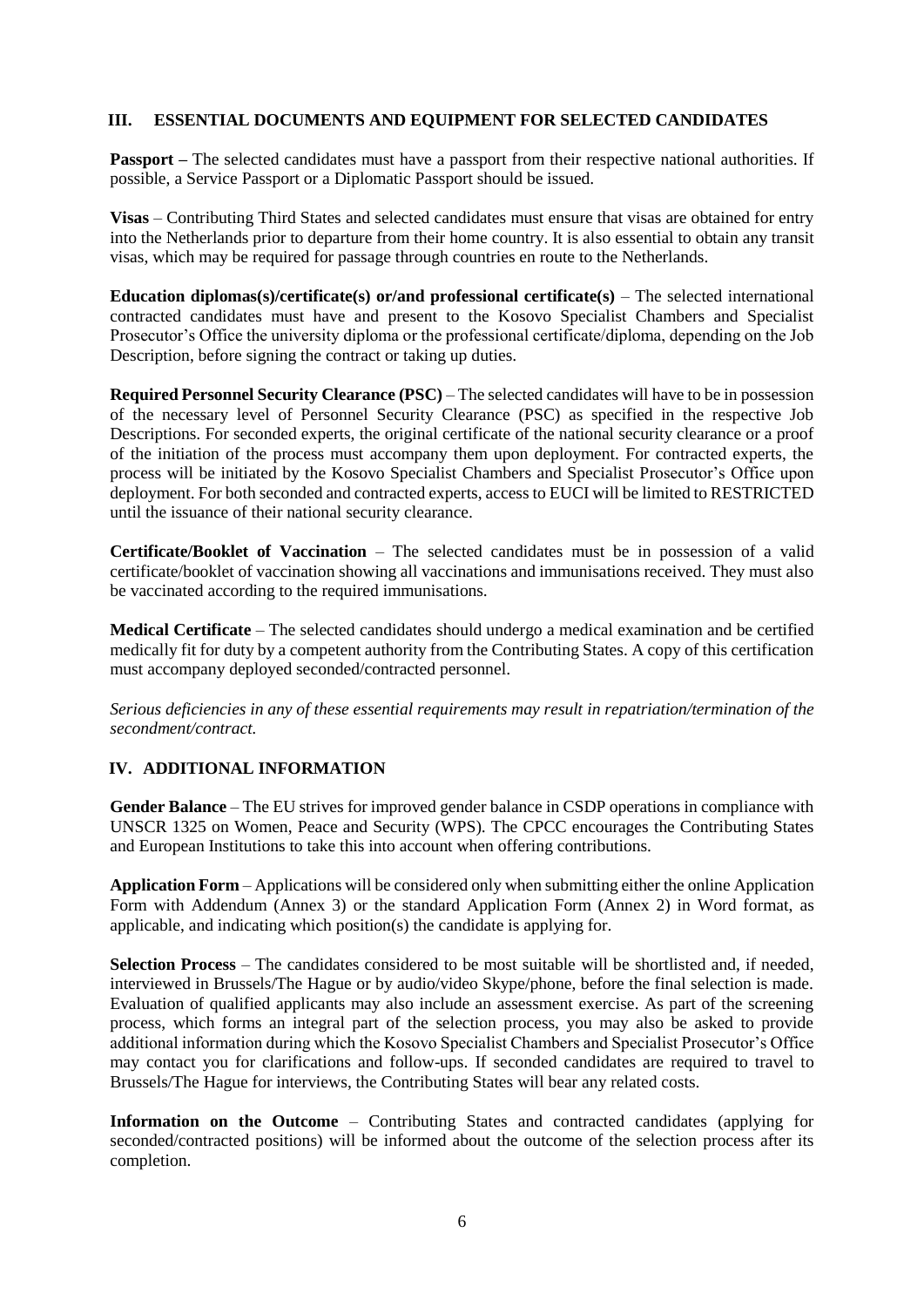### **Data Protection**

The EEAS, and its directorate CPCC processes personal data pursuant to Regulation (EC) 45/2001 on the protection of individuals with regard to the processing of personal data by the community institutions and bodies and on the free movement of such data, as implemented in the EEAS by the Decision of the High Representative of the Union for Foreign Affairs and Security Policy of 8 December 2011. The Privacy statement is available on the EEAS website. For specific information on personal data protection relating to the Kosovo Specialist Chambers and Specialist Prosecutor's Office, please refer to their website.

## **Job Descriptions**

The current reporting lines of the following Job Descriptions might be subject to modification based on operational requirements and in line with the principles set out in the Operation Plan (OPLAN).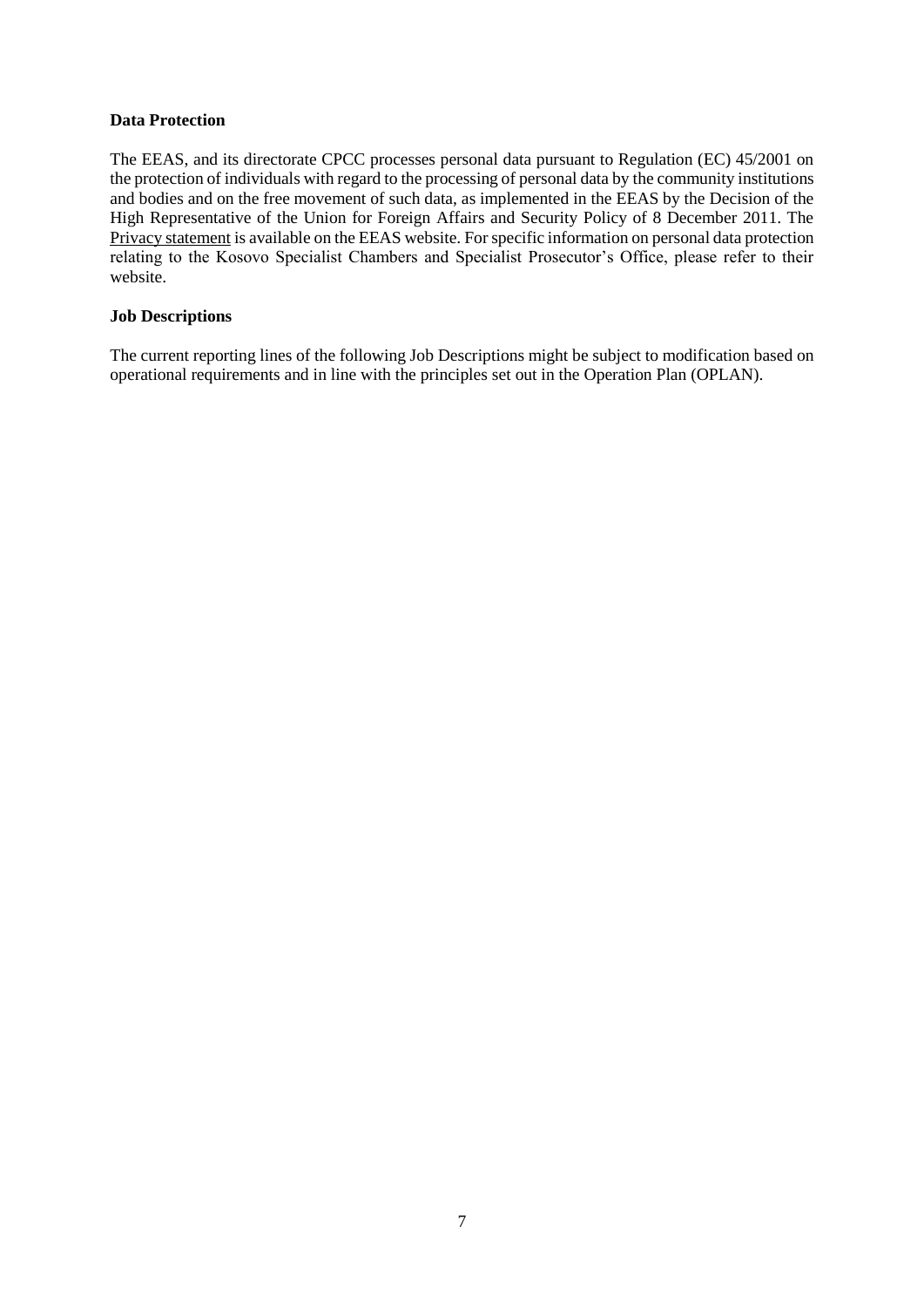| <b>Position:</b>                 | <b>Employment Regime:</b>        | <b>Post Category:</b>       |
|----------------------------------|----------------------------------|-----------------------------|
| Head of Language Services Unit   | Seconded/Contracted              | Expert Level E-3            |
| Ref. number:                     | <b>Location:</b>                 | <b>Availability:</b>        |
| 013                              | The Hague, the Netherlands       | ASAP                        |
| <b>Component/Department/Unit</b> | <b>Security Clearance Level:</b> | <b>Open to Contributing</b> |
| Kosovo Specialist Chambers/      | EU SECRET or equivalent          | <b>Third States:</b>        |
| Judicial Services Division/      |                                  | Yes                         |
| Languages Services Unit          |                                  |                             |

The Head of Language Services Unit reports to the Registrar/Deputy Registrar.

## **Main Tasks and Responsibilities:**

- To plan, organize and manage the work of the Language Services Unit, providing interpretation and translation services in Albanian, English and Serbian and other languages for the Specialist Chambers, when required;
- To develop internal work procedures and to supervise the work of the Unit's constituent subunits (Interpretation, Translation, Referencing and Terminology);
- To advise the Registrar on matters relating to language services;
- To develop policies, guidelines and instructions required to structure the work of the unit and to oversee their implementation;
- To oversee the correct application of the Code of Ethics for translators and interpreters and to ensure that internal rules and procedures continue to promote the Code's objectives;
- To organise recruitment, test and evaluate prospective staff and freelancers and to select qualified candidates for the vacant posts and roster of accredited freelancers;
- To assess the workload projections, review staffing requirements and plan resources accordingly and to ensure timely delivery of services of appropriate quality and quantity and efficient management of the Unit's resources and contracts for external services;
- To draft the framework contracts for freelance interpreters and translators, including confidentiality agreements, in line with the existing regulatory standards of the profession;
- To supervise, monitor and evaluate the performance of staff and contractors and to promote the best utilization of their skills and experience;
- To manage the Unit's budget, to prepare budget submissions and performance reports for the Unit and to ensure efficient management of contracts for external services;
- To foster team building and communication among staff with a view to building and maintaining harmonious working relations and high productivity;
- To optimise coordination with the other units within the organization;
- To establish and maintain contacts with corresponding institutions and professional organisations with a view to adopting best practices and developing good cooperation;
- To undertake any other related tasks requested by the Line Managers.

# **Essential Qualifications and Experience:**

 Successful completion of University studies of at least four (4) years attested by a diploma OR a qualification in the National Qualifications Framework which is equivalent to level 7 in the European Qualifications Framework OR a qualification of the second cycle under the framework of qualifications of the European Higher Education Area e.g. Master's degree

AND

 A minimum of twelve (12) years of relevant professional experience, after having fulfilled the education requirements, out of which a minimum of four (4) years of management experience.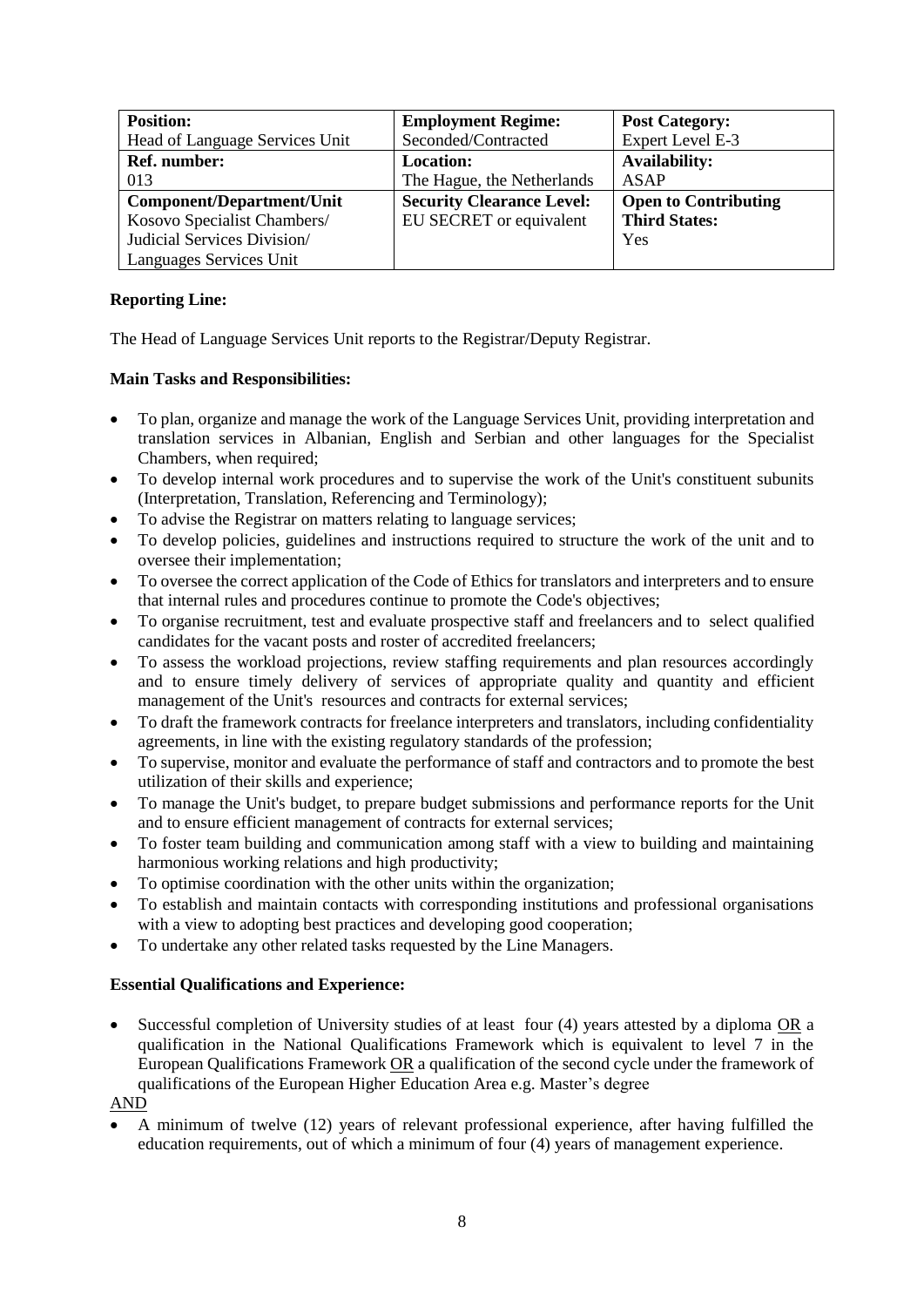Specification of Education and Experience

- The above mentioned University degree must be in at least one of the following fields of expertise: Modern Languages, Law or other related university studies;
- A minimum of seven (7) years of progressively responsible experience in the management of translation and conference interpretation in an international organisation or international or hybrid court;
- Experience in organising the provision of language services, recruiting and managing freelance interpreters and/or translators;
- Excellent analytical, planning, organisational, drafting and IT skills;
- Ability to perform under stress and in difficult circumstances;
- A demonstrated ability to find creative and pragmatic solutions in a demanding, deadline driven environment and to establish and maintain effective, constructive working relationship with people from different national and cultural backgrounds;
- Demonstrated gender awareness and sensitivity; ability to promote an inclusive working environment and integrate a gender perspective into tasks and responsibilities.

- A demonstrated track record of successfully managing large quantities of translation and interpretation work and increasing productivity;
- Knowledge of established practices and recent developments in interpretation services in the EU context;
- Substantial knowledge of the functioning of the EU and in particular CSDP missions;
- Good understanding of the political, cultural and security situation of the Balkans, in particular Kosovo.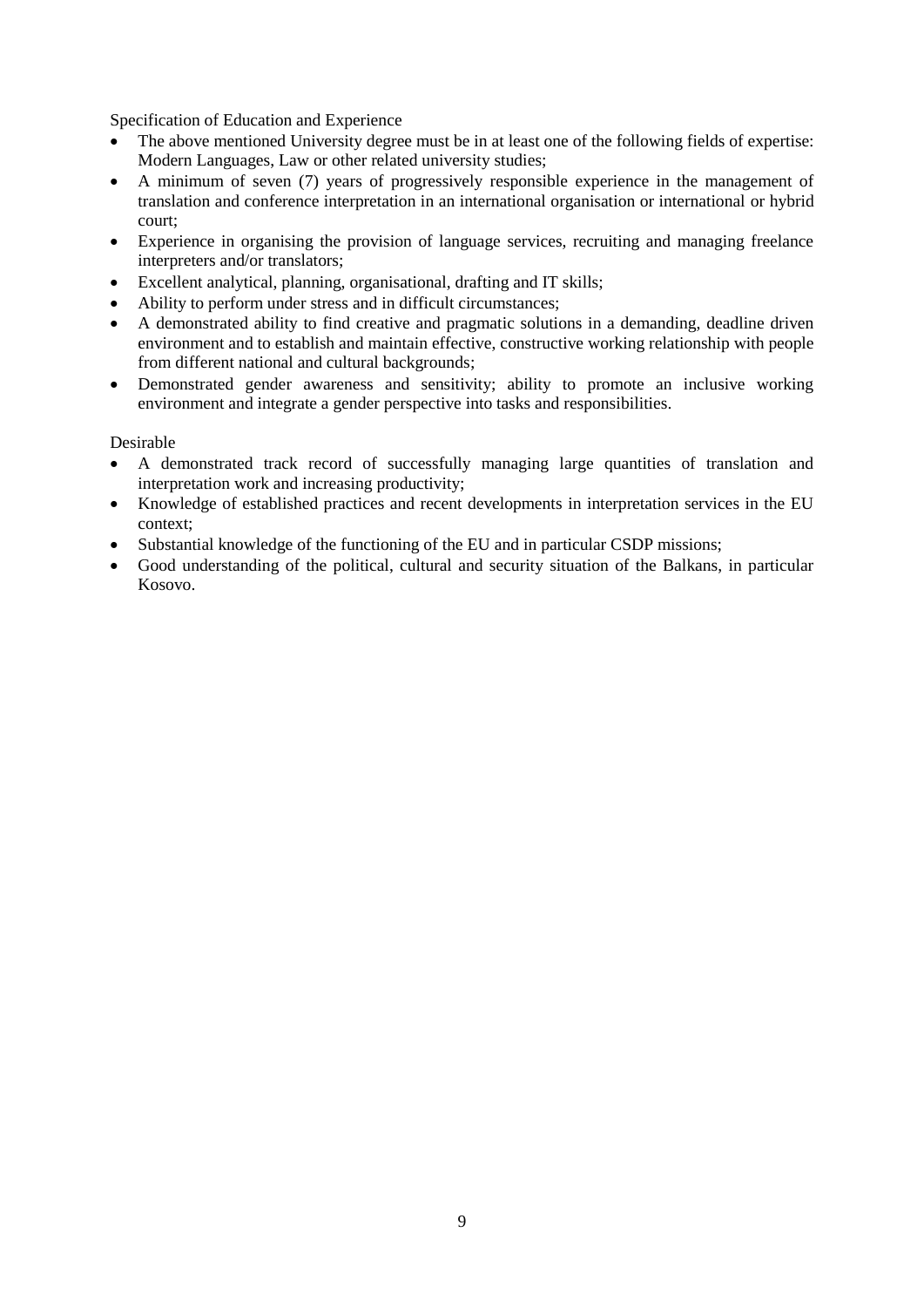| <b>Position:</b>                  | <b>Employment Regime:</b>        | <b>Post Category:</b>       |
|-----------------------------------|----------------------------------|-----------------------------|
| <b>Recruitment Assistant</b>      | Seconded/Contracted              | <b>Assistant Level AL-1</b> |
| Ref. number:                      | Location:                        | <b>Availability:</b>        |
| 021                               | The Hague, the Netherlands       | ASAP                        |
| <b>Component/Department/Unit:</b> | <b>Security Clearance Level:</b> | <b>Open to Contributing</b> |
| Kosovo Specialist Chambers/       | EU SECRET or equivalent          | <b>Third States:</b>        |
| Division of Administration/       |                                  | Yes                         |
| Human Resources Unit              |                                  |                             |

The Recruitment Assistant reports to the Human Resources Officer.

# **Main Tasks and Responsibilities:**

- To conduct comprehensive reviews of job descriptions in direct consultation with Line Managers and other internal stakeholders and in accordance with the internal framework;
- To analyse and determine correctly the candidates' eligibility for the posts;
- To plan, organise and take part in the assigned selection procedures in accordance with the internal framework;
- To duly prepare the Calls for Contributions for staff and interns;
- To prepare all recruitment-related documents and statistics in accurate and timely manner;
- To ensure efficient relevant communication with both internal and external stakeholders;
- To ensure accurate and timely verification of required pre-deployment documentation and activities;
- To prepare and/or coordinate draft memoranda and decisions;
- To ensure a proper processing of documents and queries related to obtaining/renewing the (in-lieu) Personnel Security Clearances and Criminal Records Checks;
- To contribute to the development and implementation of the Human Resources strategies, policies and procedures;
- To assist in the implementation of different recruitment-related projects;
- To ensure a proper filing and archiving of all documents, as well as a timely update of all records;
- To undertake any other related tasks as requested by the Line Managers.

# **Essential Qualifications and Experience:**

A level of secondary education attested by a diploma

AND

 A minimum of ten (10) years of relevant professional experience, after having fulfilled the education requirements.

- A minimum of five (5) years of responsible professional full-time experience in recruitment;
- Excellent organisational skills coupled with the ability to manage a high workload on occasions;
- Excellent interpersonal and communication skills in English, both written and oral;
- Excellent computer skills in Ms Office applications (Excel, Word, PowerPoint, Access);
- Excellent drafting skills;
- Tact, discretion and impeccable accuracy with a strong eye for details;
- Sound judgment and very good analytical skills;
- Ability to work productively and with a minimal supervision in a fast-paced, team-oriented environment and produce accurate work under pressure and in difficult circumstances;
- Ability to establish and maintain effective and constructive working relationships with people of different national and/or cultural backgrounds with respect for diversity;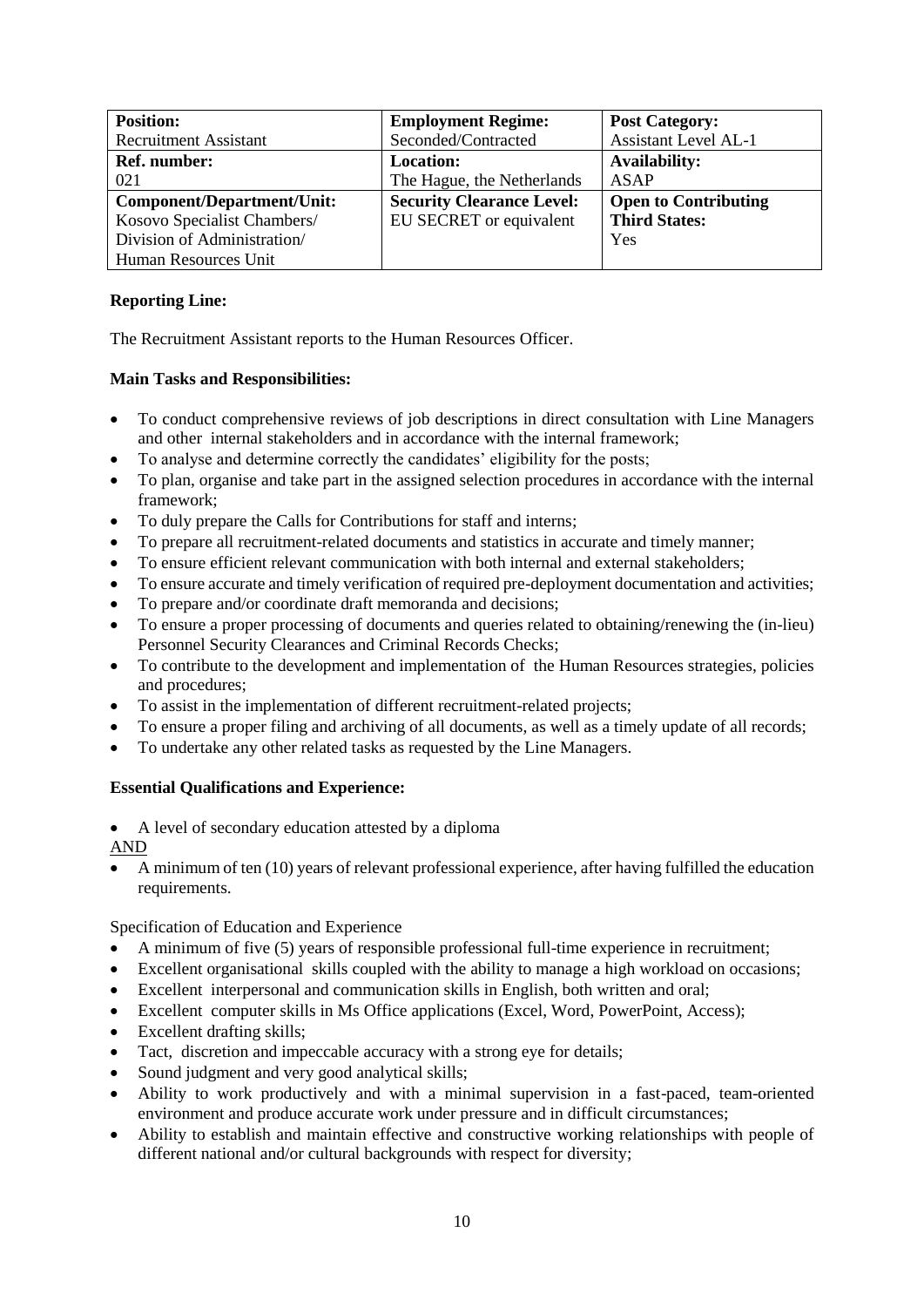Demonstrated gender awareness and sensitivity; ability to promote an inclusive working environment and integrate a gender perspective into tasks and responsibilities.

- Knowledge of the functioning of the EU and in particular CSDP Missions;
- Good understanding of the political, cultural and security situation of the Balkans, in particular Kosovo;
- International experience, particularly with multi-national and international organisations.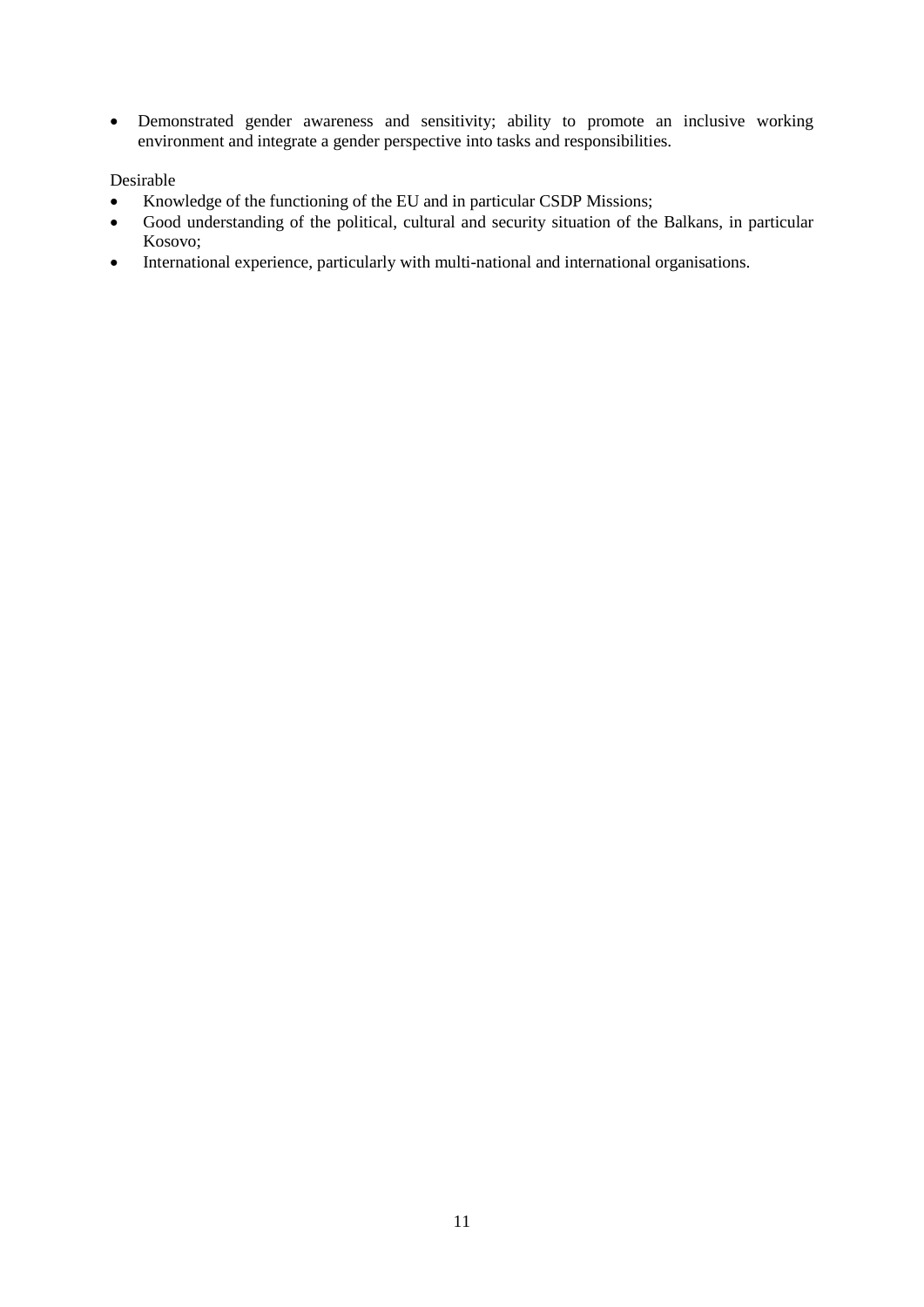| <b>Position:</b>                      | <b>Employment Regime:</b>        | <b>Post Category:</b>             |
|---------------------------------------|----------------------------------|-----------------------------------|
| <b>Staff Administrative Assistant</b> | Seconded/Contracted              | <b>Assistant Level AL-2</b>       |
| <b>Ref.</b> number:                   | <b>Location:</b>                 | <b>Availability:</b>              |
| 029                                   | The Hague, the Netherlands       | ASAP                              |
| Component/Department/Unit:            | <b>Security Clearance Level:</b> | <b>Open to Contributing Third</b> |
| Kosovo Specialist Chambers/           | EU SECRET or equivalent          | <b>States:</b>                    |
| Division of Administration/           |                                  | Yes                               |
| Human Resources Unit                  |                                  |                                   |

The Staff Administrative Assistant reports to the Human Resources Officer.

# **Main Tasks and Responsibilities:**

- To advise and assist the staff and interns of the Kosovo Specialist Chambers and Specialist Prosecutor's Office concerning Human Resources policies and procedures;
- To contribute to the development, implementation and review of the Human Resources strategies, policies and procedures;
- To advise the staff and interns on their benefits and entitlements in accordance with the established policies;
- To advise the staff and interns regarding the health insurance policy, and to be their point of contact for any health insurance matters;
- To process leave, home travel, other staff requests checking eligibility and compliance with the established policies and procedures, including necessary update of the respective databases/systems;
- To enter and update records in all personnel related databases/ERP system and to manage the physical files of staff and interns;
- To coordinate timely the performance evaluation process and renewal of contract/extension of tour of duty exercises for the staff and maintain relevant records;
- To coordinate with all relevant stakeholders, including Line Managers, the deployment of selected candidates, redeployment and check-in/out of staff members and interns;
- To prepare accurately the employment contracts, internship agreements and their amendments/annexes;
- To calculate the payroll, entitlements, leave balance of staff and interns in a timely and accurate manner and in accordance with the established policies and procedures;
- To draft the decision/information memoranda, communication to staff and interns on all personnel related matters and to be responsible for their accuracy;
- To plan and organise the relevant training/briefings for staff and interns;
- To assist in the handling of all special projects related to personnel issues;
- To undertake any other related tasks as requested by the Line Managers.

# **Essential Qualifications and Experience:**

- A level of secondary education attested by a diploma
- AND
- A minimum of eight (8) years of relevant professional experience, after having fulfilled the education requirements.

- A minimum of seven (7) years of responsible professional full-time experience in personnel administration/financial matters, in particular calculation of payroll/staff entitlements;
- Excellent interpersonal and communication skills in English, both verbal and written;
- Excellent computer skills in MS Office applications (Excel, Word, Power Point, Access);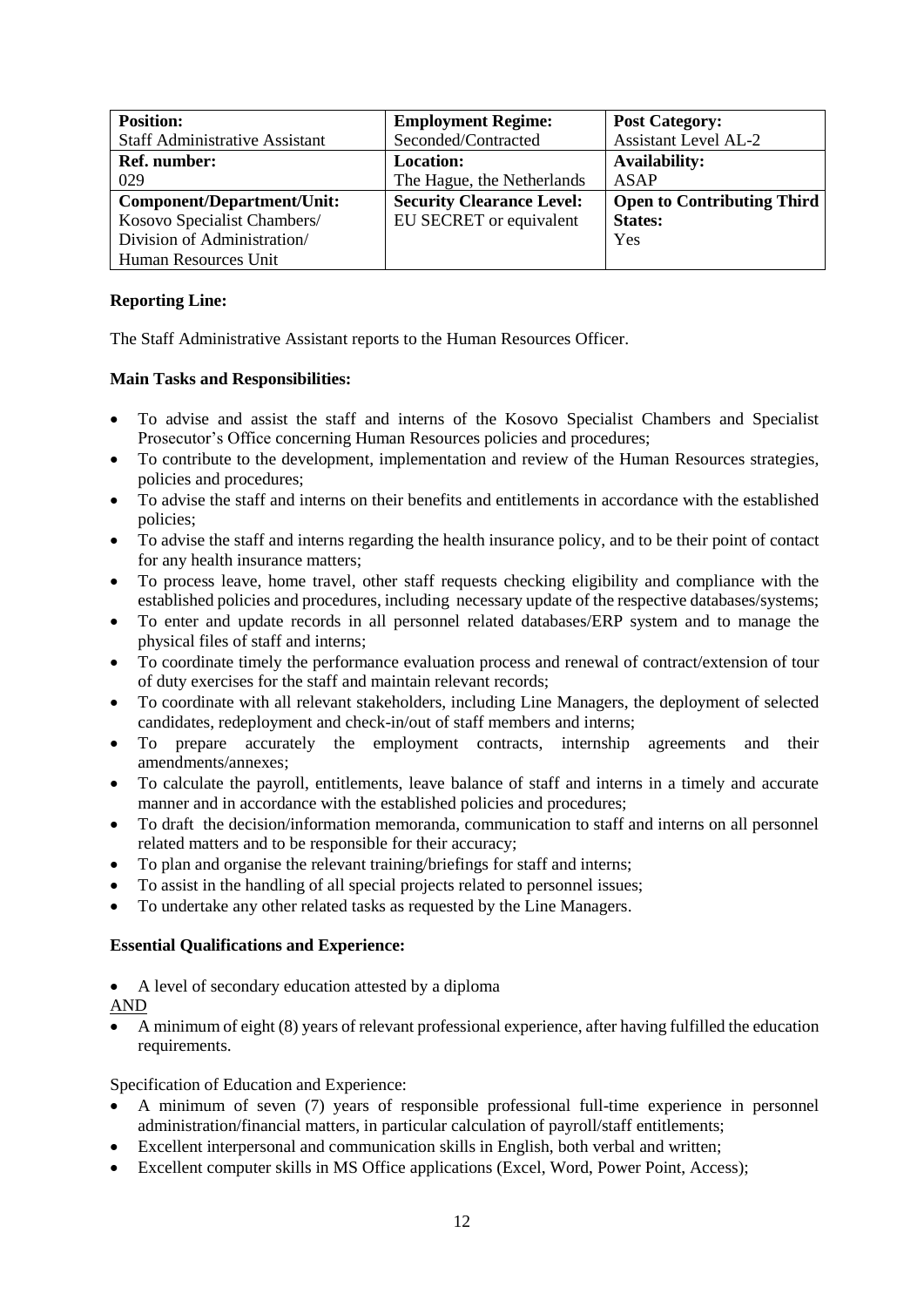- Excellent drafting skills;
- Tact, accuracy with an eye for details and discretion;
- Ability to work productively in a fast-paced, team-oriented environment and produce accurate work under pressure and in difficult circumstances;
- Ability to establish and maintain effective and constructive working relationships with people of different national and/or cultural backgrounds with respect for diversity;
- Demonstrated gender awareness and sensitivity; ability to promote an inclusive working environment and integrate a gender perspective into tasks and responsibilities.

- Knowledge of the functioning of the EU and in particular CSDP Missions;
- Good understanding of the political, cultural and security situation of the Balkans, in particular Kosovo;
- International experience, particularly with multi-national and international organisations;
- Experience with SharePoint.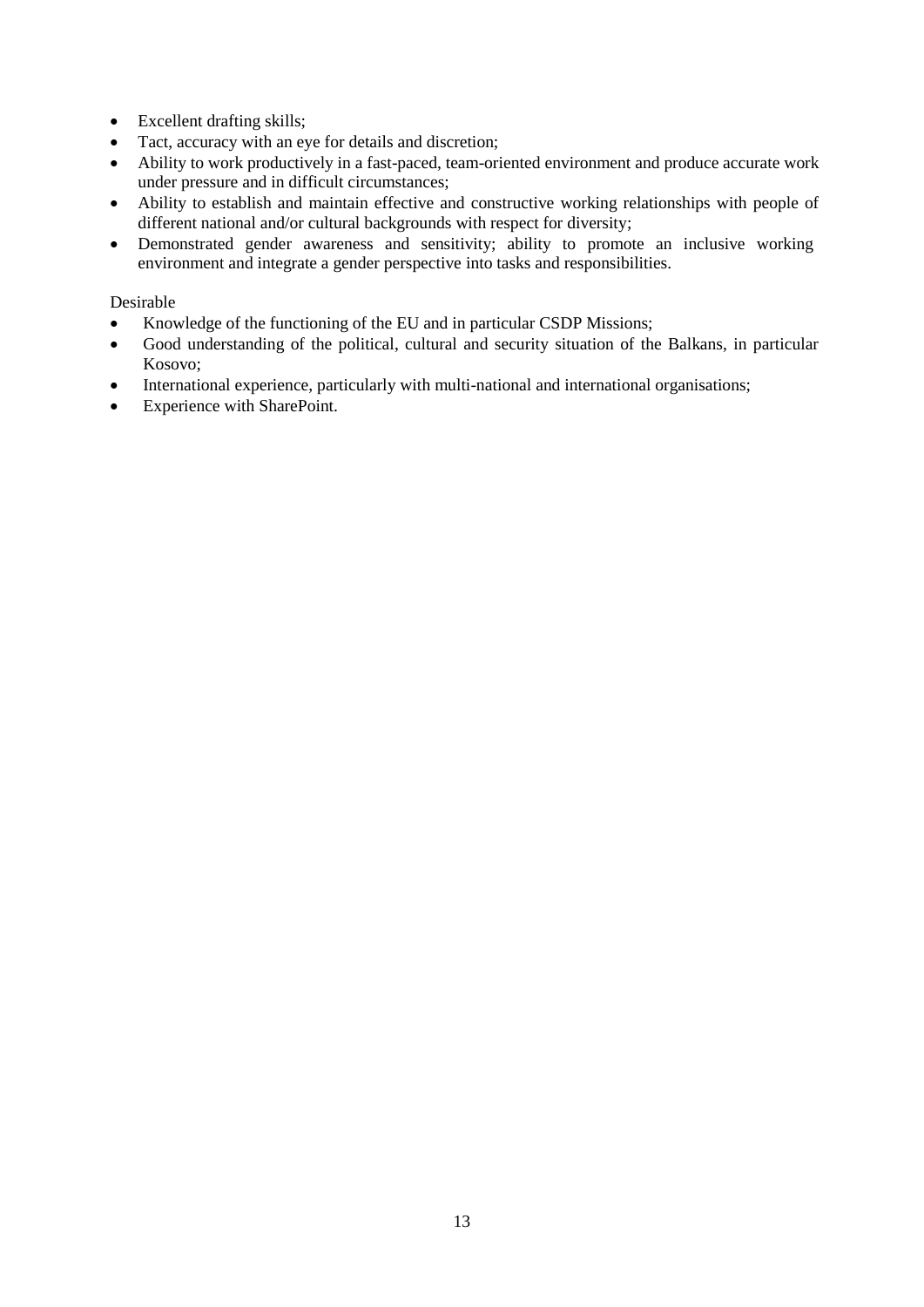| <b>Position:</b>            | <b>Employment Regime:</b>        | <b>Post Category:</b>       |
|-----------------------------|----------------------------------|-----------------------------|
| Finance and Budget Officer  | Seconded/Contracted              | Management Level ML-2       |
| Ref. number:                | <b>Location:</b>                 | <b>Availability:</b>        |
| 030                         | The Hague, the Netherlands       | ASAP                        |
| Component/Department/Unit:  | <b>Security Clearance Level:</b> | <b>Open to Contributing</b> |
| Kosovo Specialist Chambers/ | EU SECRET or equivalent          | <b>Third States:</b>        |
| Division of Administration/ |                                  | Yes                         |
| Finance and Budget Unit     |                                  |                             |

The Finance and Budget Officer reports to the Deputy Head of Finance and Budget Unit.

# **Main Tasks and Responsibilities:**

- To support the Head and Deputy Head of Finance and Budget Unit in the financial management of the Kosovo Specialist Chambers and Specialist Prosecutor's Office in line with the relevant internal and EU rules, legal instruments, planning documents and instructions, including the management of daily tasks of the assigned Section of the Finance and Budget Unit and distribution of work to assigned staff;
- To be responsible for the internal process of validation and approval of budgetary commitments, payments (including payroll), safekeeping of petty cash, management of other means of payment, collection of revenue and recovery of amounts established as being receivable, including availability of funds, procurement thresholds and the correct classification to budget lines, analysis of budget data, cost estimates, monitoring of expenditures and coordination of reallocation of funds when necessary;
- To prepare, present and maintain the accounts, executing reconciliation (bank, fixed assets, etc.);
- Act as focal point and prepare for internal and external audits;
- To assist in liaising and cooperating on financial and budgetary issues with the relevant internal and external actors, including drafting routine correspondence;
- To produce, gather, maintain and keep up-to-date and ensure the integrity, accuracy and, when applicable, timely submission of files, documents, internal and external budgetary and financial reports;
- To be responsible for a variety of assignments requiring extensive research and data analysis, including providing support to the staff members of the Finance and Budget Unit on budgetary, accounting, payments, travel entitlements and treasury matters, when necessary;
- To develop and implement essential policies, tools, internal controls and training materials for financial reporting and budgeting processes;
- To advise and support in identifying needs for goods and/or services specifically required, in technically defining the appropriate requirements to cover these needs and in participating, as appropriate, in the correspondent processes to procure these goods and services;
- To undertake any other related tasks as requested by the Line Managers.

# **Essential Qualifications and Experience:**

- Successful completion of University studies of at least three (3) years attested by a diploma OR a qualification in the National Qualifications Framework which is equivalent to level 6 in the European Qualifications Framework OR a qualification of the first cycle under the framework of qualifications of the European Higher Education Area e.g. Bachelor's degree AND
- A minimum of seven (7) years of relevant professional experience, after having fulfilled the education requirements.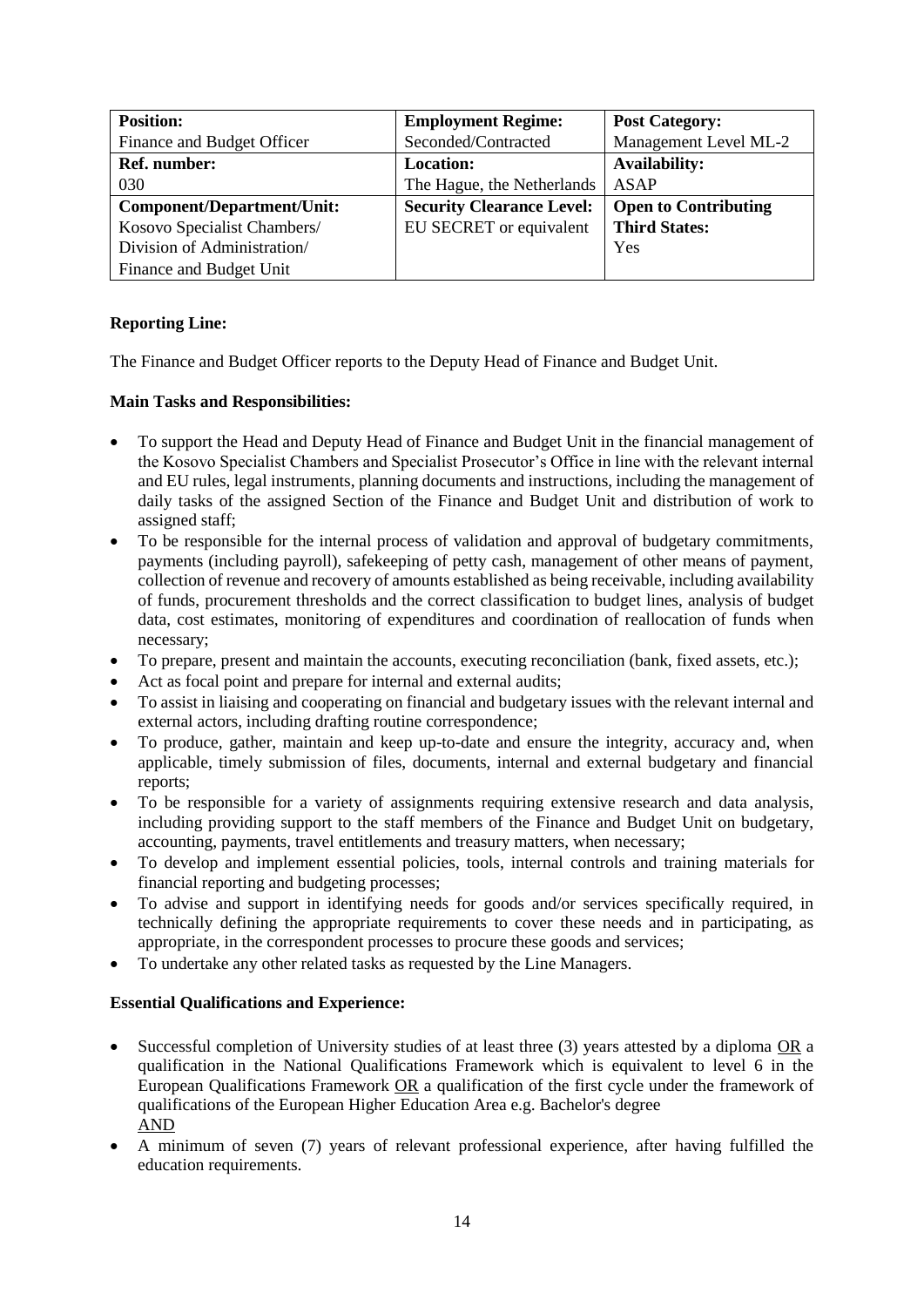Specification of Education and Experience

- The above mentioned University degree must be in at least one of the following fields of expertise: Economics, Finance, Management, Accounting, Budgeting or other related university studies;
- Experience in the implementation of budgetary and financial processes and regulations;
- Excellent computer skills in MS Office applications;
- Very good interpersonal and communication skills in English, both written and oral;
- Excellent analytical, research and problem-solving skills;
- Ability to prioritise and manage a high workload on occasions;
- Ability to work productively in a fast-paced, team-oriented environment and produce accurate work under pressure and in difficult circumstances;
- Ability to establish and maintain effective working relations as a team member in a multi-cultural and multi-national environment;
- Demonstrated gender awareness and sensitivity; ability to promote an inclusive working environment and integrate a gender perspective into tasks and responsibilities.

- Relevant work experience in an EU institution, CSDP Missions or an international organisation or hybrid criminal court;
- Knowledge of EU financial rules and regulations;
- Knowledge of financial planning and/or accounting software;
- Good understanding of the political, cultural and security situation of the Balkans, in particular Kosovo.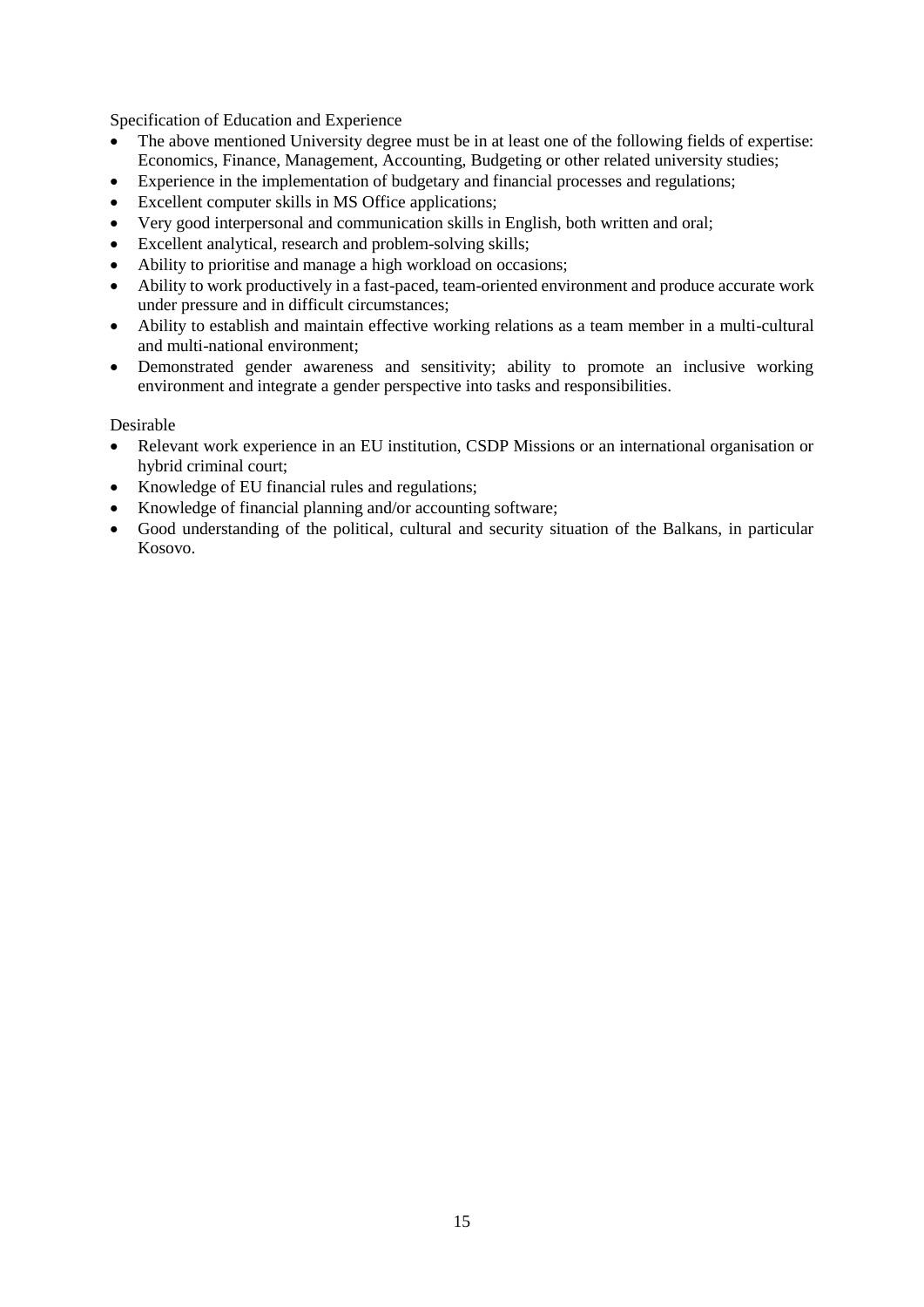| <b>Position:</b>                  | <b>Employment Regime:</b>        | <b>Post Category:</b>       |
|-----------------------------------|----------------------------------|-----------------------------|
| Legal Counsel                     | Seconded/Contracted              | Expert Level E-3            |
| <b>Ref.</b> number:               | <b>Location:</b>                 | <b>Availability:</b>        |
| 032                               | The Hague, the Netherlands       | ASAP                        |
| <b>Component/Department/Unit:</b> | <b>Security Clearance Level:</b> | <b>Open to Contributing</b> |
| Kosovo Specialist Chambers/       | EU SECRET or equivalent          | <b>Third States:</b>        |
| Immediate Office of the Registrar |                                  | Yes                         |

The Legal Counsel reports to the Registrar.

# **Main Tasks and Responsibilities:**

- To advise the Registrar and Deputy Registrar on external and internal legal matters, in particular on internal regulations, arrangements with other entities, staff issues, staff appeals cases, contracts and any other legal obligations of the Registry;
- To liaise with the Head of Division of Administration on the internal processes of the administrative units of the Registrar, ensuring their compatibility with the Registry's legal framework and the establishment of the relevant legal framework (e.g. Administrative Instructions, Standard Operating Procedures);
- To coordinate and direct the day to day work of the legal staff to ensure prioritization and timely completion of tasks;
- To supervise the work of the legal staff of the Immediate Office of the Registrar, ensuring their efficiency and the quality of their work;
- Under the direction of the Registrar or the Deputy Registrar, to ensure the quality of the Registry's filings before the Kosovo Specialist Chambers and legal and policy documents, and coordinate the work processes in that respect;
- To advise the Registrar and Deputy Registrar on legal matters related to detention, counsel, legal aid and victims and witnesses issues;
- To undertake any other related tasks as requested by the Line Managers.

# **Essential Qualifications and Experience:**

 Successful completion of University studies of at least four (4) years attested by a diploma OR a qualification in the National Qualifications Framework which is equivalent to level 7 in the European Qualifications Framework OR a qualification of the second cycle under the framework of qualifications of the European Higher Education Area e.g. Master's degree

# AND

 A minimum of twelve (12) years of relevant professional experience, after having fulfilled the education requirements, out of which a minimum of four (4) years of management experience.

- The above mentioned University degree must be in Law;
- A minimum of twelve (12) years of progressively responsible professional experience as practising lawyer, legal or special adviser in the field of justice, rule of law, criminal or international law;
- Prior managerial experience especially in a judicial environment;
- Significant experience in applying international law in practical situations;
- Proven experience in devising creative solutions to complex legal and factual issues;
- In-depth practical knowledge of staff administration issues in complex organizations;
- Proven ability to interact responsibly within the organization and with other institutions in highly sensitive matters;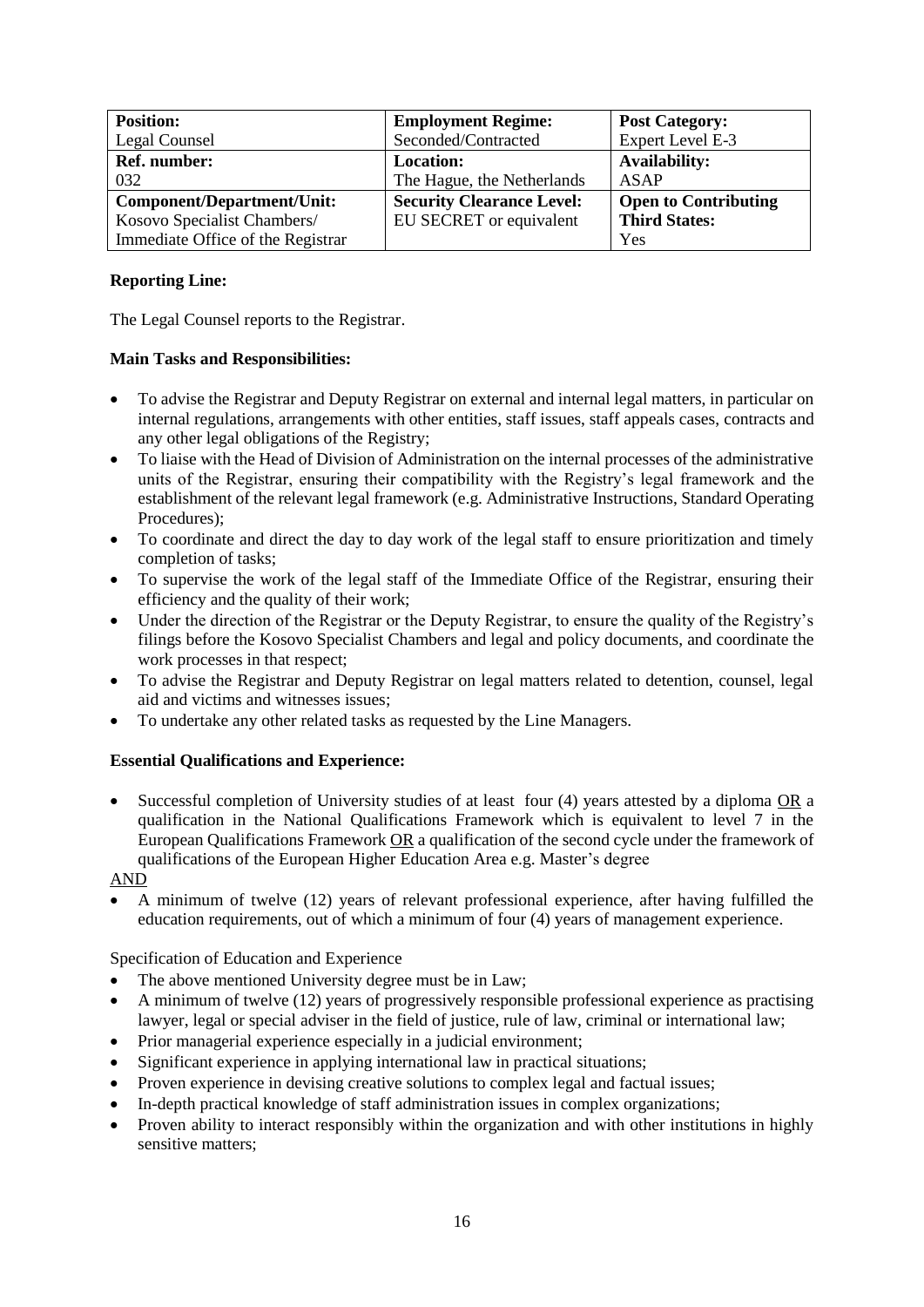- Proven ability to develop creative and pragmatic solutions in a demanding, deadline driven environment and to establish and maintain effective, constructive working relationships with people from different national and cultural backgrounds in a management role;
- Demonstrated gender awareness and sensitivity; ability to promote an inclusive working environment and integrate a gender perspective into tasks and responsibilities.

- Admission to the bar in one or more jurisdictions;
- Previous experience as legal counsel in a complex and growing organisation, at the domestic or international level;
- Previous experience in a multi-national or international organisation dealing with criminal justice and/or human rights' issues;
- Knowledge of the functioning of the EU and in particular CSDP missions;
- Good understanding of the political, cultural and security situation of the Balkans, in particular Kosovo.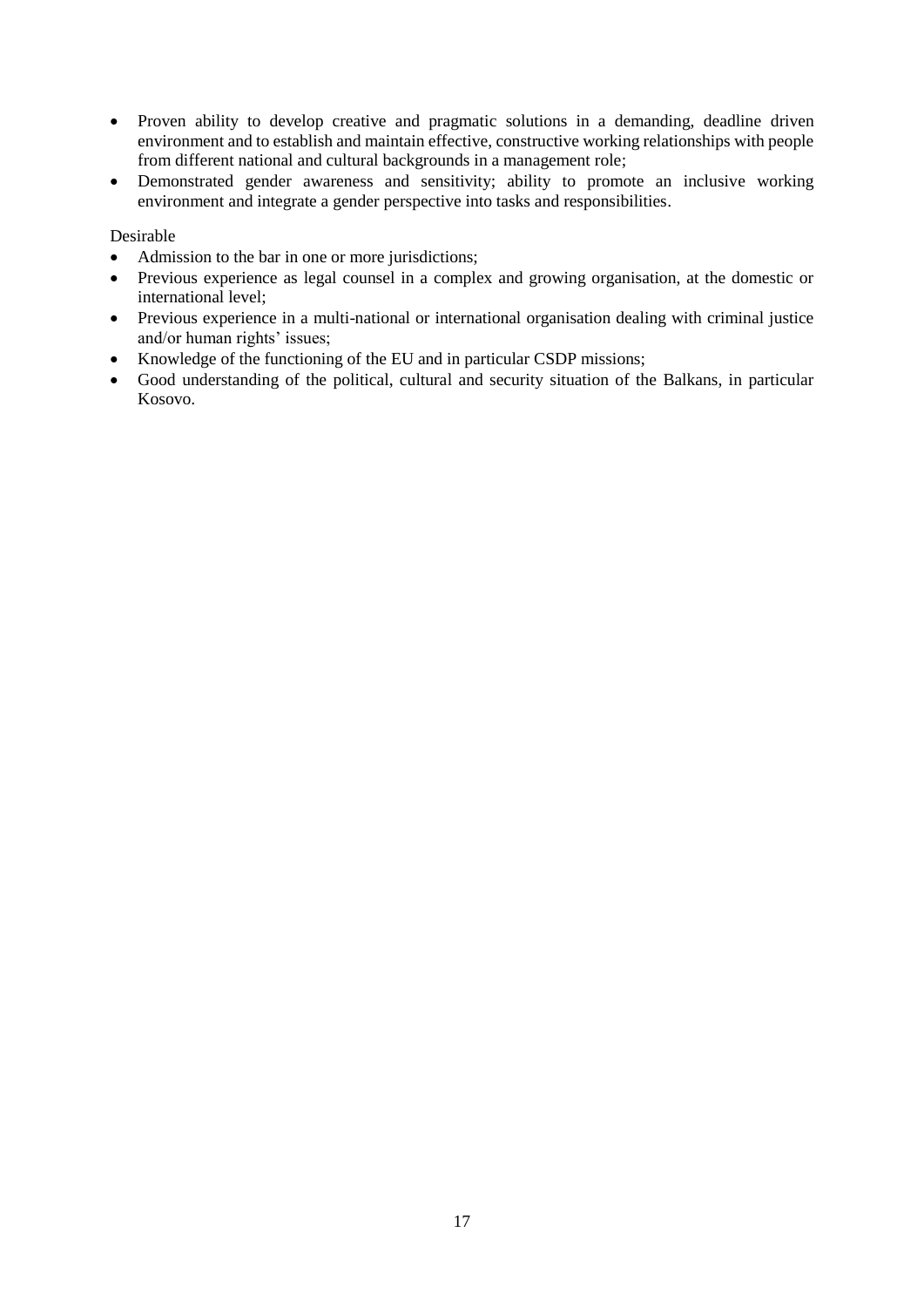| <b>Position:</b>                         | <b>Employment Regime:</b>        | <b>Post Category:</b>       |
|------------------------------------------|----------------------------------|-----------------------------|
| <b>Facilities Management and General</b> | Seconded/Contracted              | Management Level ML-3       |
| Services Officer                         |                                  |                             |
| <b>Ref.</b> number:                      | <b>Location:</b>                 | <b>Availability:</b>        |
| 033                                      | The Hague, the Netherlands       | ASAP                        |
| Component/Department/Unit:               | <b>Security Clearance Level:</b> | <b>Open to Contributing</b> |
| Kosovo Specialist Chambers/              | EU SECRET or equivalent          | <b>Third States:</b>        |
| Division of Administration/Facilities    |                                  | Yes                         |
| Management and General Services          |                                  |                             |
| Unit                                     |                                  |                             |

The Facilities Management and General Services Officer reports to the Deputy Head of Facilities Management and General Services Unit.

# **Main Tasks and Responsibilities:**

- To be responsible for the overall maintenance of the Specialist Chambers and Registry premises, including the maintenance of buildings, installations and infrastructure;
- To liaise with the Host State as lessor of the permanent premises on the on-going maintenance of the facilities;
- To manage team of dedicated Mechanical and Electrical Technicians organising their workload and providing technical guidance and assistance;
- To analyse reported building malfunctions and take appropriate prioritised remedial action(s) to ensure business continuity;
- To ensure development, design and implementation of projects related to the premises;
- To monitor and manage existing service and supply contracts;
- To provide input to premises assessments as required;
- To manage the acquisition of services, furniture, fittings & equipment, office consumables and other materials necessary for operations;
- To advise on the allocation of office space and to manage internal moves where necessary;
- To give operational and technical support in setting up of meeting rooms, including liaising with IT/AV support;
- To assist in the preparation and review the unit's budget proposals and acting as task officer, manage the implementation of the budget where required;
- To identify and follow-up malfunctions ensuring the proper actions for reparation;
- To draft the reports and policies as required by the senior management;
- To liaise and work together with the internal Fire Safety and Security staff;
- To act as the liaison officer with KSC field offices on matters relating to maintenance and provision of facilities management services;
- To undertake any other related tasks as requested by the Line Managers.

### **Essential Qualifications and Experience:**

 Successful completion of University studies of at least three (3) years attested by a diploma OR a qualification in the National Qualifications Framework which is equivalent to level 6 in the European Qualifications Framework OR a qualification of the first cycle under the framework of qualifications of the European Higher Education Area e.g. Bachelor's degree

AND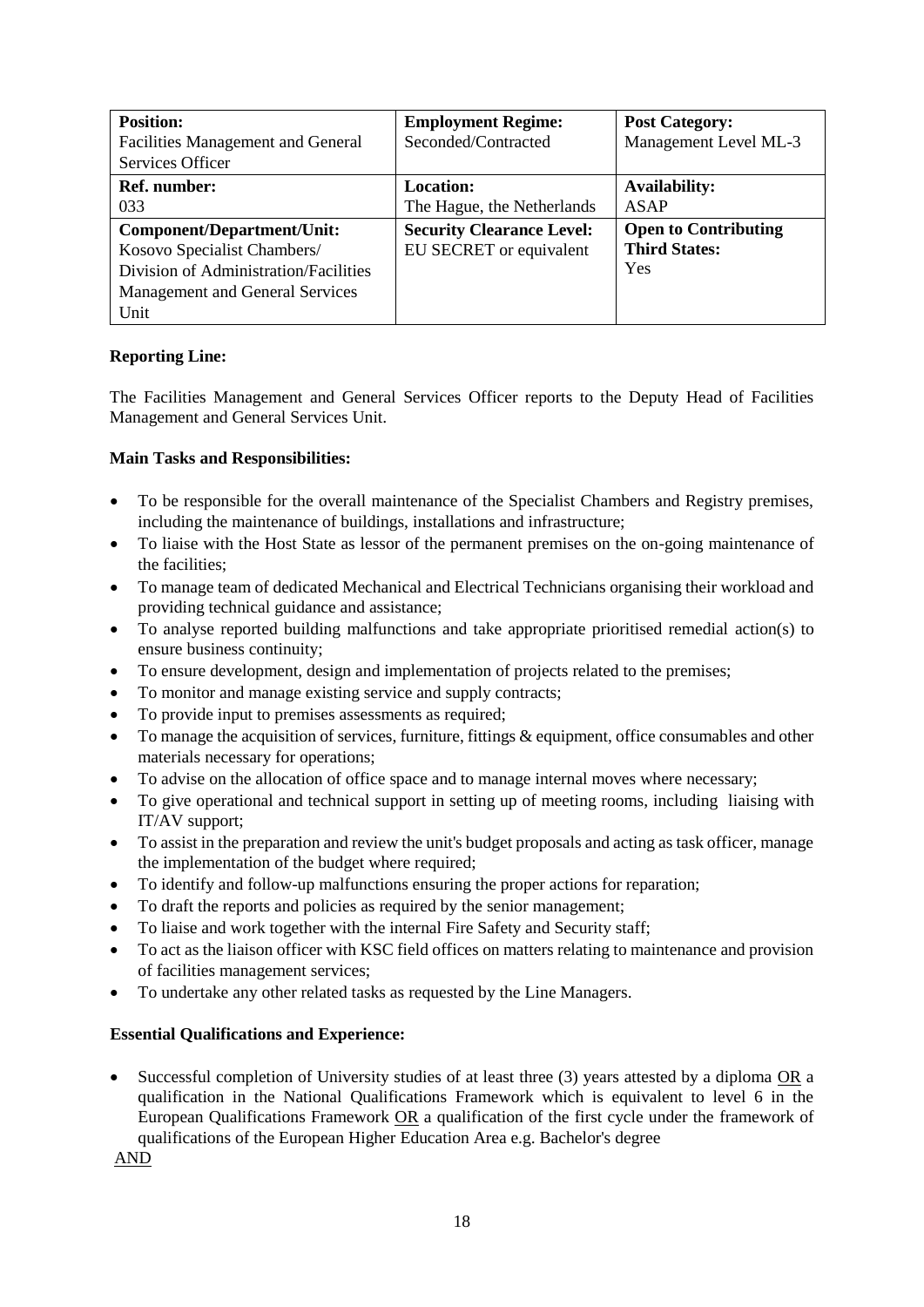A minimum of four (4) years of relevant professional experience, after having fulfilled the education requirements.

Specification of Education and Experience

- The above mentioned University degree must be in at least one of the following fields of expertise: Architecture, Civil Engineering, Building Science or other related university studies;
- At least four (4) years of work experience in the building and construction industry, with minimum of two (2) years of progressively responsible facilities management experience;
- Experience and knowledge of basic IT tools, e.g. PCs, asset scanning tools, printers, and multifunctional units;
- Computer literacy (MS Office package: Word, Excel, PowerPoint, AutoCAD etc.);
- Ability to efficiently and effectively plan and follow up activities and to establish and maintain effective working relationships at all levels, also with external contractors;
- Ability to work independently or as part of a team; being proactive and capable of handling multiple tasks under time pressure;
- Very good interpersonal and communication skills in English, both written and oral;
- Minimum category B driving license;
- Ability to work productively in a fast-paced, deadline driven and team-oriented environment and produce accurate work under pressure and in difficult circumstances;
- Ability to establish and maintain effective working relations as a team member in a multi-cultural and multi-national environment;
- Demonstrated gender awareness and sensitivity; ability to promote an inclusive working environment and integrate a gender perspective into tasks and responsibilities.

- Experience in working with the Host State and a satisfactory knowledge of the Dutch language;
- Training in the use of Building Management Systems, Emergency Power Systems;
- Substantial knowledge of the functioning of the EU and in particular CSDP Missions;
- Good understanding of the political, cultural and security situation of the Balkans, in particular Kosovo;
- International experience, particularly in crisis areas with multi-national and international organisations.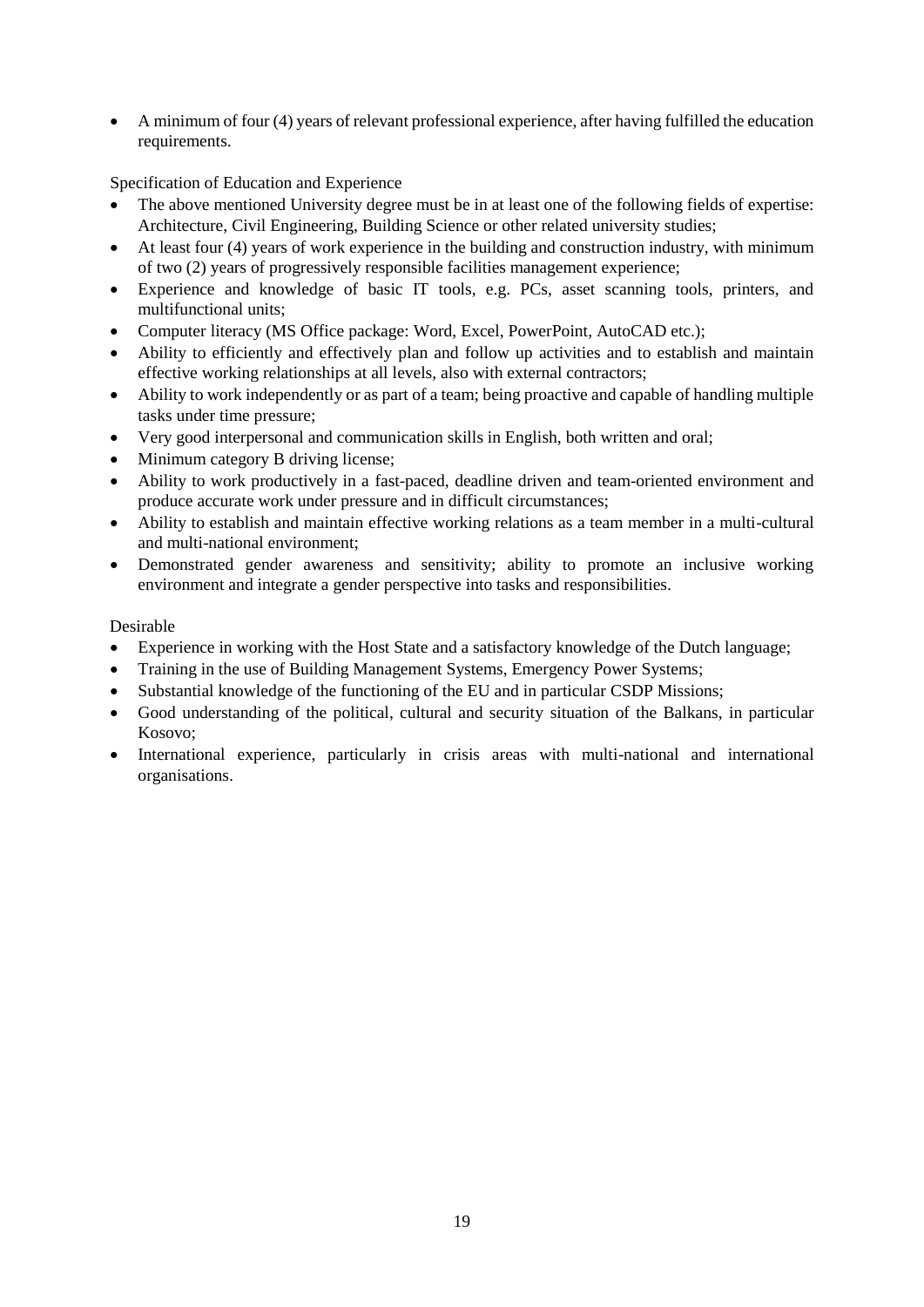| <b>Position:</b>                    | <b>Employment Regime:</b>        | <b>Post Category:</b>       |
|-------------------------------------|----------------------------------|-----------------------------|
| <b>Information Security Officer</b> | Seconded/Contracted              | Management Level ML-2       |
| Ref. number:                        | <b>Location:</b>                 | <b>Availability:</b>        |
| 036                                 | The Hague, the Netherlands       | ASAP                        |
| <b>Component/Department/Unit:</b>   | <b>Security Clearance Level:</b> | <b>Open to Contributing</b> |
| Kosovo Specialist Chambers/         | EU SECRET or equivalent          | <b>Third States:</b>        |
| Immediate Office of the Registrar   |                                  | Yes                         |

The Information Security Officer reports to the Registrar through the Deputy Registrar.

# **Main Tasks and Responsibilities:**

- To coordinate the Specialist Chambers IT and Information security programme, assisting in managing the implementation of IT and information security measures to ensure the preservation of the confidentiality, integrity and availability of information assets;
- To liaise in conjunction with the Head of Information Technology Services, and the Head of Security and Safety Unit for information security issues, especially in case of incidents;
- To compile detailed reports in relation to reported breaches of information security requiring protracted investigative actions;
- To be the Specialist Chamber's focal point for information security compromise or suspicion of compromise;
- To help develop policies, standards and action plans relating to information security issues;
- To support the Specialist Chambers daily routines by providing advice on information security related matters;
- To plan and perform security tests on the computing environment of the Specialist Chambers to verify compliance with information security architecture and to evaluate vulnerability assessments;
- To make recommendations on proposed changes to the information processing environment within the Specialist Chambers;
- To report information security risks by writing risk assessments;
- To recommend and develop the implementation of security control measures to mitigate information security-related risks;
- To assist in developing policies and standards for the backup and archiving of the Specialist Chambers information;
- To monitor the implementation of IT related security procedures;
- To perform auditing activities on information systems used for the processing of confidential information under European Data Protection Regulations;
- To develop information and IT security awareness training programmes for all the Specialist Chambers staff;
- To act as the Crypto Custodian for the Specialist Chambers;
- To manage projects in the Task officer role;
- To undertake any other related tasks as requested by the Line Managers.

### **Essential Qualifications and Experience:**

 Successful completion of University studies of at least three (3) years attested by a diploma OR a qualification in the National Qualifications Framework which is equivalent to level 6 in the European Qualifications Framework OR a qualification of the first cycle under the framework of qualifications of the European Higher Education Area e.g. Bachelor's degree

AND

 A minimum of seven (7) years of relevant professional experience, after having fulfilled the education requirements.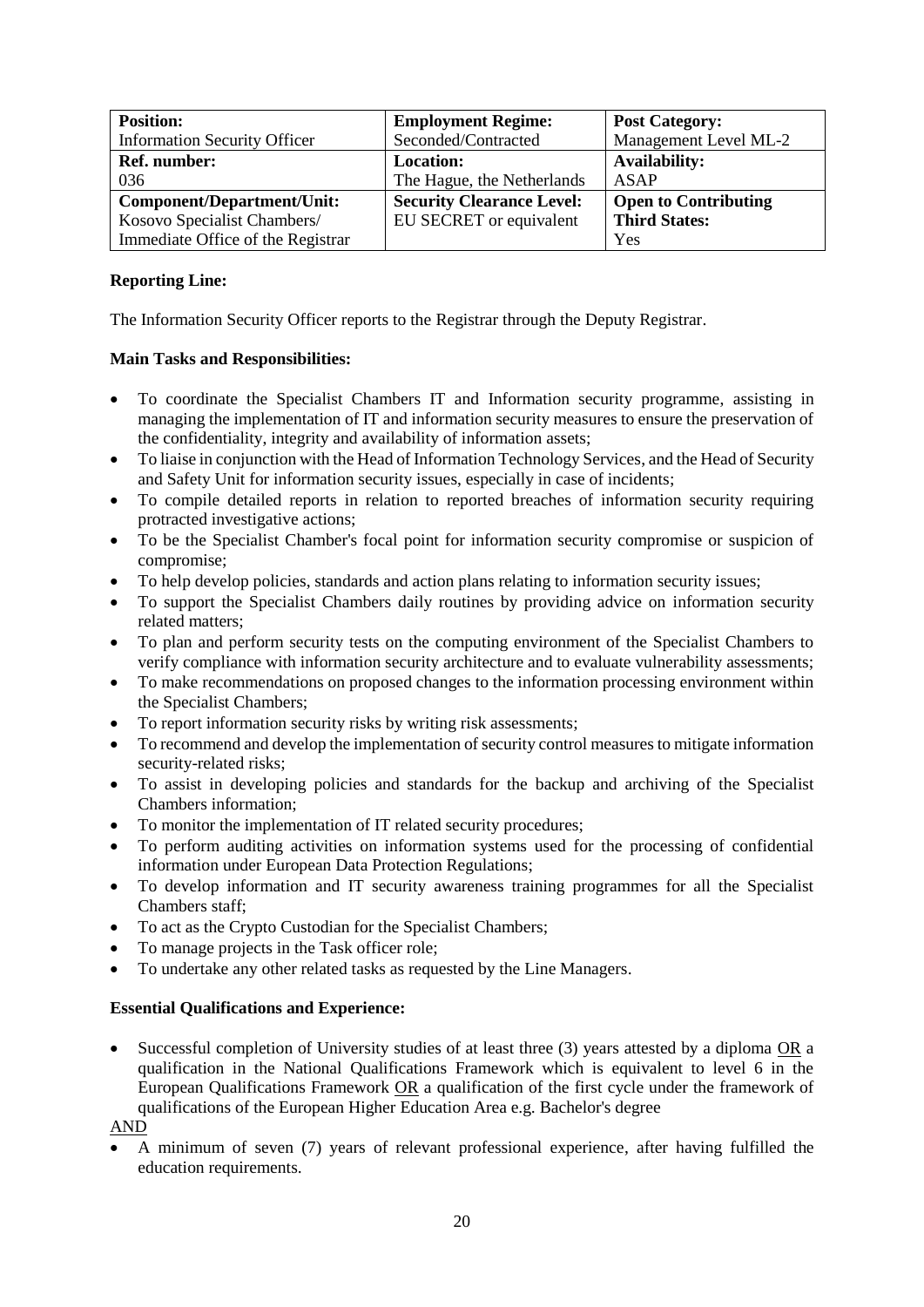Specification of Education and Experience

- The above-mentioned University degree must be in at least one of the following fields of expertise: Information Security, Computer Science, Information Technology or other related university studies;
- In-depth experience and ability in collecting, assessing, analysing and reporting data related to security;
- Substantial knowledge of Information Security practices and technologies including Security Information and Event Management (SIEM) and Network logging;
- Knowledge of European Data Protection Regulations and experience of their implementation:
- Demonstrable competence with Microsoft server event analysis;
- Excellent drafting and communication skills in English, both written and oral;
- Excellent organisational and interpersonal skills;
- Tact, discretion and respect for confidentially;
- Ability to work productively in a fast-paced, team-oriented environment, and produce accurate work under pressure and in difficult circumstances;
- Ability to establish and maintain effective and constructive working relationships with people of different national and/or cultural backgrounds with respect for diversity;
- Demonstrated gender awareness and sensitivity; ability to promote an inclusive working environment and integrate a gender perspective into tasks and responsibilities.

- Information Security Certification (e.g. CISSP, CISM or CISA);
- Experience in an international criminal or hybrid court;
- Substantial knowledge of the functioning of the EU and in particular CSDP missions;
- Good understanding of the political, cultural and security situation of the Balkans, in particular Kosovo.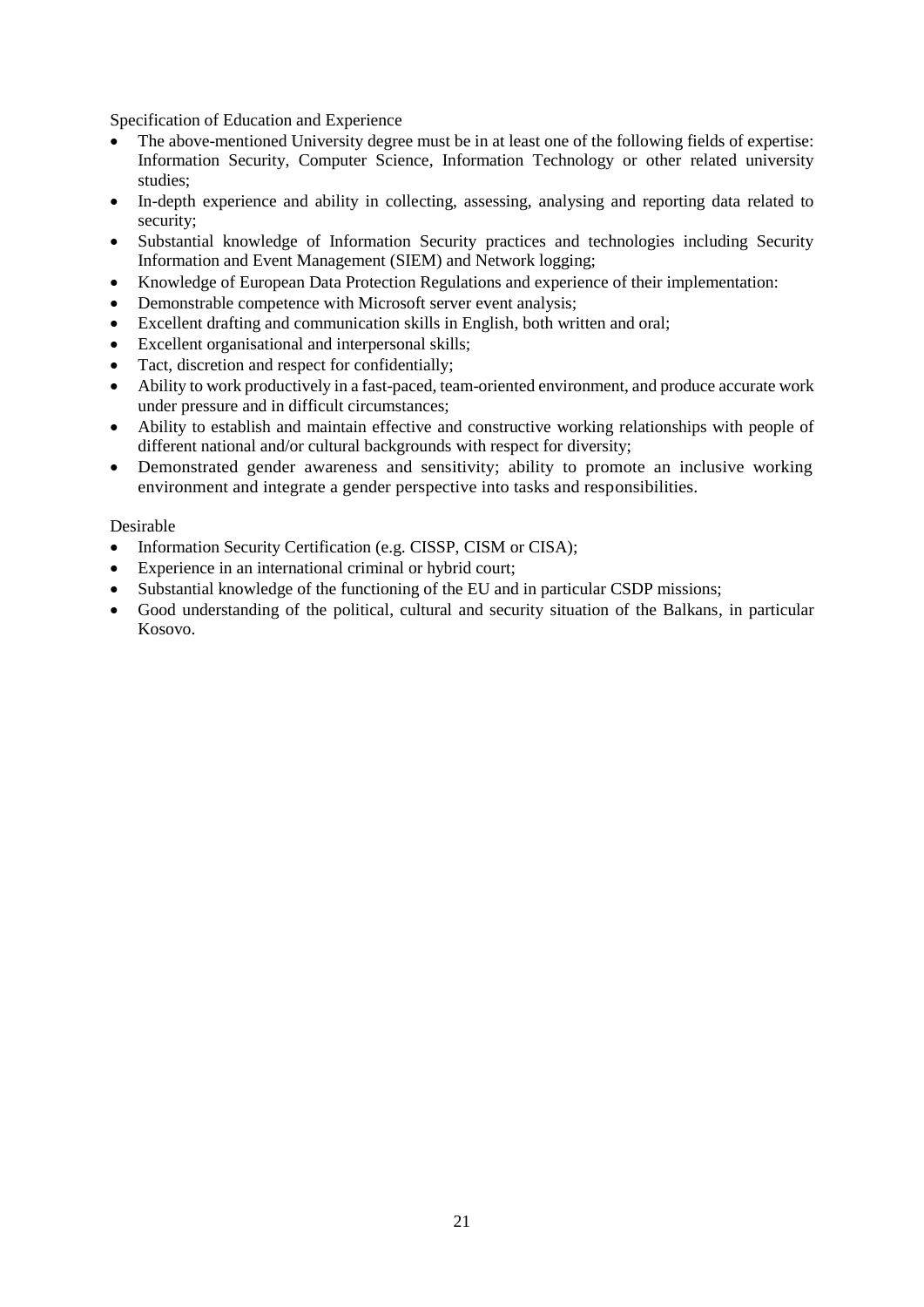| <b>Position:</b>                          | <b>Employment Regime:</b>        | <b>Post Category:</b>       |
|-------------------------------------------|----------------------------------|-----------------------------|
| Media and Outreach Assistant              | Seconded/Contracted              | <b>Assistant Level AL-3</b> |
| <b>Ref.</b> number:                       | Location:                        | <b>Availability:</b>        |
| 039                                       | The Hague, the Netherlands       |                             |
| <b>Component/Department/Unit:</b>         | <b>Security Clearance Level:</b> | <b>Open to Contributing</b> |
| Kosovo Specialist Chambers/               | EU SECRET or equivalent          | <b>Third States:</b>        |
| Public Information and Communication Unit |                                  | Yes                         |

The Media and Outreach Assistant reports to the Outreach Coordinator.

# **Main Tasks and Responsibilities:**

- To assist the Public Information and Communication Unit (PICU) in implementing the Kosovo Specialist Chambers (KSC) Communication Strategy through various communication activities;
- To manage and facilitate group visits to the KSC, including presenting the organisation and liaising with other Units of the KSC, if and when needed;
- To plan, manage and facilitate the yearly "Hague Open Day" and present the organisation to the wider public in The Netherlands;
- To manage and regularly update the KSC Twitter accounts, including contributing to their content (text, audio, video);
- To assist with event management activities of PICU and other Units;
- To ensure effective documentation of events and campaigns (video, photos, audio, text);
- To assist in creating, updating, printing, storing and distributing informational materials on the KSC;
- To assist with media communication, if and when needed;
- To manage the registration of visitors to the public gallery, liaise with the relevant Units within the KSC, and to manage the media center when journalists are present;
- To serve as back-up for updating and maintaining the web page, including suggesting its updates and new content;
- To be the focal point for graphic design products of the KSC, including during the production of annual reports and other public information and external communication materials;
- To manage the KSC graphic design and printing contracts, including budget monitoring and liaising with Contractors;
- To coordinate with photographers, and organise and manage the library of KSC photos for use in different communication products;
- To organise and update the media and outreach contact database, and to handle necessary administrative duties for the Unit, including filing and data management;
- To undertake any other related tasks as requested by the Line Managers.

# **Essential Qualifications and Experience:**

- A level of secondary education attested by a diploma
- AND
- A minimum of five (5) years of relevant professional experience, after having fulfilled the education requirements.

- Prior successful work experience handling complex administrative and budget matters;
- Excellent interpersonal and communication skills in English, both written and oral;
- Experience in producing communication materials;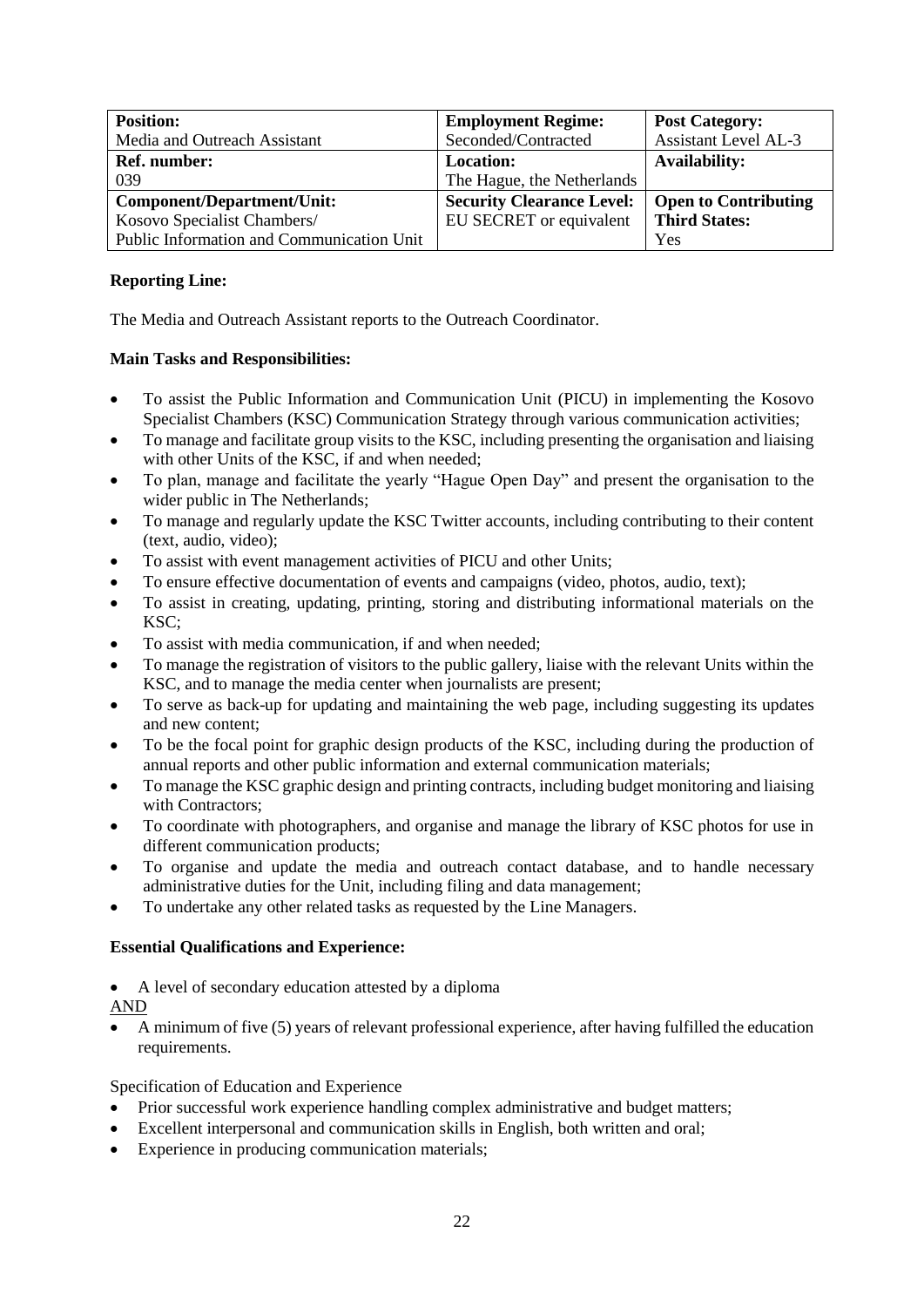- Advanced computer and IT knowledge, with professional usage of social media applications and web updating;
- Very good organisational skills, coupled with the ability to prioritise and manage a high workload on occasions;
- Ability to work productively in a fast-paced, team-oriented environment and produce accurate work under pressure;
- Ability to establish and maintain effective and constructive working relationships with people of different national and/or cultural backgrounds with respect for diversity;
- Demonstrated gender awareness and sensitivity; ability to promote an inclusive working environment and integrate a gender perspective into tasks and responsibilities.

- International experience, particularly in crisis areas with multi-national or international organisations, criminal or hybrid courts, ideally in relation to the Balkans area;
- Knowledge of other official languages of the Kosovo Specialist Chambers and Specialist Prosecutor's Office: Albanian and/or Serbian;
- Good understanding of the political, cultural and media situation of the Balkans, in particular Kosovo;
- Ability to present complex content in a clear and concise style.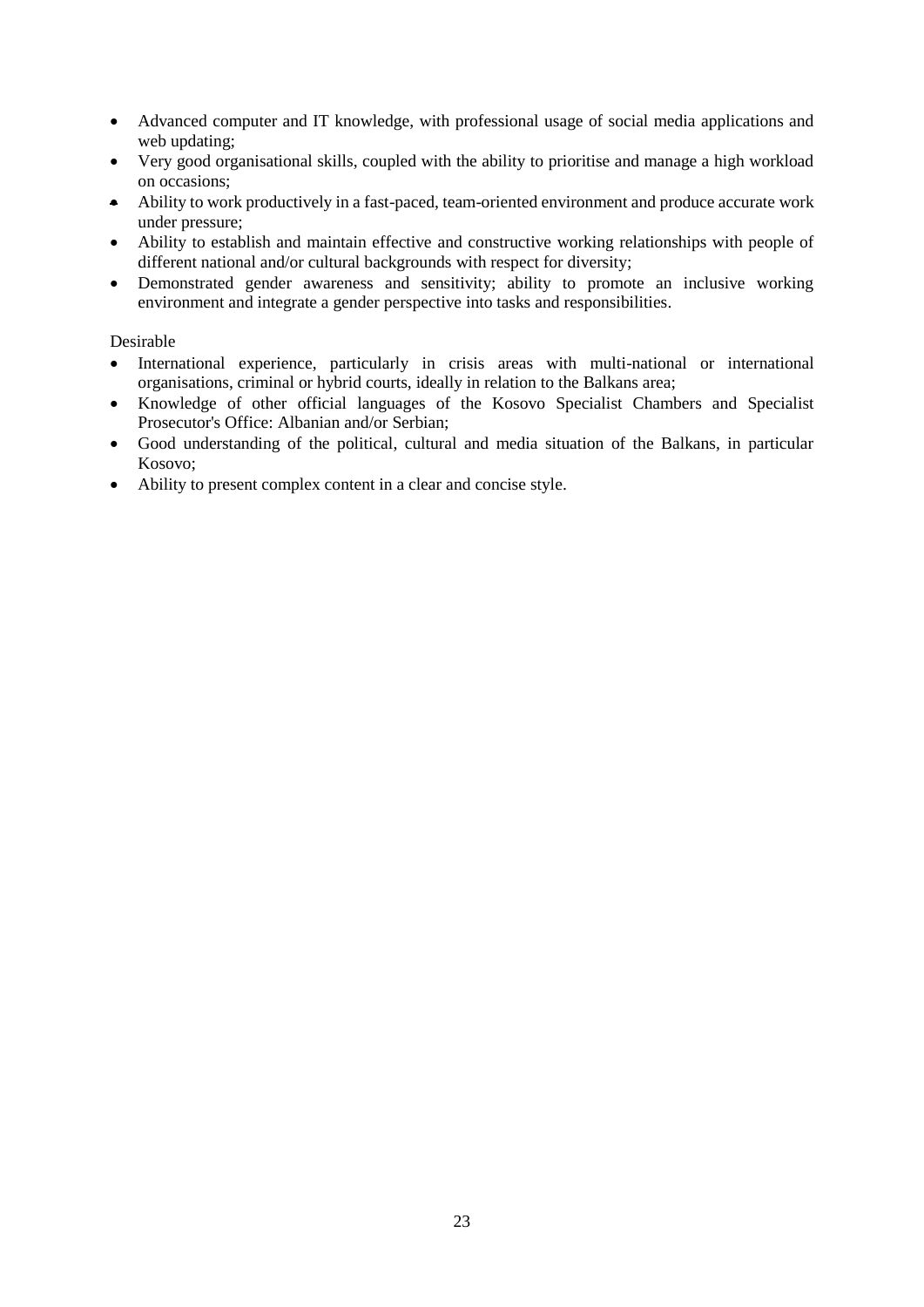| <b>Position:</b>            | <b>Employment Regime:</b>        | <b>Post Category:</b>       |
|-----------------------------|----------------------------------|-----------------------------|
| Court Officer               | Seconded/Contracted              | Management Level ML-2       |
| Ref. number:                | <b>Location:</b>                 | <b>Availability:</b>        |
| 049                         | The Hague, the Netherlands       | ASAP                        |
| Component/Department/Unit:  | <b>Security Clearance Level:</b> | <b>Open to Contributing</b> |
| Kosovo Specialist Chambers/ | EU SECRET or equivalent          | <b>Third States:</b>        |
| Judicial Services Division/ |                                  | Yes                         |
| Court Management Unit       |                                  |                             |

The Court Officer reports to the Head of Court Management Unit.

# **Main Tasks and Responsibilities:**

- To be responsible for the daily coordination of the court services in the Specialist Chambers and Registry;
- To ensure timely distribution of filings, transcripts and correspondence to the authorized recipients;
- To make all necessary arrangements and coordination for the court proceedings as required;
- To represent and perform the functions of the Registry in all court proceedings, on behalf of the Registrar or the Deputy Registrar, including opening the hearing and preparing reports or summaries of proceedings;
- To handle and process exhibits (in hard copy or electronic format) in accordance with the established rules, practices and procedures;
- To answer questions from the Specialist Chambers relating to the Registry matters;
- To provide advice on procedural matters to judges and participants;
- To assist the Head of Court Management Unit with the maintenance of the Court Calendar as needed;
- To assist with drafting procedures and guidelines related to court operations;
- To undertake any other related tasks as requested by the Line Managers.

# **Essential Qualifications and Experience:**

 Successful completion of University studies of at least three (3) years attested by a diploma OR a qualification in the National Qualifications Framework which is equivalent to level 6 in the European Qualifications Framework OR a qualification of the first cycle under the framework of qualifications of the European Higher Education Area e.g. Bachelor's degree

AND

 A minimum of seven (7) years of relevant professional experience, after having fulfilled the education requirements.

- The above mentioned University degree must be in at least one of the following fields of expertise: Law, Court Administration, Social Sciences or other related university studies;
- A minimum of two (2) years of experience in courtroom proceedings and in criminal cases;
- Excellent drafting skills for legal texts, memoranda and any related filings in English;
- Fully proficient computer skills, including ability to use relevant software applications;
- Excellent organizational, interpersonal and communication skills, both written and oral;
- Absolute tact and discretion;
- Ability to work under stressful conditions and to prioritise and manage a high workload on occasions;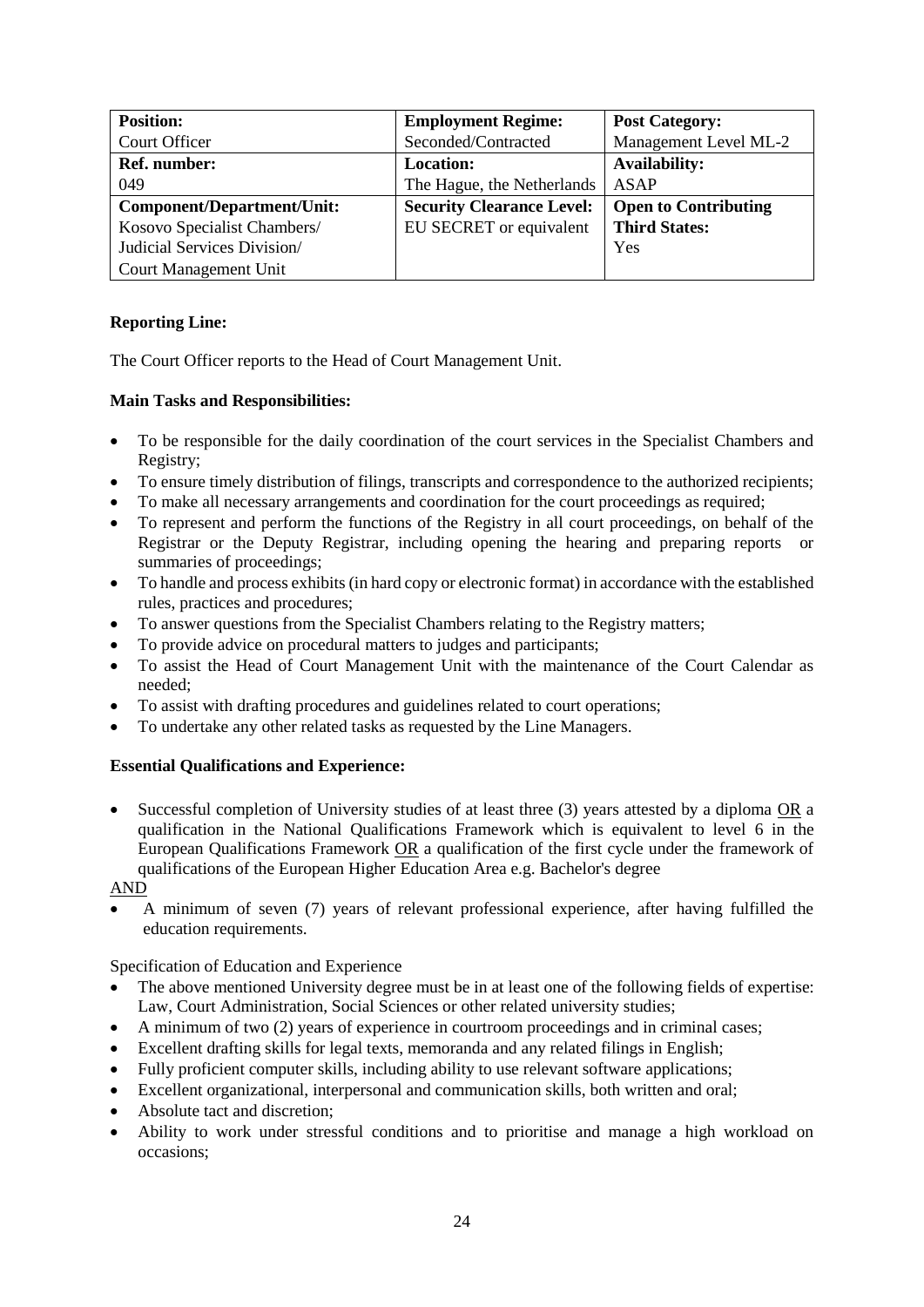- Ability to establish and maintain effective working relations as a team member in a multi-cultural and multi-national environment;
- Demonstrated gender awareness and sensitivity; ability to promote an inclusive working environment and integrate a gender perspective into tasks and responsibilities.

- Experience with criminal cases involving witness protection and other measures to protect confidential evidence or information;
- Substantial knowledge of the functioning of the EU and in particular CSDP missions;
- Good understanding of the political, cultural and security situation of the Balkans, in particular Kosovo.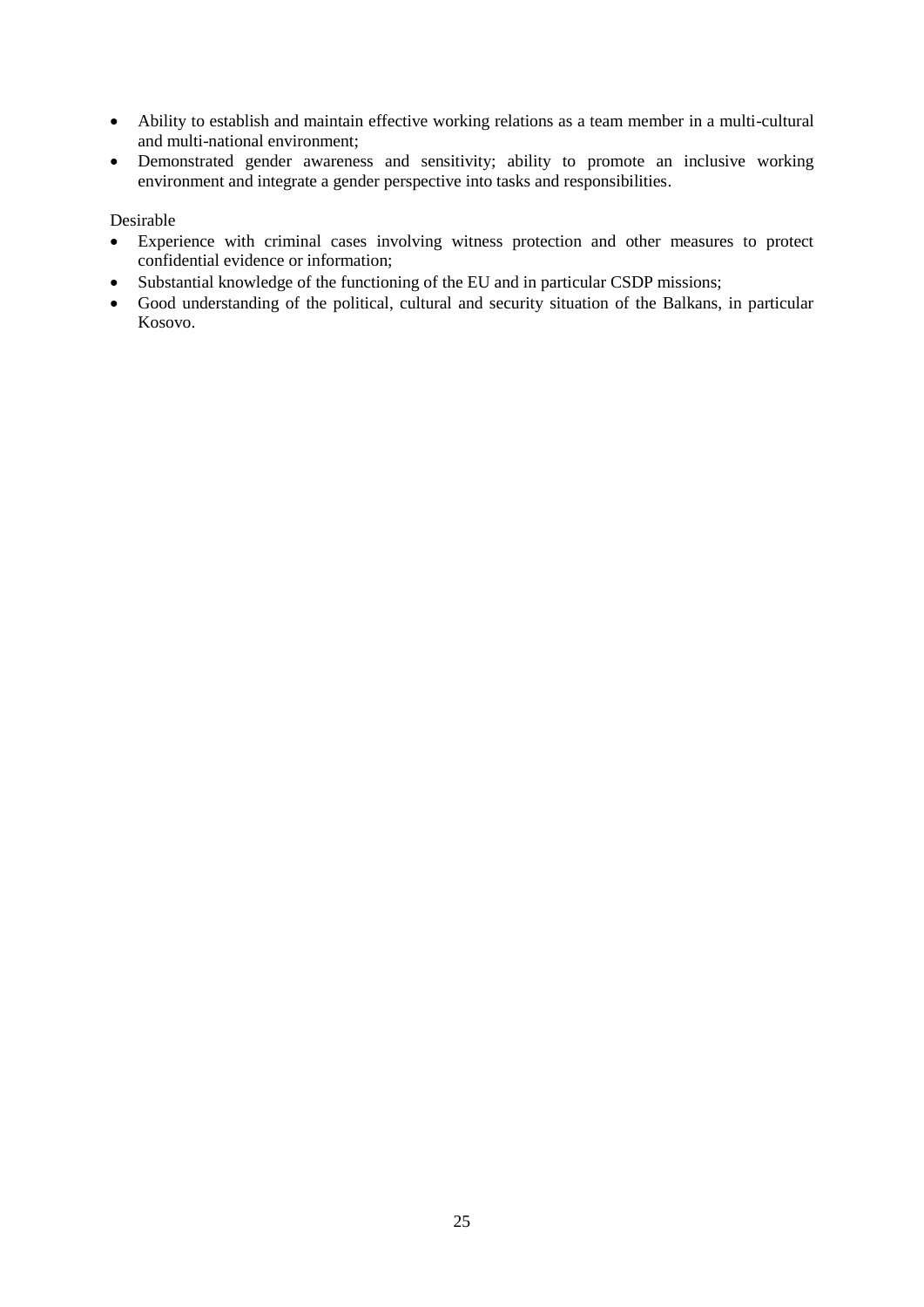| <b>Position:</b>                      | <b>Employment Regime:</b>        | <b>Post Category:</b>       |
|---------------------------------------|----------------------------------|-----------------------------|
| Associate Legal Officer (Basic Court, | Seconded/Contracted              | Management Level ML-3       |
| Court of Appeal, Supreme Court or     |                                  |                             |
| <b>Constitutional Court)</b>          |                                  |                             |
| Ref. number:                          | <b>Location:</b>                 | <b>Availability:</b>        |
| 054                                   | The Hague, the Netherlands       | <b>ASAP</b>                 |
| Component/Department/Unit:            | <b>Security Clearance Level:</b> | <b>Open to Contributing</b> |
| Kosovo Specialist Chambers/           | EU SECRET or equivalent          | <b>Third States:</b>        |
| <b>Chambers Legal Support Unit</b>    |                                  | Yes                         |

The position of Associate Legal Officer is located in the Registry's Chambers Legal Support Unit, to be deployed as needed to the Judges' Chambers. When deployed, the Associate Legal Officer reports to the Senior Legal Officer of the relevant Chamber.

# **Main Tasks and Responsibilities:**

- To provide specialised legal and judicial administrative support to Judges through the Senior Legal Officer or other supervisor, as applicable;
- To conduct legal research, particularly on international criminal law, international humanitarian and criminal law, international administrative law and where applicable constitutional and human rights law;
- To prepare draft memoranda, decisions and judgments, in cooperation with the Senior Legal Officer or supervisor as applicable assigned to the cases, if any;
- To undertake legal analysis of judgments and evidence, assessing submissions and authorities submitted by parties on appeal;
- To monitor relevant developments in international law;
- To undertake any other related tasks as requested by the Line Managers.

# **Additional Information:**

 Temporary re-assignment to other units of the Specialist Chambers may be applicable due to operational demands/requirements.

# **Essential Qualifications and Experience:**

 Successful completion of University studies of at least three (3) years attested by a diploma OR a qualification in the National Qualifications Framework which is equivalent to level 6 in the European Qualifications Framework OR a qualification of the first cycle under the framework of qualifications of the European Higher Education Area e.g. Bachelor's degree

AND

 A minimum of four (4) years of relevant professional experience, after having fulfilled the education requirements.

- The above mentioned University degree must be in at least one of the following fields of expertise: Law with a specialisation in international, criminal or humanitarian law, human rights and constitutional law as applicable or other related university studies;
- A minimum of two (2) years of progressively responsible legal experience, at either the national or international level;
- Extensive knowledge and practical experience of international criminal law or humanitarian law;
- Excellent interpersonal and communication skills (verbal, written and presentational);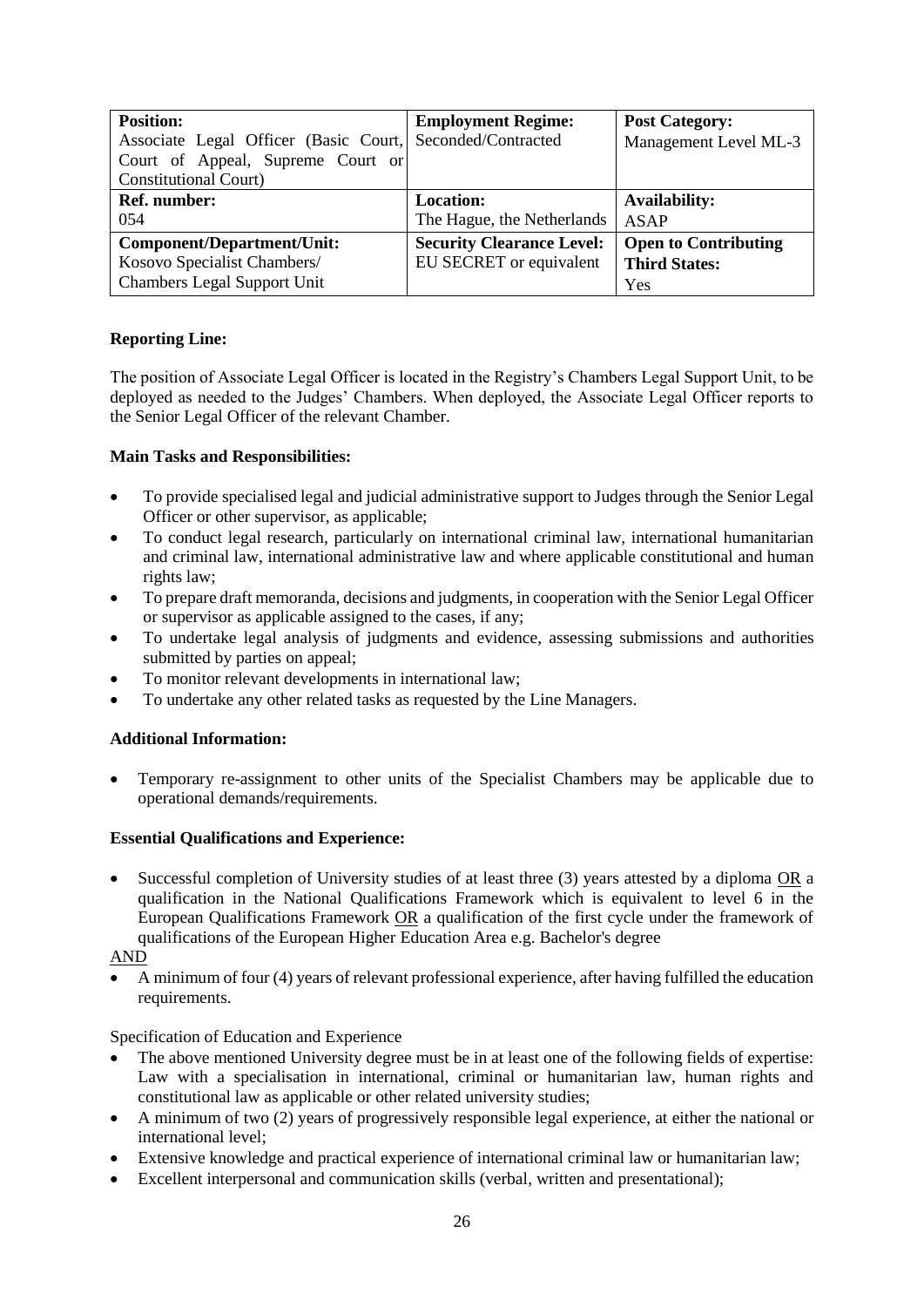- Excellent drafting and reporting skills;
- Ability to work productively in a fast-paced, team-oriented environment and produce accurate work under pressure and in difficult circumstances;
- Ability to establish and maintain effective working relationships with people of different national and/or cultural backgrounds with respect for diversity;
- Demonstrated gender awareness and sensitivity; ability to promote an inclusive working environment and integrate a gender perspective into tasks and responsibilities.

- Progressively responsible legal experience with emphasis on criminal law or international criminal law;
- Knowledge of the functioning of the EU and in particular CSDP Missions;
- Good understanding of the political, cultural and security situation of the Balkans, in particular Kosovo.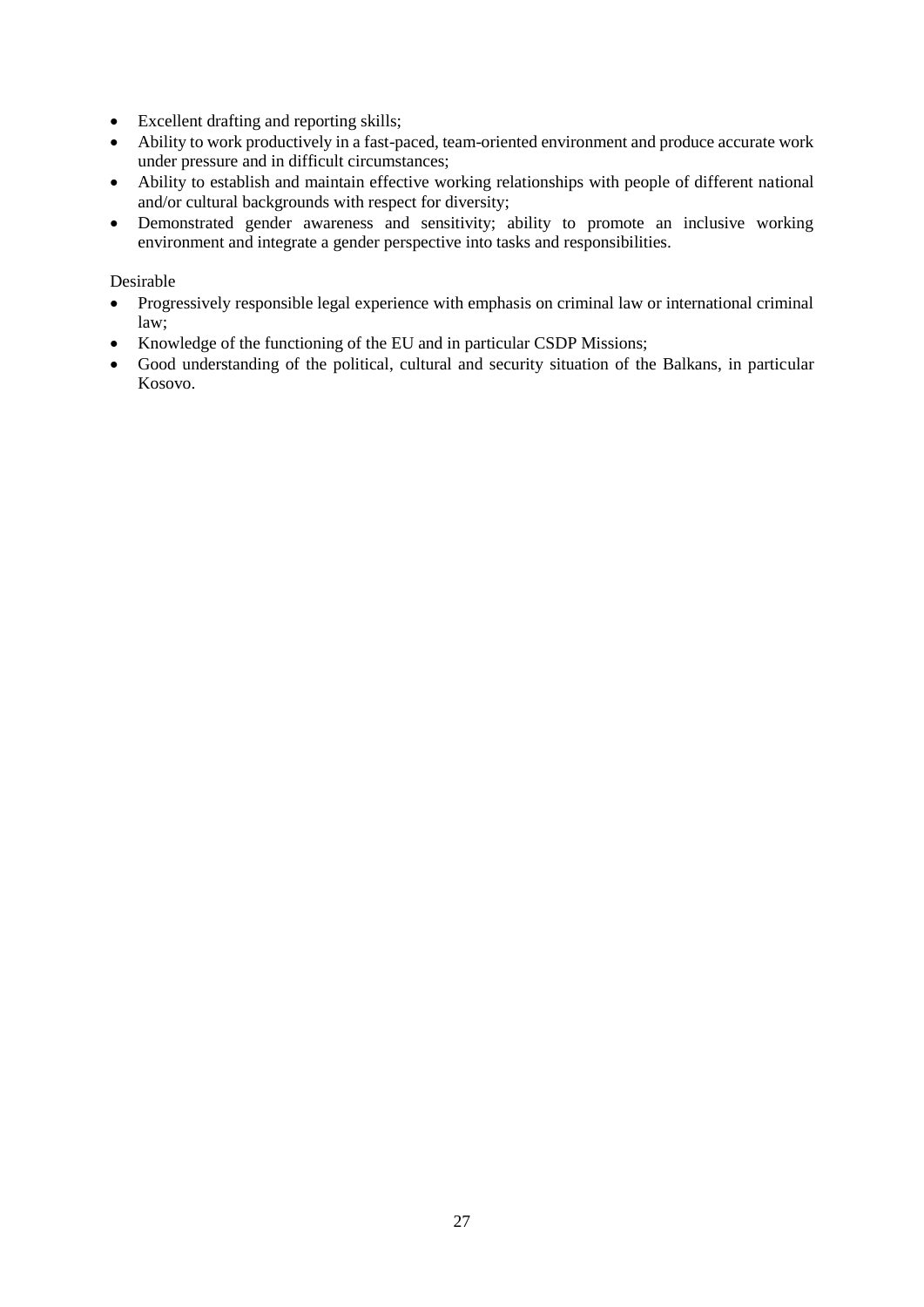| <b>Position:</b>                  | <b>Employment Regime:</b>        | <b>Post Category:</b>       |
|-----------------------------------|----------------------------------|-----------------------------|
| Court Interpreter (Albanian)      | Seconded/Contracted              | Management Level ML-2       |
| <b>Ref.</b> number:               | <b>Location:</b>                 | <b>Availability:</b>        |
| 066-1                             | The Hague, the Netherlands       | ASAP                        |
| <b>Component/Department/Unit:</b> | <b>Security Clearance Level:</b> | <b>Open to Contributing</b> |
| Kosovo Specialist Chambers/       | EU SECRET or equivalent          | <b>Third States:</b>        |
| Judicial Services Division/       |                                  | Yes                         |
| Language Services Unit            |                                  |                             |

The Court Interpreter (Albanian) reports to the Head of Language Services Unit or other senior LSU staff, as designated by the Head of Unit.

# **Main Tasks and Responsibilities:**

- To provide consecutive and simultaneous interpretation, at the duty station or on mission, from and into Albanian and English, at court hearings, meetings in chambers, client-attorney conferences, investigative interviews, official meetings and events, (press) conferences, etc.;
- To keep abreast of the Kosovo Specialist Chambers' case law, developments in the field of international criminal law and international humanitarian law;
- To prepare thoroughly for assignments, keep all job-related information strictly confidential and uphold professional standards and ethics;
- To act as interpretation team leader when necessary;
- To assist with orientation of new staff or freelance interpreters;
- To assist with programming of assignments, as necessary;
- To assist with reviewing transcripts of interpretation, and preparing corrections in the event of substantive errors;
- To assist in quality control of interpretation provided by junior interpreters;
- To produce self-revised translations and cross-read translations produced by others when not assigned to interpretation;
- To strive for consistency with reference texts and with the output of staff translators;
- To translate using the in-house computer-assisted translation and terminology software;
- To provide a high standard of accuracy, consistency and faithfulness to the spirit, style, register and nuances of the original and observe the in-house terminology and usage when interpreting and translating;
- To identify new terminological material for consideration of senior staff members;
- To undertake any other related tasks as requested by the Line Managers.

### **Essential Qualifications and Experience:**

 Successful completion of University studies of at least three (3) years attested by a diploma OR a qualification in the National Qualifications Framework which is equivalent to level 6 in the European Qualifications Framework OR a qualification of the first cycle under the framework of qualifications of the European Higher Education Area e.g. Bachelor's degree

### AND

 A minimum of seven (7) years of relevant professional experience, after having fulfilled the education requirements.

### Specification of Education and Experience

 The above mentioned University degree must be in at least one of the following fields of expertise: Modern Languages, Interpretation or other related university studies;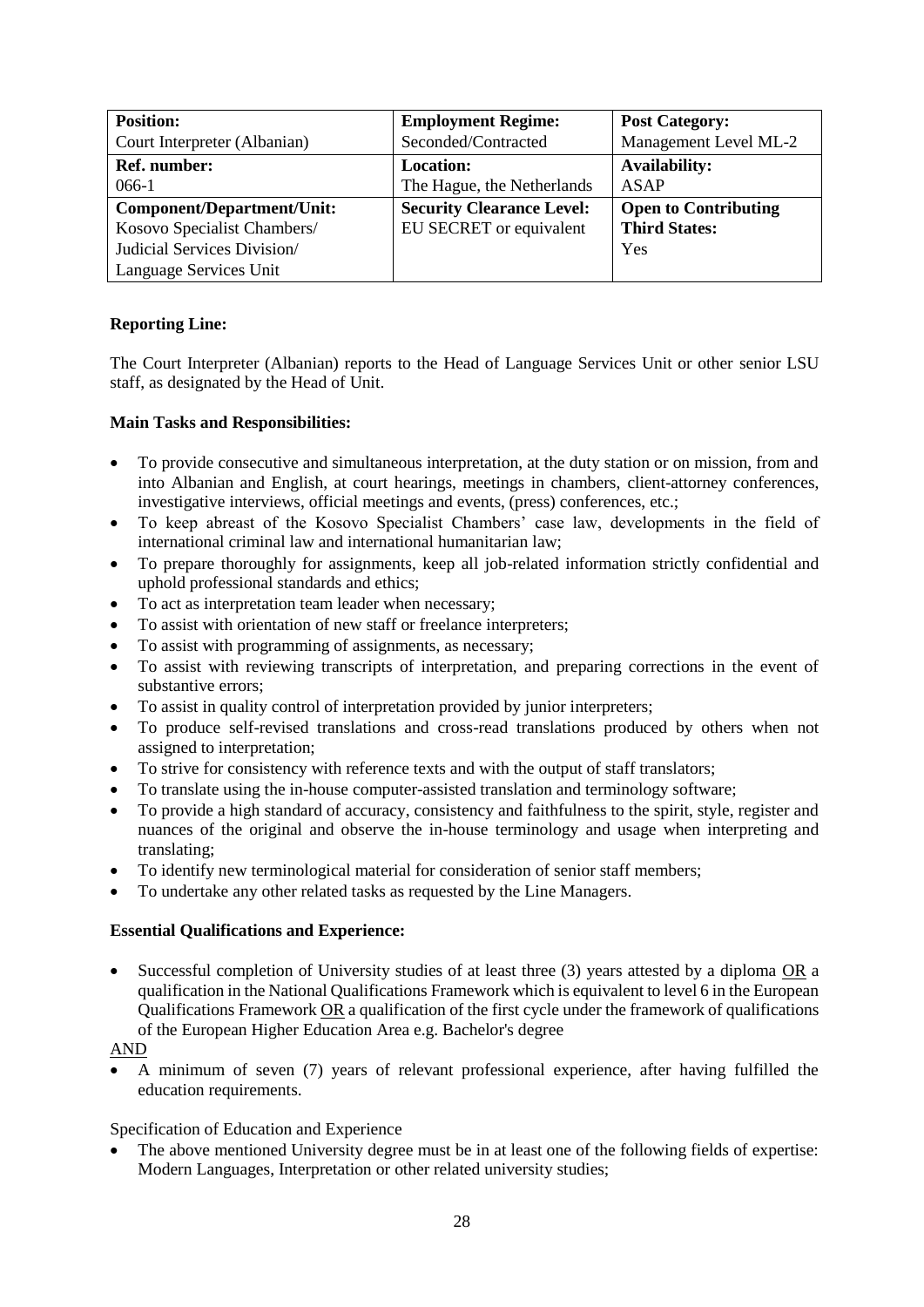- A minimum of five (5) years of conference interpretation experience, preferably in the context of an international tribunal, an international organisation or an international body dealing with legal matters;
- Perfect command of English and native (or near-native) knowledge of Albanian is required;
- Excellent organisational, interpersonal and communication skills (both written and verbal);
- Ability to work effectively, remain calm and deliver clear interpretation under stressful conditions;
- Ability to prioritise and manage a high workload while complying with deadlines;
- Ability to act with utmost discretion and maintain confidentiality;
- Ability to establish and maintain effective, constructive working relationships with people of different national and/or cultural backgrounds with respect for diversity;
- Demonstrated gender awareness and sensitivity; ability to promote an inclusive working environment and integrate a gender perspective into tasks and responsibilities.

- Knowledge of other official language of the Kosovo Specialist Chambers and Specialist Prosecutor's Office (Serbian) will be considered a strong asset;
- Good understanding of the political, cultural and security situation of the Balkans, in particular Kosovo;
- Substantial knowledge of the functioning of the EU and in particular CSDP missions.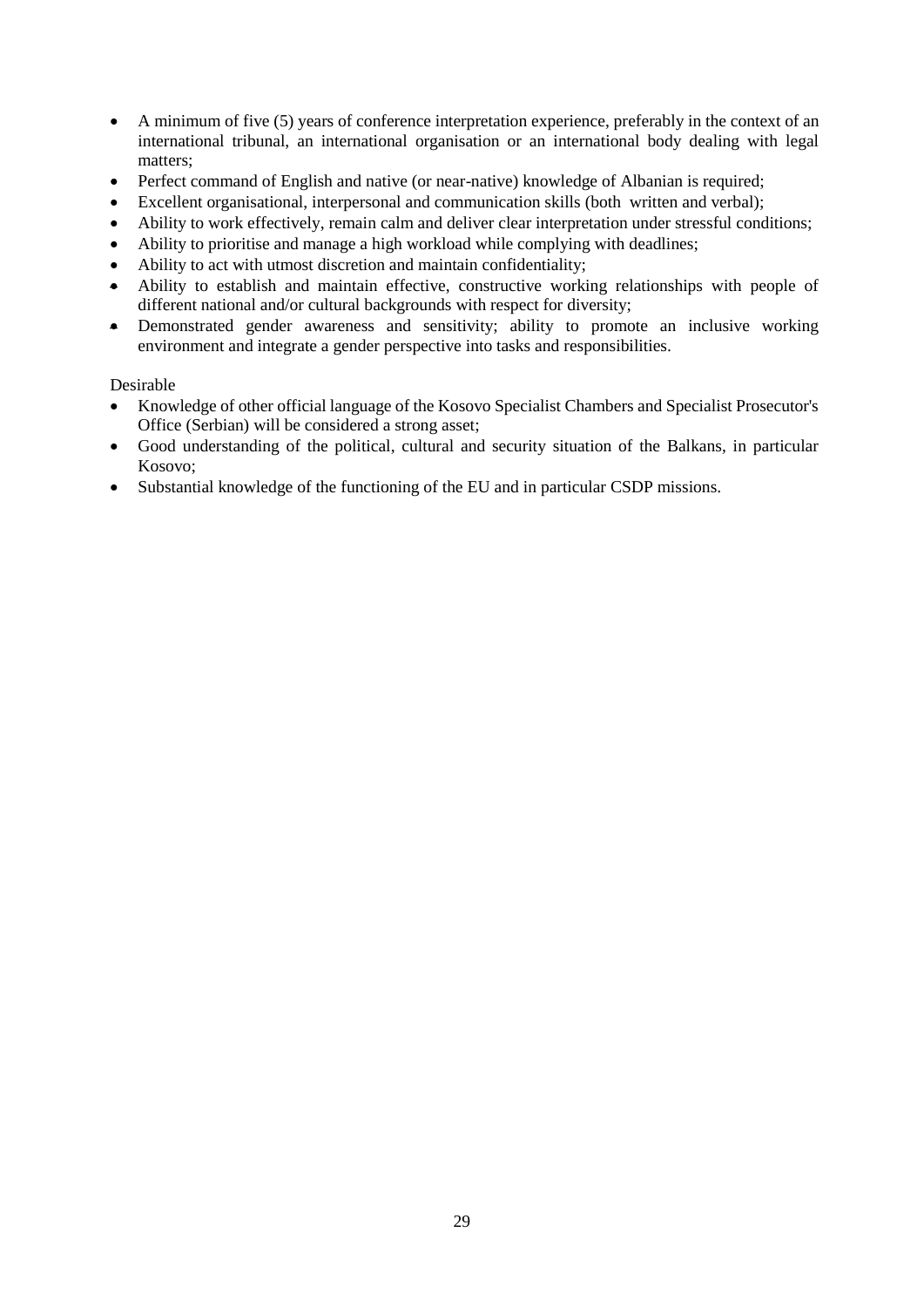| <b>Position:</b>            | <b>Employment Regime:</b>        | <b>Post Category:</b>       |
|-----------------------------|----------------------------------|-----------------------------|
| Reviser (Albanian)          | Seconded/Contracted              | Management Level ML-1       |
| <b>Ref.</b> number:         | <b>Location:</b>                 | <b>Availability:</b>        |
| 067                         | The Hague, the Netherlands       | <b>ASAP</b>                 |
| Component/Department/Unit:  | <b>Security Clearance Level:</b> | <b>Open to Contributing</b> |
| Kosovo Specialist Chambers/ | EU SECRET or equivalent          | <b>Third States:</b>        |
| Judicial Services Division/ |                                  | Yes                         |
| Language Services Unit      |                                  |                             |

The Reviser (Albanian) reports to the Head of Language Services Unit or other senior LSU staff as designated by the Head of Language Services Unit.

# **Main Tasks and Responsibilities:**

- To revise and/or translate a variety of texts, mostly legal, from Albanian into English;
- To coach and motivate the in-house and external translators with a view to refining their skills and overall performance (quality of output, productivity, timeliness, etc.) and assist them in solving particularly difficult problems requiring specialized knowledge and linguistic insight;
- To report on performance and development needs of the translators;
- To promote teamwork and communication in the Unit and address any issues arising in a prompt and proactive manner;
- To advise on deadlines and assignments and adapt these to changing priorities;
- To produce self-revised translations;
- To maintain a high standard of accuracy, consistency, and fidelity to the spirit, style, register and nuance of the original;
- To observe the established Specialist Chambers terminology and usage and strive for consistency with reference texts and for consistency in translations;
- To carry out the requisite research, drawing on reference and terminology material, background information, and consultation within the Specialist Chambers, as appropriate;
- To produce and maintain an English style guide, identify new terminological material and validate terms submitted by other language staff;
- To participate in the selection and assessment of translation tests for language staff and external translation providers;
- To use and encourage the use of the in-house computer-assisted translation and terminology software;
- To work to deadline and produce a set volume of output, due account being taken of the difficulty of the text and specified deadlines;
- To undertake any other related tasks as requested by the Line Managers.

### **Essential Qualifications and Experience:**

 Successful completion of University studies of at least three (3) years attested by a diploma OR a qualification in the National Qualifications Framework which is equivalent to level 6 in the European Qualifications Framework OR a qualification of the first cycle under the framework of qualifications of the European Higher Education Area e.g. Bachelor's degree

## AND

 A minimum of ten (10) years of relevant professional experience, after having fulfilled the education requirements.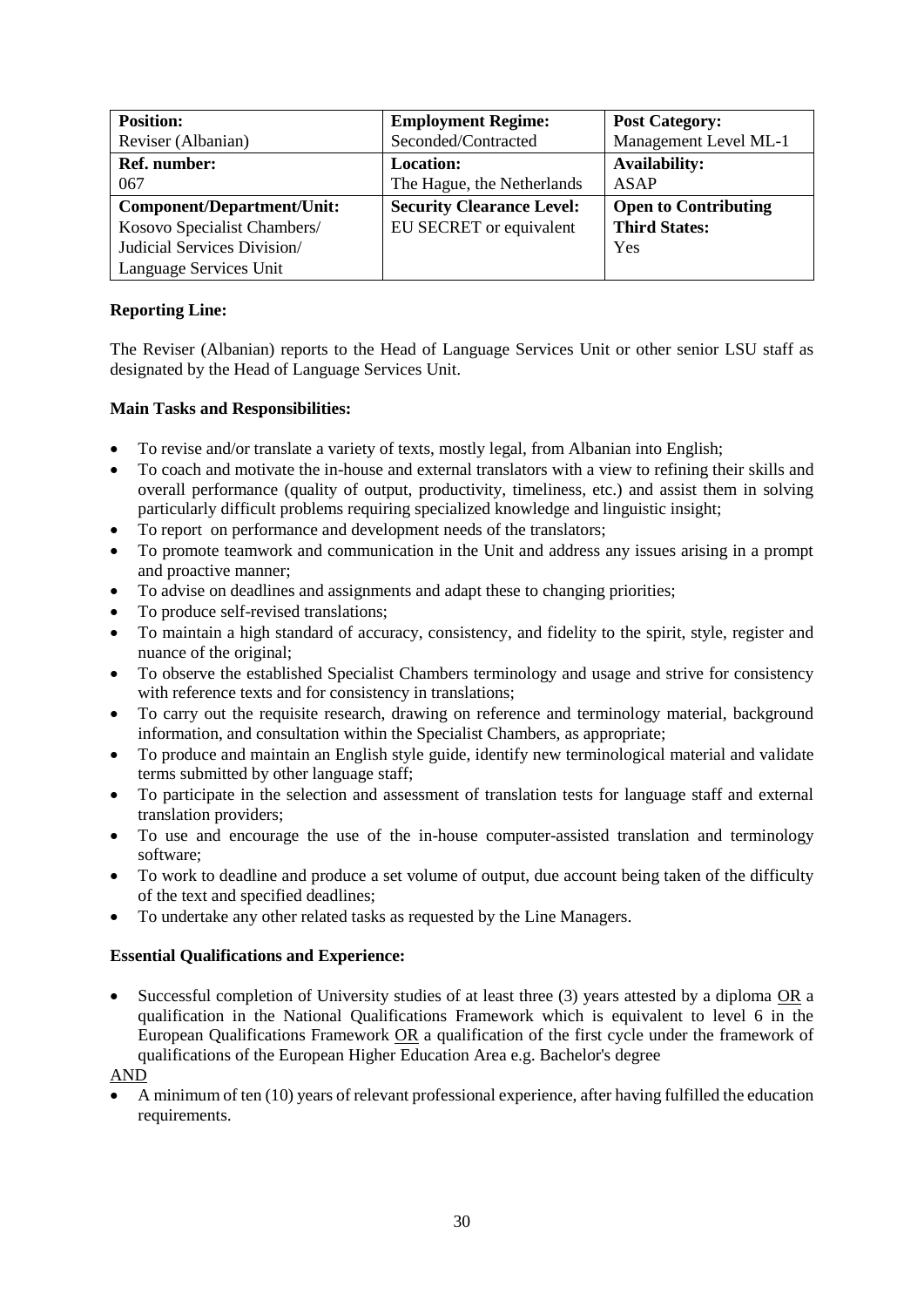Specification of Education and Experience

- The above mentioned University degree must be in at least one of the following fields of expertise: Modern Languages, Translation or other related university studies;
- At least seven (7) years of experience in translation and revision in the context of international tribunal or an international organization;
- Perfect command of English and excellent knowledge of Albanian;
- Good computer skills, familiarity with standard computer applications (Windows XP, Word, Access, Lotus Notes, Excel, etc.) and ability to harness internet resources;
- Knowledge of computer-assisted translation and terminology systems;
- Excellent organisational, interpersonal and communication (both verbal and written) skills;
- Solid writing and editorial skills; acute sensitivity to nuance and attention to detail;
- Ability to prioritise and manage a high workload while complying with deadlines,
- Ability to work effectively and accurately under pressure;
- Ability to act with utmost discretion and maintain confidentiality;
- Ability to lead a translation team working to deadlines;
- Ability to provide guidance and coaching and to improve staff motivation;
- Ability to establish and maintain effective and constructive working relationships with people of different national or cultural backgrounds with respect for diversity;
- Demonstrated gender awareness and sensitivity; ability to promote an inclusive working environment and integrate a gender perspective into tasks and responsibilities.

- Knowledge of other official language of the Kosovo Specialist Chambers and Special Prosecutor's Office (Serbian);
- Knowledge of the functioning of the EU and in particular CSDP missions;
- Good understanding of the political, cultural and security situation of the Balkans, in particular Kosovo.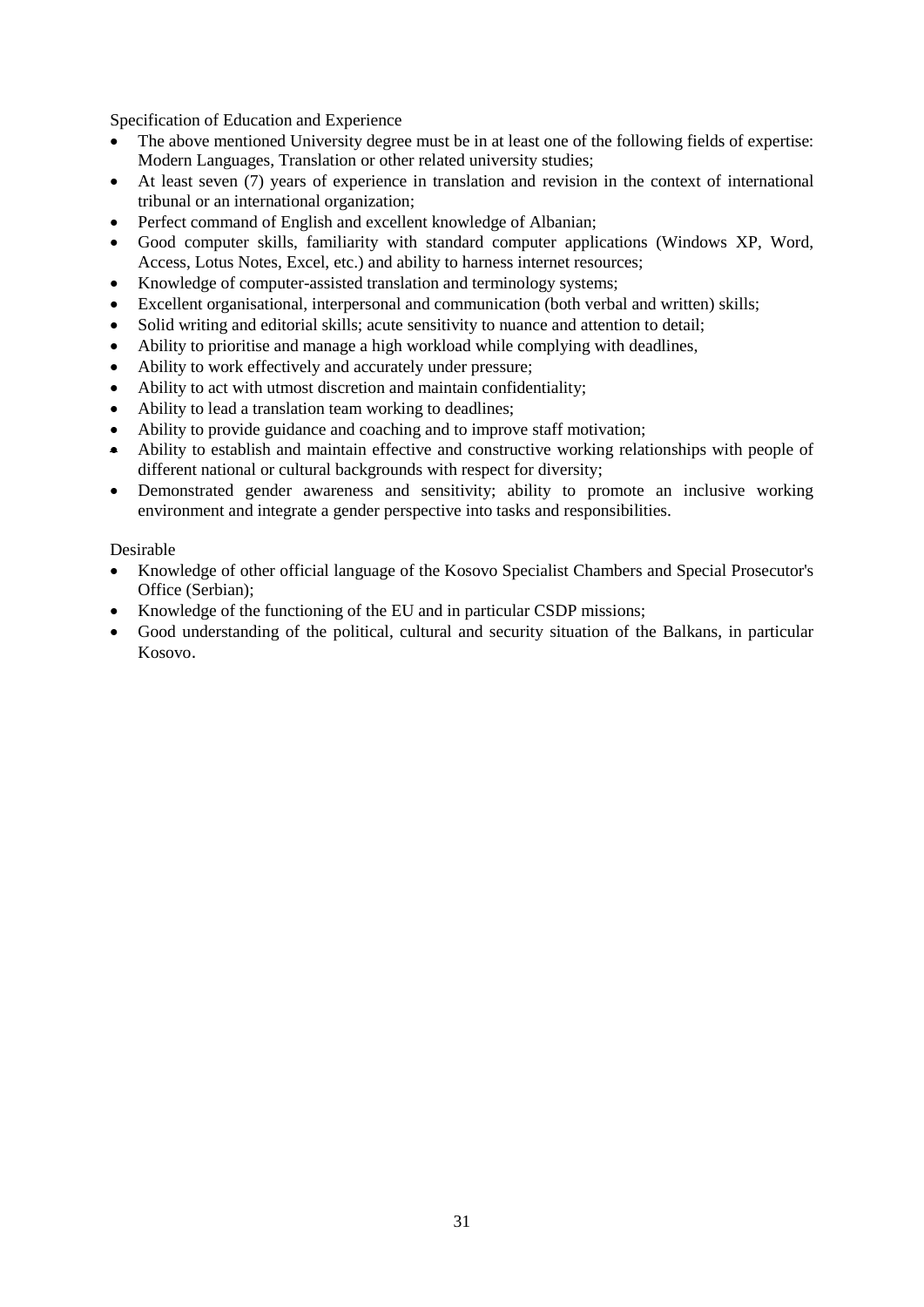| <b>Position:</b>                  | <b>Employment Regime:</b>        | <b>Post Category:</b>             |
|-----------------------------------|----------------------------------|-----------------------------------|
| Translator (Albanian)             | Seconded/Contracted              | Management Level ML-2             |
| <b>Ref. number:</b>               | <b>Location:</b>                 | <b>Availability:</b>              |
| 068-2                             | The Hague, the Netherlands       | <b>ASAP</b>                       |
| <b>Component/Department/Unit:</b> | <b>Security Clearance Level:</b> | <b>Open to Contributing Third</b> |
| Kosovo Specialist Chambers/       | EU SECRET or equivalent          | <b>States:</b>                    |
| Judicial Services Division/       |                                  | Yes                               |
| Language Services Unit            |                                  |                                   |

The Translator (Albanian) reports to the Head of Language Services Unit or other senior LSU staff, as designated by the Head of Unit.

# **Main Tasks and Responsibilities:**

- To translate, subject to revision, a variety of mostly legal texts from English into Albanian;
- To maintain a high standard of accuracy, consistency and faithfulness to the spirit, style, register and nuances of the original;
- To observe the in-house terminology and usage and strive for consistency with reference texts and with the output of other translators;
- The level of revision required should decrease as more experience is gained, the ultimate goal being that work produced needs only monitoring by a reviser;
- To translate using the in-house computer-assisted translation and terminology software;
- To conduct the requisite research, drawing on reference and terminology materials, background information, and consultation within the Kosovo Specialist Chambers, as appropriate;
- To work to deadline and produce a set volume of output due account being taken of the difficulty of the text and specified deadlines;
- To identify new terminological material for the consideration of revisers and other senior colleagues;
- To undertake any other related tasks as requested by the Line Managers.

# **Essential Qualifications and Experience:**

 Successful completion of University studies of at least three (3) years attested by a diploma OR a qualification in the National Qualifications Framework which is equivalent to level 6 in the European Qualifications Framework OR a qualification of the first cycle under the framework of qualifications of the European Higher Education Area e.g. Bachelor's degree

AND

 A minimum of seven (7) years of relevant professional experience, after having fulfilled the education requirements.

- The above mentioned University degree must be in at least one of the following fields of expertise: Modern Languages, Translation or other related university studies;
- A minimum of five (5) years of experience in the context of an international tribunal, an international organisation or an international body dealing with legal matters;
- Native command of Albanian and excellent knowledge of English is required;
- Good computer skills, familiarity with standard computer applications (Windows XP, Word, Access, Lotus Notes, Excel, etc.) and ability to harness internet resources;
- Knowledge of computer-assisted translation and terminology systems;
- Excellent organisational, interpersonal and communication (both verbal and written) skills;
- Solid writing and editorial skills, acute sensitivity to nuance and attention to detail;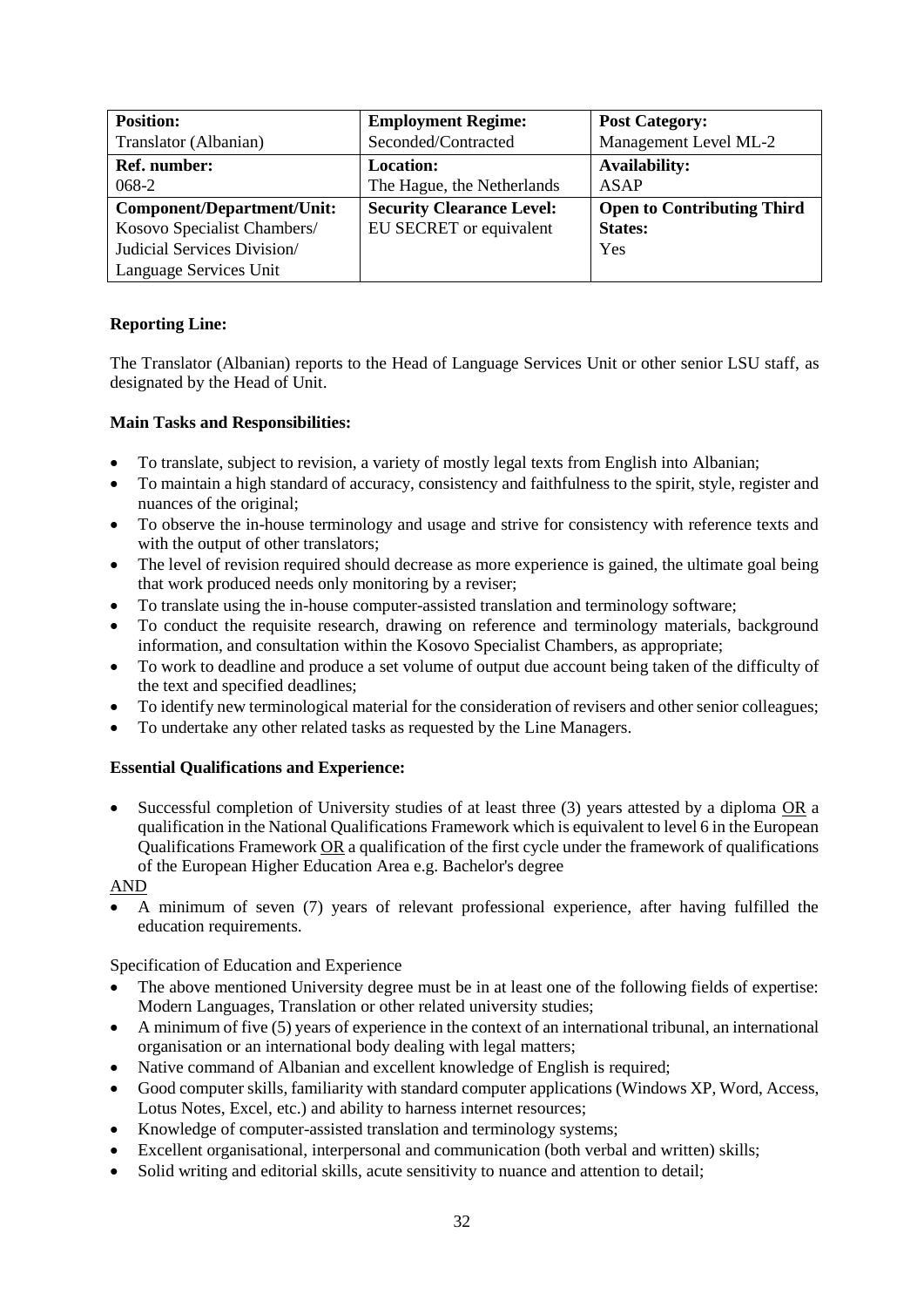- Ability to prioritise and manage a high workload while complying with deadlines;
- Ability to work effectively and accurately under pressure;
- Ability to act with utmost discretion and maintain confidentiality;
- Ability to lead a translation team working to deadlines;
- Ability to provide guidance and coaching and to improve staff motivation;
- Ability to establish and maintain effective and constructive working relationships with people of different national or cultural backgrounds with respect for diversity;
- Demonstrated gender awareness and sensitivity; ability to promote an inclusive working environment and integrate a gender perspective into tasks and responsibilities.

- Knowledge of other official language of the Kosovo Specialist Chambers and Special Prosecutor's Office (Serbian) will be considered a strong asset;
- Good understanding of the political, cultural and security situation of the Balkans, in particular Kosovo;
- Knowledge of the functioning of the EU and in particular CSDP missions.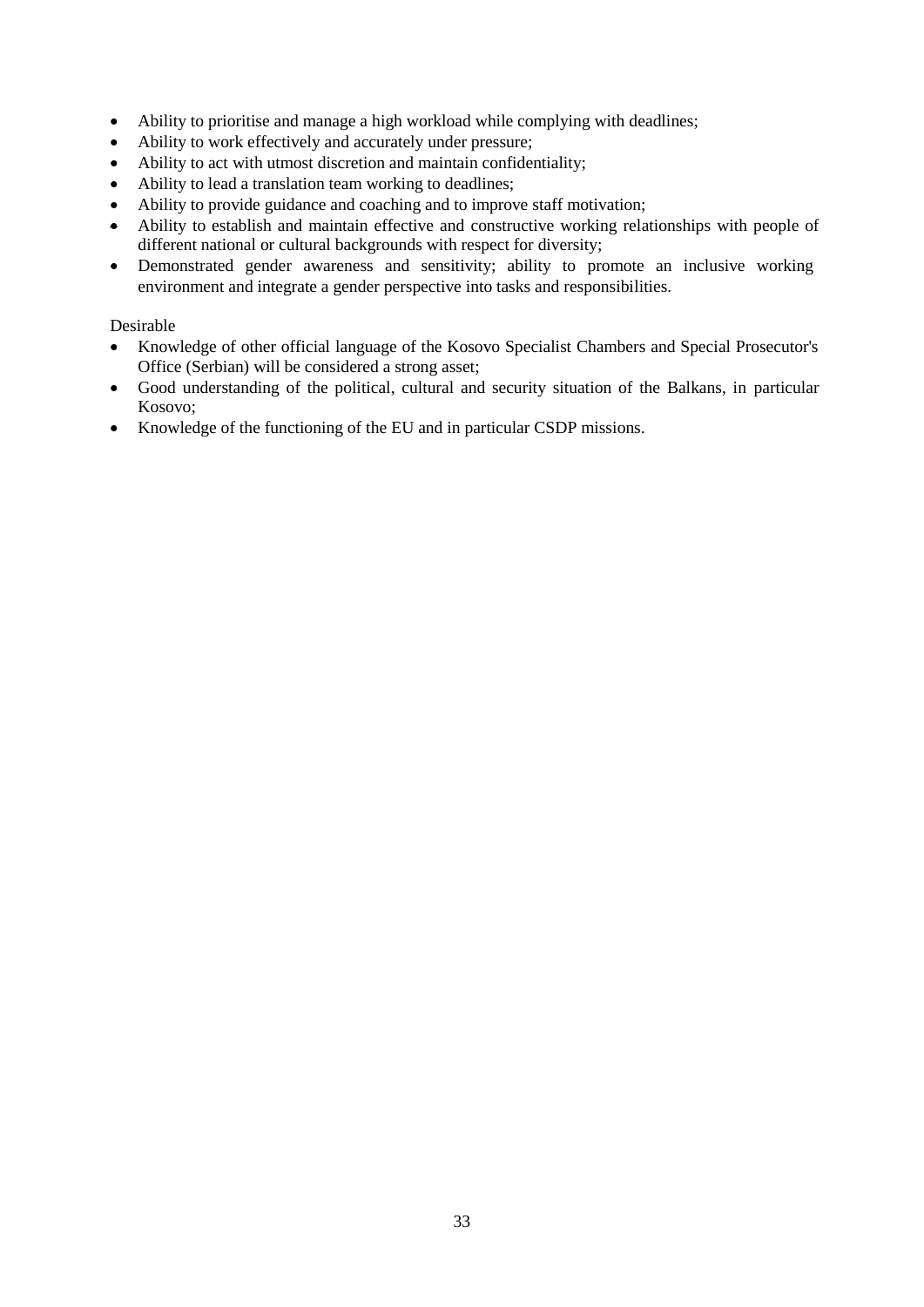| <b>Position:</b>            | <b>Employment Regime:</b>        | <b>Post Category:</b>       |
|-----------------------------|----------------------------------|-----------------------------|
| Human Resources Officer     | Seconded/Contracted              | Management Level ML-2       |
| <b>Ref.</b> number:         | <b>Location:</b>                 | <b>Availability:</b>        |
| 099                         | The Hague, the Netherlands       | <b>ASAP</b>                 |
| Component/Department/Unit:  | <b>Security Clearance Level:</b> | <b>Open to Contributing</b> |
| Kosovo Specialist Chambers/ | EU SECRET or equivalent          | <b>Third States:</b>        |
| Division of Administration/ |                                  | Yes                         |
| Human Resources Unit        |                                  |                             |

The Human Resources Officer reports to the Deputy/Head of Human Resources Unit.

# **Main Tasks and Responsibilities:**

- To assist the Deputy/Head of Human Resources Unit in the management and co-ordination of all Human Resources related issues of the Kosovo Specialist Chambers and Specialist Prosecutor's Office;
- To provide HR advice and services in the areas of recruitment and selection, HR planning, staff relations and advice, performance management, training and induction programmes, statistics and post management;
- To supervise the preparation of job descriptions for the upcoming vacancies, liaising with the substantive offices on the determination of education and experience and prior classification of positions;
- To participate in the recruitment panels, promoting equity, transparency and consistency in the selection and placement of staff while demonstrating flexibility in understanding management needs and developing appropriate courses of action;
- To advise on interpretation of the Staff Rules and to assist in review and drafting of HR policies/procedures and to recommend changes, as required;
- To ensure the correct preparation and timely submission of the monthly payroll, including insurance and other financial entitlements of staff;
- To examine the complex HR issues and carry out investigation/research in order to prepare reports and analysis for the Deputy/Head of Human Resources Unit;
- To administer the performance management and evaluation system, overseeing the accurate and timely completion of performance evaluation reports;
- To assist in the preparation and maintenance of statistical and standard reports related to Human Resources;
- To assist in the development of a training capacity within the organisation coordinating with staff to ensure that training and development programmes meet requirements;
- To undertake any other related tasks as required by Line Managers.

# **Essential Qualifications and Experience:**

- Successful completion of University studies of at least three (3) years attested by a diploma OR a qualification in the National Qualifications Framework which is equivalent to level 6 in the European Qualifications Framework OR a qualification of the first cycle under the framework of qualifications of the European Higher Education Area e.g. Bachelor's degree
- AND
- A minimum of seven (7) years of relevant professional experience, after having fulfilled the education requirements.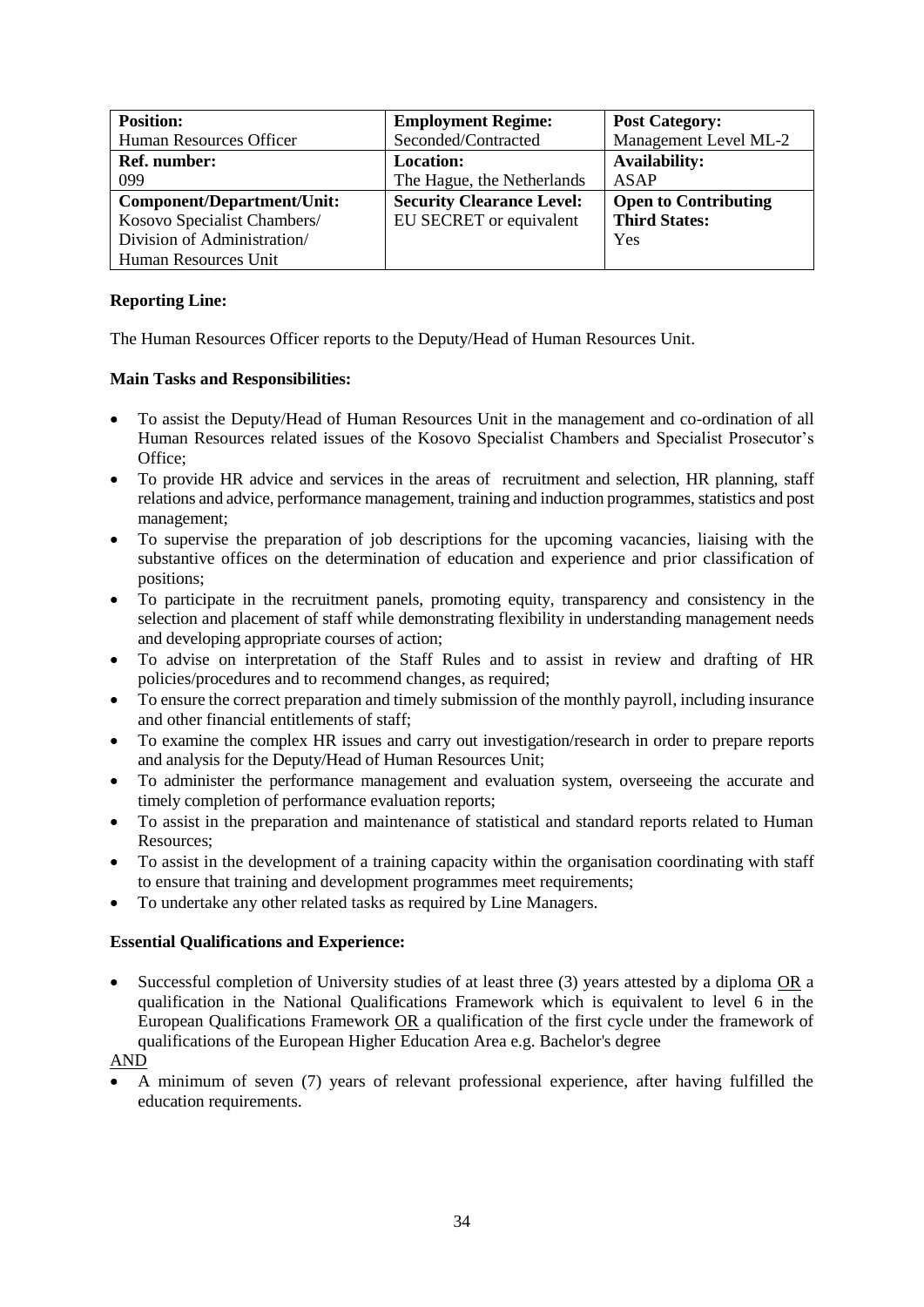Specification of Education and Experience

- The above mentioned University degree must be at least one of the following fields of expertise: Business or Public Administration, Human Resources Management or other related university studies;
- A minimum of seven (7) years of progressively responsible experience in Human Resources Management of which at least three (3) years at the supervisory/management level;
- Knowledge of Human Resources policies, procedures and practices;
- Ability to develop and draft clear and well-articulated staff procedures, policies and guidance;
- Demonstrated ability to identify Human Resources and Administration related issues, analyse and formulate opinions and issue conclusions and recommendations on complex Human Resources policy and development issues;
- Excellent interpersonal and communication skills in English, both written and oral;
- Excellent organisational skills and ability to work with a minimum supervision;
- Proven experience in conducting training and workshops;
- Ability to work productively in a fast-paced, team-oriented environment and produce accurate work under pressure;
- Ability to find creative and pragmatic solutions in a demanding, deadline driven environment and to establish and maintain effective, constructive working relationships with people from different national and/or cultural backgrounds;
- Demonstrated gender awareness and sensitivity; ability to promote an inclusive working environment and integrate a gender perspective into tasks and responsibilities.

- International experience, particularly in crisis areas with multi-national and international organisations;
- Experience in Human Resources Management at a national or international court;
- Knowledge of financial transactions and general procedures;
- Knowledge of HR software systems and implementation;
- Knowledge of the functioning of the EU and in particular CSDP Missions.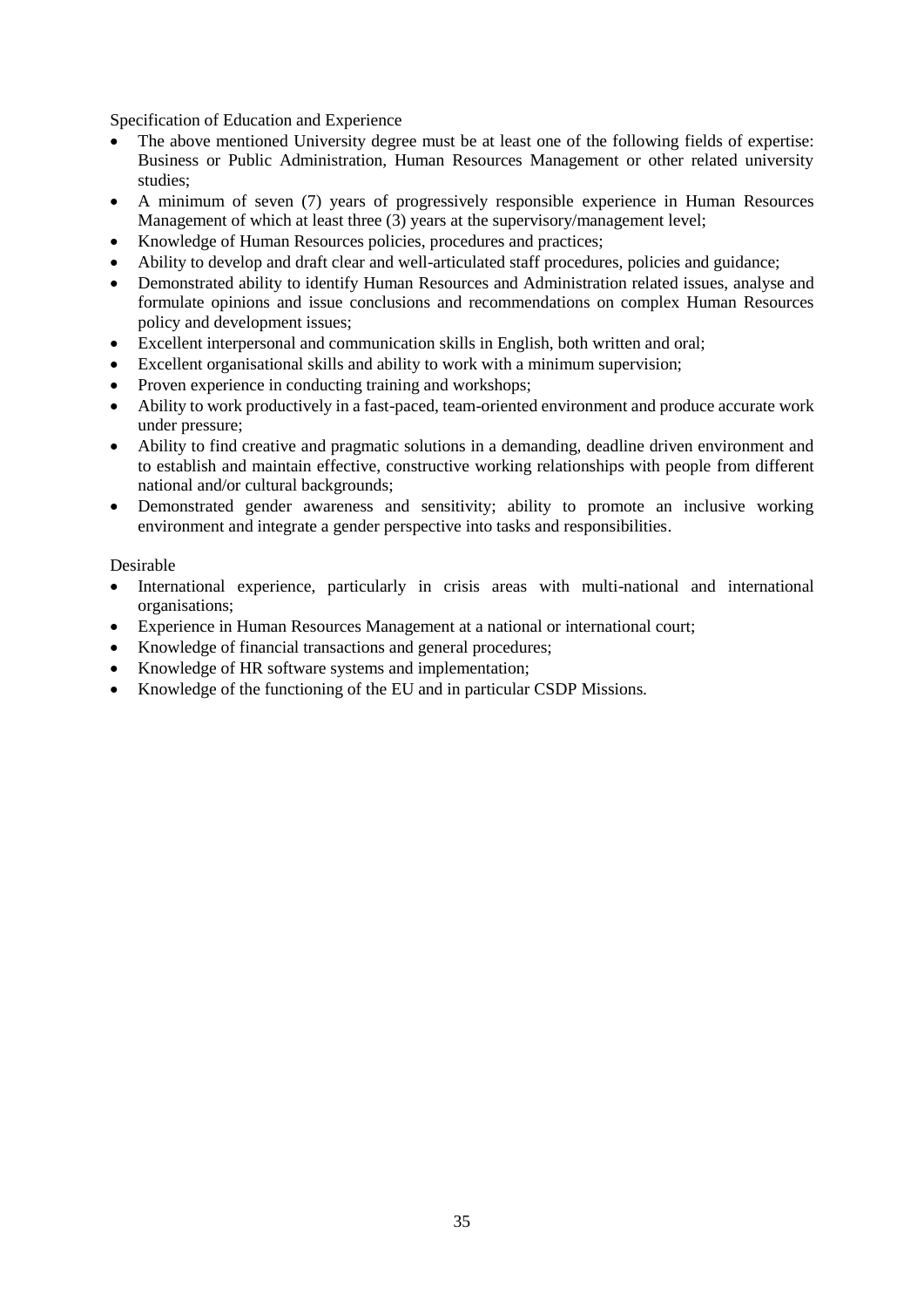| <b>Position:</b>            | <b>Employment Regime:</b>        | <b>Post Category:</b>             |
|-----------------------------|----------------------------------|-----------------------------------|
| <b>Security Officer</b>     | Seconded/Contracted              | Secretary Level S-2               |
| Ref. number:                | <b>Location:</b>                 | <b>Availability:</b>              |
| 106                         | The Hague, the Netherlands       | ASAP                              |
| Component/Department/Unit:  | <b>Security Clearance Level:</b> | <b>Open to Contributing Third</b> |
| Kosovo Specialist Chambers/ | <b>EU SECRET</b>                 | <b>States:</b>                    |
| Division of Administration/ |                                  | N <sub>0</sub>                    |
| Security and Safety Unit    |                                  |                                   |

The Security Officer reports to the Senior Security Officer.

# **Main Tasks and Responsibilities:**

- To ensure the delivery of operational court and building security services to meet organisational security requirements at the premises of the Kosovo Specialist Chambers and Specialist Prosecutor's Office within a 24-hour shift system;
- To control access and egress to the premises of the Kosovo Specialist Chambers and Specialist Prosecutor's Office in accordance with applicable institutional policies and procedures;
- To ensure the security screening of all incoming staff, visitors and deliveries through the use of technical equipment, such as x-ray machine and metal detectors;
- To ensure the safety and security of all staff, visitors and others whilst on the premises of the Kosovo Specialist Chambers and Specialist Prosecutor's Office;
- To ensure the safe custody of detained persons appearing before the Specialist Chambers;
- To provide the first line response to security related incidents within the premises of the Kosovo Specialist Chambers and Specialist Prosecutor's Office, and to submit detailed incident reports, where necessary;
- To operate the Security Control Room, when required, inclusive of technical systems such as CCTV, Intrusion detection, Fire Alarm and communications systems;
- To attend and successfully complete all applicable mandatory training requirements;
- To undertake any other related tasks as requested by the Line Managers.

# **Essential Qualifications and Experience:**

Essential

A level of secondary education attested by a certificate

AND

 A minimum of eight (8) years of relevant professional experience, after having fulfilled the education requirements.

- Professional experience in Police, Military, Judicial or International Security environment;
- Experience in handling of detained persons;
- Experience in provision of physical security and/or access control services;
- Successful completion of a recognized firearm certification program within a national (i.e. Police, Military or Governmental) or International entity and prior experience in performing of armed security related tasks;
- Good communication skills in English, both written and oral;
- Valid European driving license (minimum category B);
- Ability to work productively in a fast-paced, team-oriented environment, and produce accurate work under pressure and in difficult circumstances;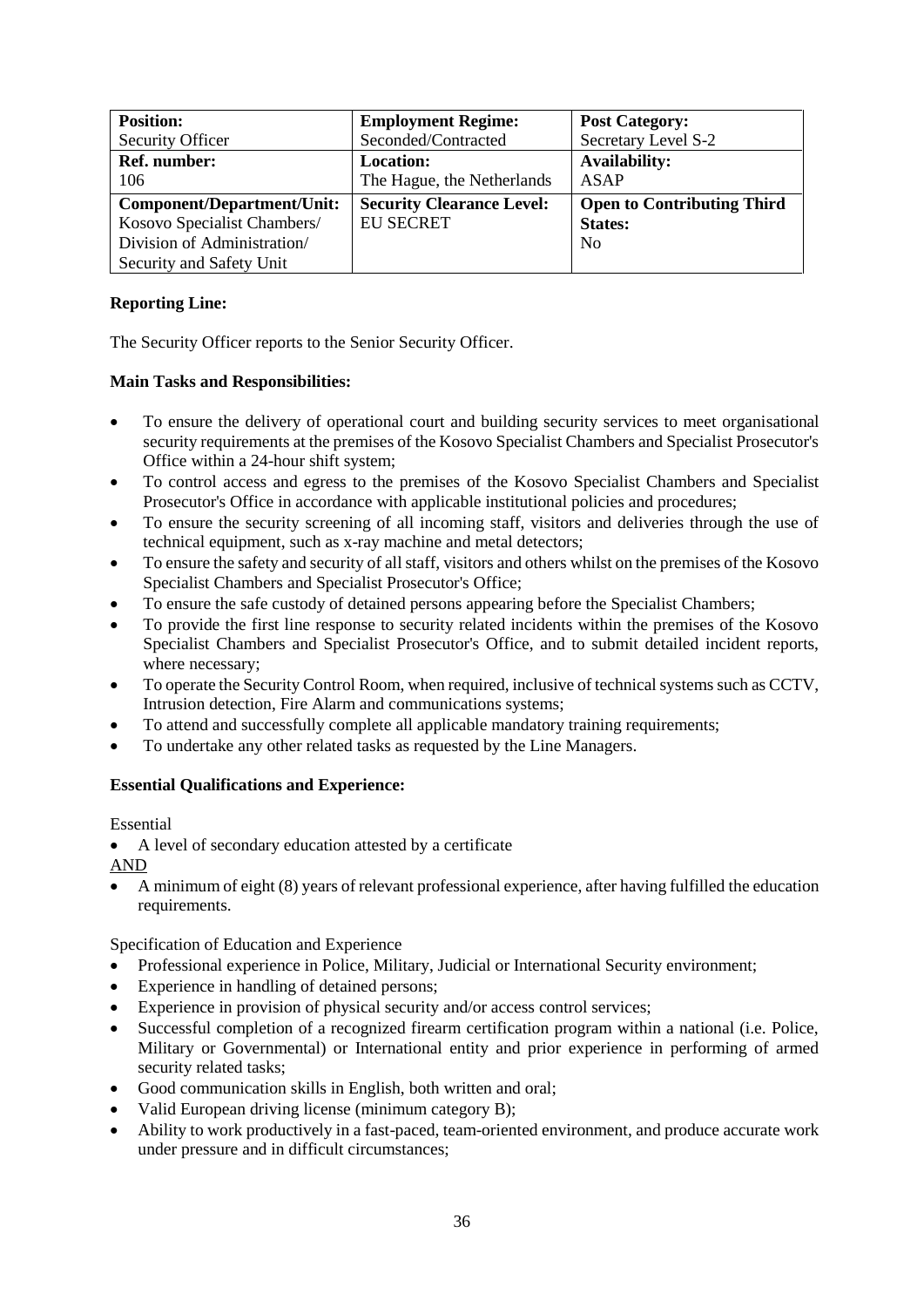- Ability to establish and maintain effective and constructive working relationships with people of different national and/or cultural backgrounds with respect for diversity;
- Demonstrated gender awareness and sensitivity; ability to promote an inclusive working environment and integrate a gender perspective into tasks and responsibilities.

- Relevant experience preferably within an international, hybrid or national criminal court;
- Experience in the use of technical security equipment (screening and/or control room infrastructure);
- First Aid and/or Fire and Safety certification;
- Additional certifications in security related disciplines such as Security Training, Close Protection, Investigation, etc.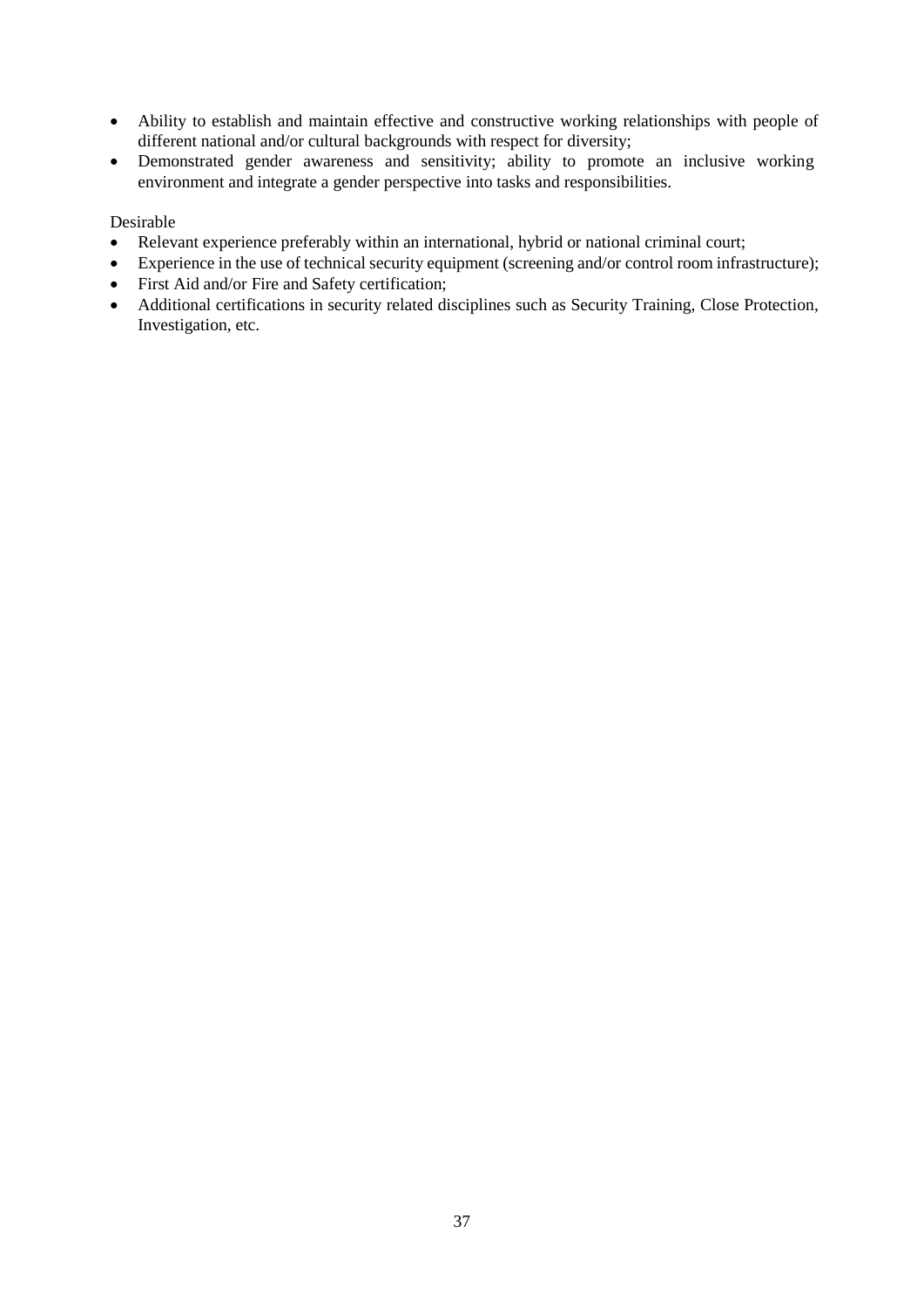| <b>Position:</b>                       | <b>Employment Regime:</b>        | <b>Post Category:</b>       |
|----------------------------------------|----------------------------------|-----------------------------|
| Deputy Head of Facility Management     | Seconded/Contracted              | Management Level ML-1       |
| and General Services Unit              |                                  |                             |
| <b>Ref.</b> number:                    | <b>Location:</b>                 | <b>Availability:</b>        |
| 139                                    | The Hague, the Netherlands       |                             |
| Component/Department/Unit:             | <b>Security Clearance Level:</b> | <b>Open to Contributing</b> |
| Kosovo Specialist Chambers/Division of | EU SECRET or equivalent          | <b>Third States:</b>        |
| Administration/Facility<br>Management  |                                  | Yes                         |
| and General Services Unit              |                                  |                             |

The Deputy Head of Facility Management and General Services Unit reports to the Head of Facility Management and General Services Unit (FMGSU).

## **Main Tasks and Responsibilities:**

- To deputise for and carry out the duties and responsibilities of the Head of Unit, as required;
- To assist the Head of Unit on matters relating to the administration of the various agreements held between the Organisation and the Central Government Real Estate Agency of the Ministry of the Interior and Kingdom Relations (RVB) (*Ministerie van Binnenlandse Zaken en Koninkrijksrelaties*);
- To represent the FMGSU at internal and external meetings of the organisation, and to liaise with the other units, as required;
- To supervise, set the strategic direction and manage the FMGSU staff, as required;
- To act as a lead contract manager on matters relating to the FMGSU contracts with external third parties and the internal Procurement Unit;
- To draft necessary terms of reference and technical specifications for the procurement of supplies and services, as required, in close co-operation with the Procurement Unit;
- To monitor and manage existing service and supply contracts;
- To assist in preparation and review of unit's budget proposals, as well as in the management and implementation of the budget;
- To assist in the preparation and drafting of procedures and policies, as required;
- To manage the liaison with the EULEX field office(s), as required, and to oversee the ongoing facilities and general services of any field office;
- To assist the Head of Unit on matters relating to the delivery of the development, design and implementation of projects in the premises;
- To assist the Head of Unit on matters relating to logistics, including the whole life-cycle management of assets from acquisition to disposal;
- To undertake any other related tasks as requested by the Line Managers.

### **Essential Qualifications and Experience:**

 Successful completion of University studies of at least three (3) years attested by a diploma OR a qualification in the National Qualifications Framework which is equivalent to level 6 in the European Qualifications Framework OR a qualification of the first cycle under the framework of qualifications of the European Higher Education Area e.g. Bachelor's degree

### AND

 A minimum of ten (10) years of relevant professional experience, after having fulfilled the education requirements, out of which a minimum three (3) years of management experience.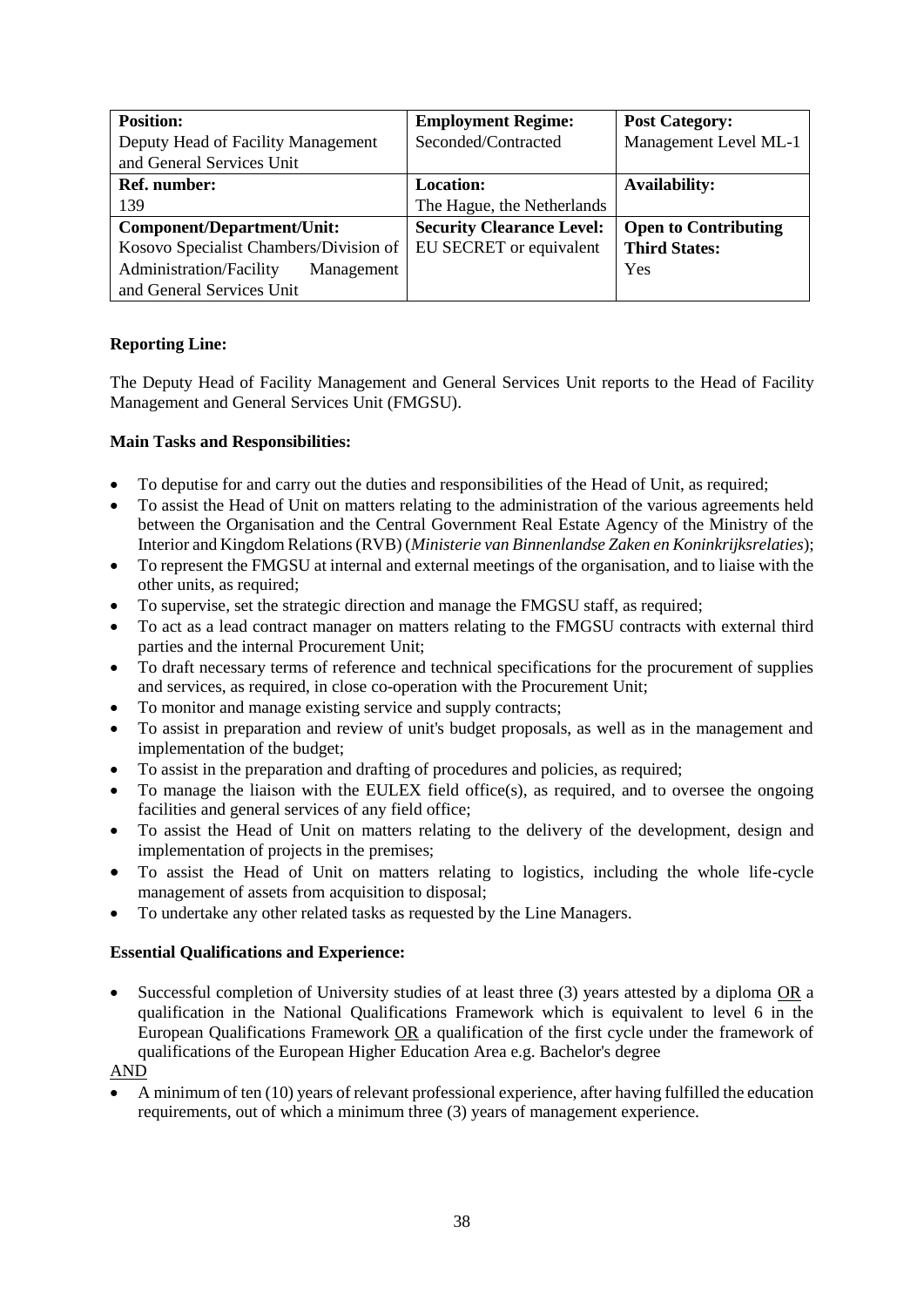Specification of Education and Experience

- The above mentioned University degree must be in at least one of the following fields of expertise: Architecture, Civil Engineering, Building Science, or other related university studies;
- Demonstrable Project Management skills;
- Ability to draft terms of references for the procurement of relevant supplies and services;
- Knowledge of Protocol and the management of Host State affairs, as well as General Services issues (Mail and Pouch, Travel, Logistics, etc);
- Excellent interpersonal and communication skills in English, both written and oral;
- Excellent computer skills in Autodesk ACAD and in MS Office applications (Word, Excel, PowerPoint, etc.);
- Excellent leadership, planning, time management and negotiation skills;
- Ability to work productively in a fast-paced, , deadline driven and team-oriented environment and
- produce accurate work under pressure and in difficult circumstances;
- Ability to establish and maintain effective working relations as a team member in a multi-cultural and multi-national environment;
- Demonstrated gender awareness and sensitivity; ability to promote an inclusive working environment and integrate a gender perspective into tasks and responsibilities.

- Excellent knowledge and experience working with the Central Government Real Estate Agency (RVB);
- Knowledge of the Dutch Building Codes (*Bouwbesluit);*
- Working knowledge of the Dutch Uniform Administrative Conditions for Integrated Contract Forms (UAV);
- Working knowledge of the Dutch RTB 2007 (Agreement on Division of Tasks);
- Working knowledge of the Dutch BOEI methods of measurements;
- Relevant experience preferably within an international, hybrid or national criminal court;
- Experience in working with the Host State institutions/authorities;
- Good knowledge of Dutch both written and oral;
- Knowledge of the functioning of the EU and in particular CSDP Missions;
- Good understanding of the political, cultural and security situation of the Balkans, in particular Kosovo.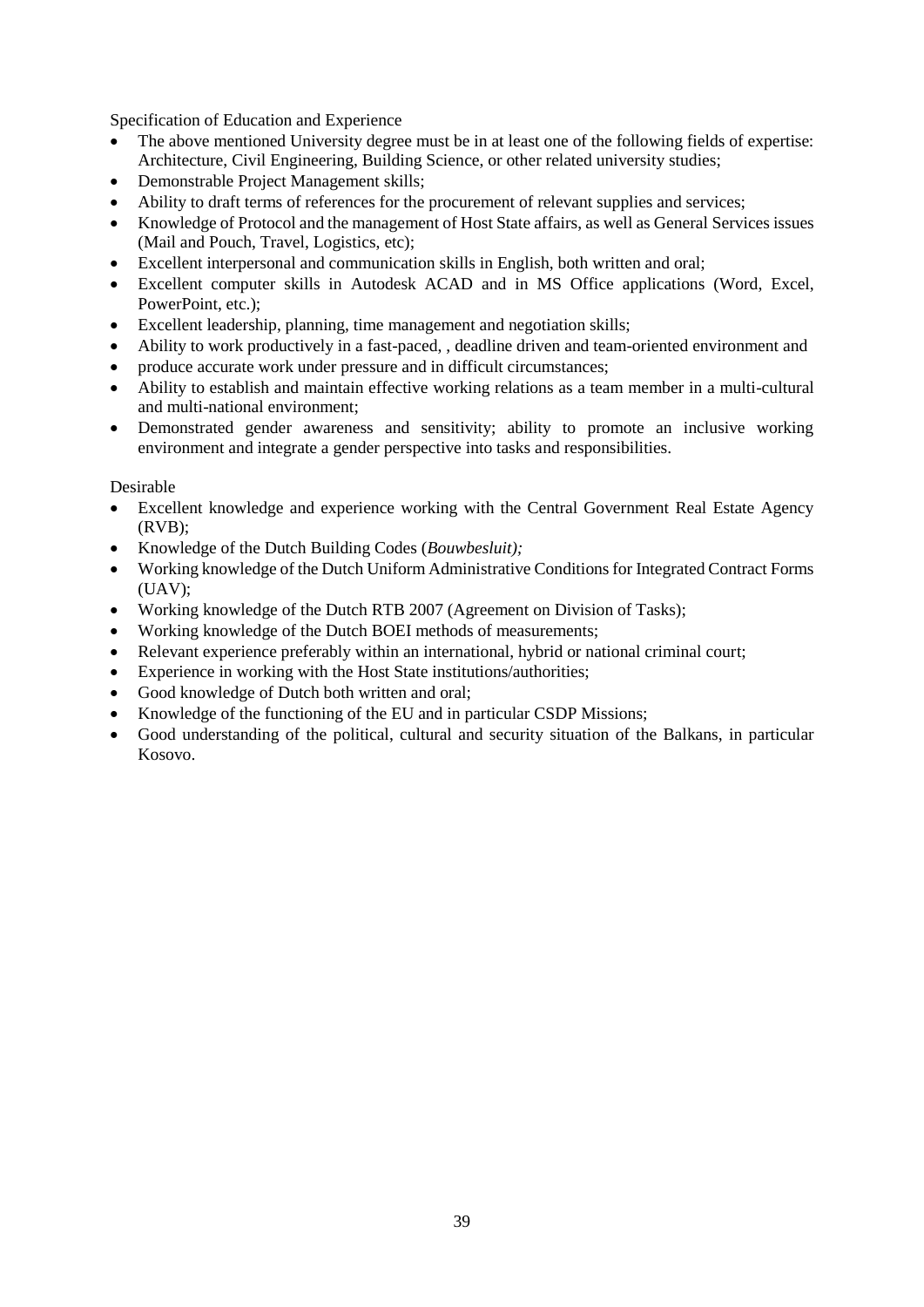| <b>Position:</b>                          | <b>Employment Regime:</b>        | <b>Post Category:</b>       |
|-------------------------------------------|----------------------------------|-----------------------------|
| <b>Information Management and Library</b> | Seconded/Contracted              | <b>Assistant Level AL-3</b> |
| <b>Assistant (Information Governance)</b> |                                  |                             |
| <b>Ref.</b> number:                       | <b>Location:</b>                 | <b>Availability:</b>        |
| 140                                       | The Hague, the Netherlands       | ASAP                        |
| Component/Department/Unit:                | <b>Security Clearance Level:</b> | <b>Open to Contributing</b> |
| Kosovo Specialist Chambers/               | EU SECRET or equivalent          | <b>Third States:</b>        |
| Immediate Office of the Registrar         |                                  | Yes                         |

The Information Management and Library Assistant reports to the Information and Records Management Officer.

# **Main Tasks and Responsibilities:**

- To process library tasks, including cataloguing, shelving, circulation and research enquiries;
- To monitor the Library subscriptions and assist in related contract management;
- To monitor service requests related to the Information Governance function and to ensure timely completion and/or escalation;
- To process file plan and security permission change requests throughout the organisation;
- To assist in ensuring adherence to information security and data protection policies throughout the organisation;
- To train and support users in the implementation of information management, information security and data protection policies;
- To provide immediate administrative assistance to the Information Governance function, including maintaining the filing system, preparation of drafts, correspondence and documents for a completion and to coordinate with other units, as required;
- To undertake any other related tasks as requested by the Line Managers.

# **Additional Information:**

 Temporary re-assignments to other units of the Registry may be applicable due to operational demands/requirements.

# **Essential Qualifications and Experience:**

A level of secondary education attested by a diploma

AND

 A minimum of five (5) years of relevant professional experience, after having fulfilled the education requirements.

- Excellent computer skills in MS Office applications (Word, Excel, PowerPoint) and Microsoft SharePoint experience;
- Excellent organisational and planning skills with ability to multi-task;
- Good analytical and problem-solving skills;
- Excellent interpersonal and communication skills in English (both verbal and written);
- Tact, accuracy, and discretion in handling of sensitive and confidential information;
- Ability to work independently with minimum supervision;
- Ability to work productively in a fast-paced environment and produce accurate work under pressure and in difficult circumstances;
- Ability to establish and maintain effective working relationships with people of different national and/or cultural backgrounds with respect for diversity;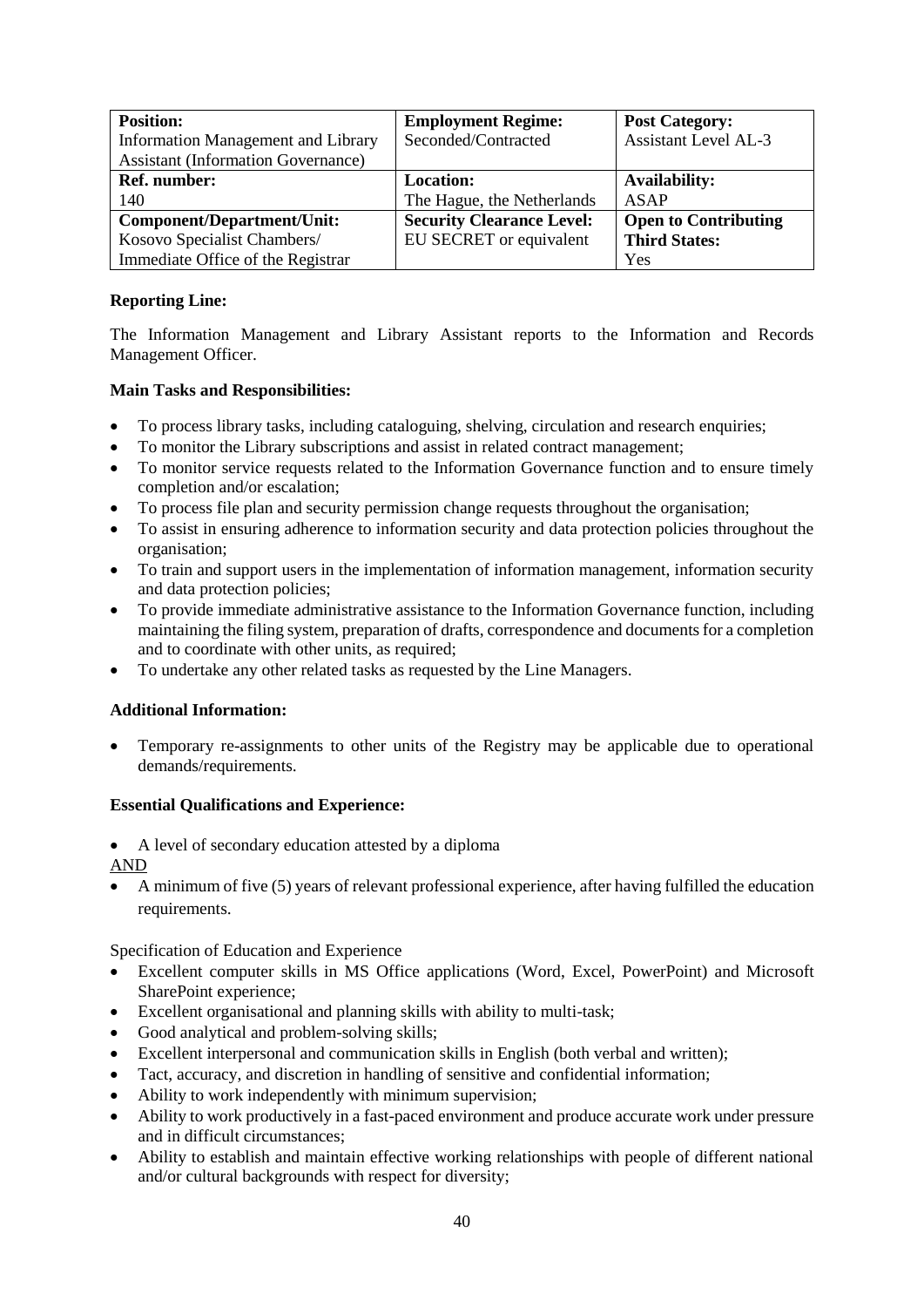Demonstrated gender awareness and sensitivity; ability to promote an inclusive working environment and integrate a gender perspective into tasks and responsibilities.

- Prior working experience in a national and/or international criminal or hybrid court;
- Prior experience in library or information management roles;
- At least two (2) years of experience in security permission management for Microsoft SharePoint and Microsoft Windows environments;
- International experience, particularly in crisis areas with multi-national and international organisations;
- Knowledge of the functioning of the EU and in particular CSDP Missions;
- Understanding of the political, cultural, and security situation of the Balkans, in particular Kosovo.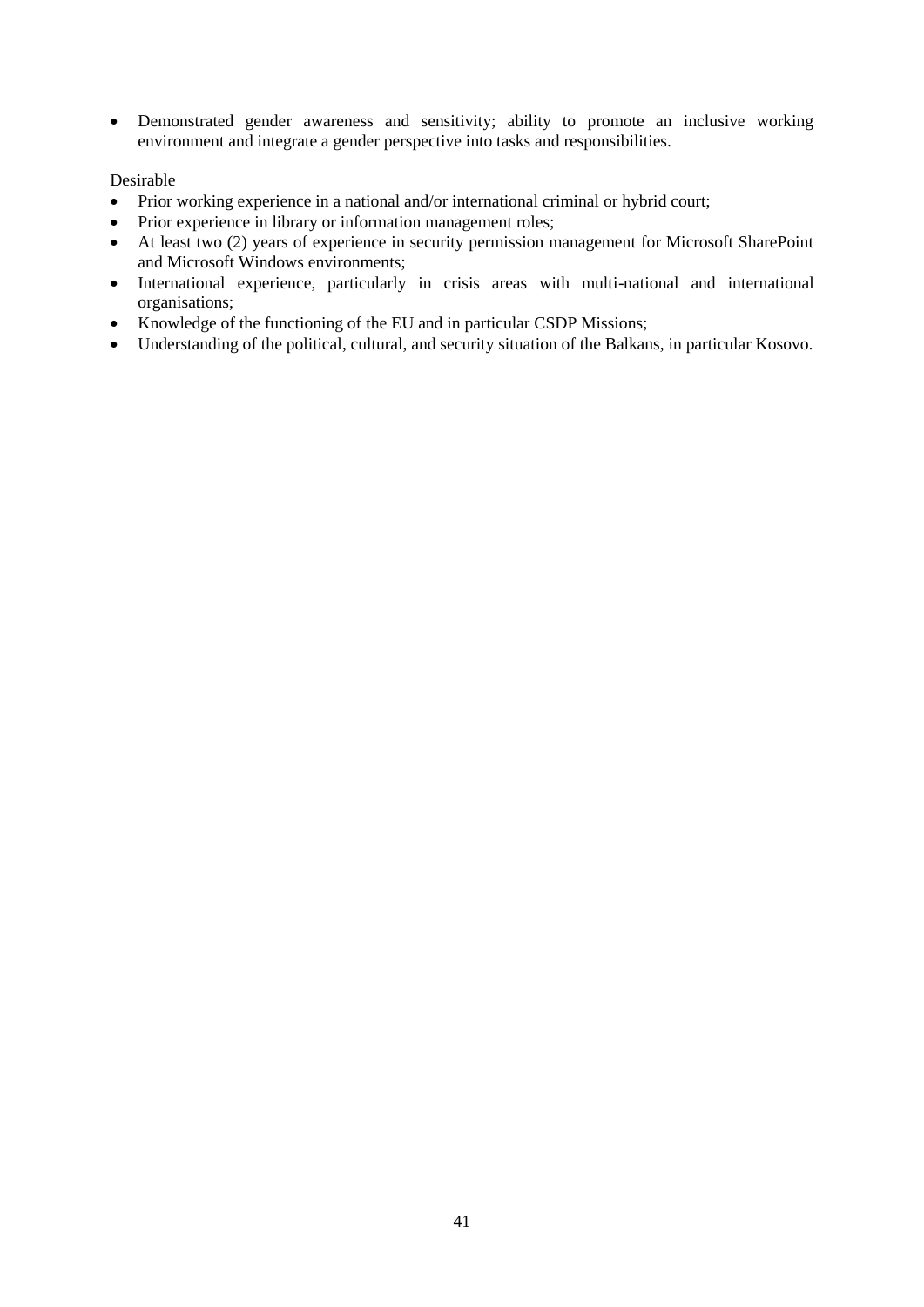| <b>Position:</b>                   | <b>Employment Regime:</b>        | <b>Post Category:</b>       |
|------------------------------------|----------------------------------|-----------------------------|
| <b>Outreach Assistant</b>          | Seconded/Contracted              | <b>Assistant Level AL-3</b> |
| Ref. number:                       | <b>Location:</b>                 | <b>Availability:</b>        |
| 149                                | The Hague, the Netherlands       | ASAP                        |
| <b>Component/Department/Unit:</b>  | <b>Security Clearance Level:</b> | <b>Open to Contributing</b> |
| Kosovo Specialist Chambers/Public  | EU SECRET or equivalent          | <b>Third States:</b>        |
| Information and Communication Unit |                                  | Yes                         |

The Outreach Assistant reports to the Outreach Coordinator.

# **Main Tasks and Responsibilities:**

- To assist the Public Information and Communication Unit (PICU) in implementing the Kosovo Specialist Chambers (KSC) Communication Strategy in relation to outreach and, if requested, media communication;
- To regularly travel to Kosovo and the region as part of the KSC Outreach Programme in order to present and respond to queries about the KSC in events with different audiences;
- To cooperate with NGOs and implementation partners of the KSC Outreach Programme in Kosovo and the region in order to contribute to programme development and implementation;
- To assist in the development of outreach-related products of the KSC (e.g. videos, infographics, factsheets), as well as any reports or documentation;
- To assist in the implementation of financial, procurement and other administrative projects related to PICU activities;
- To assist in monitoring, tracking and reporting on the implementation of outreach activities;
- To assist with event management activities;
- To contribute to updating the KSC web and social media content in relation to all outreach projects;
- To undertake any other related tasks as requested by the Line Managers.

# **Essential Qualifications and Experience:**

- A level of secondary education attested by a diploma
- AND
- A minimum of five (5) years of relevant professional experience, after having fulfilled the education requirements.

- Strong presentation skills, especially presenting complex and sensitive legal issues in a clear and concise manner;
- Experience in producing different types of communication materials;
- Excellent interpersonal and communication skills in English, both written and oral;
- Very good organisational skills, coupled with the ability to prioritise and manage a high workload on occasion;
- Ability to work productively in a fast-paced, team-oriented environment and produce accurate work under pressure;
- Ability to establish and maintain effective and constructive working relationships with people of different national and/or cultural background with respect for diversity;
- Tact and discretion in handling sensitive information;
- Proficiency in using office software, including Excel and PowerPoint, as well as social media applications and other communication tools;
- Demonstrated gender awareness and sensitivity; ability to promote an inclusive working environment and integrate a gender perspective into tasks and responsibilities.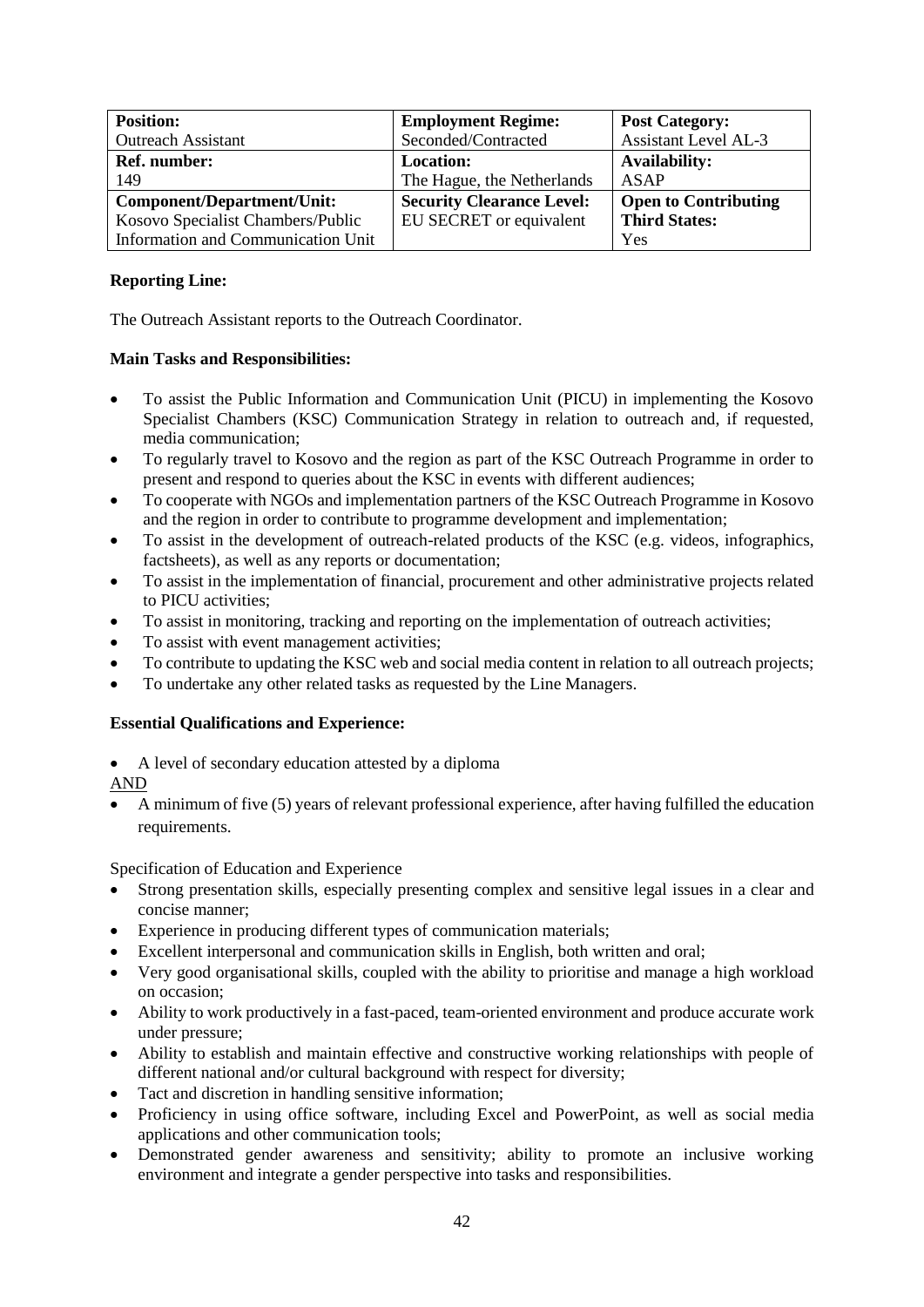- Knowledge of other official languages of the Kosovo Specialist Chambers and Specialist Prosecutor's Office: Albanian and/or Serbian;
- International experience, particularly in crisis areas with multi-national or international organisations, criminal or hybrid Courts, ideally in relation to the Balkans area;
- Good understanding of the political, cultural and media situation of the Balkans, in particular Kosovo;
- Knowledge of web content update technologies;
- Knowledge of International Law or other related subjects.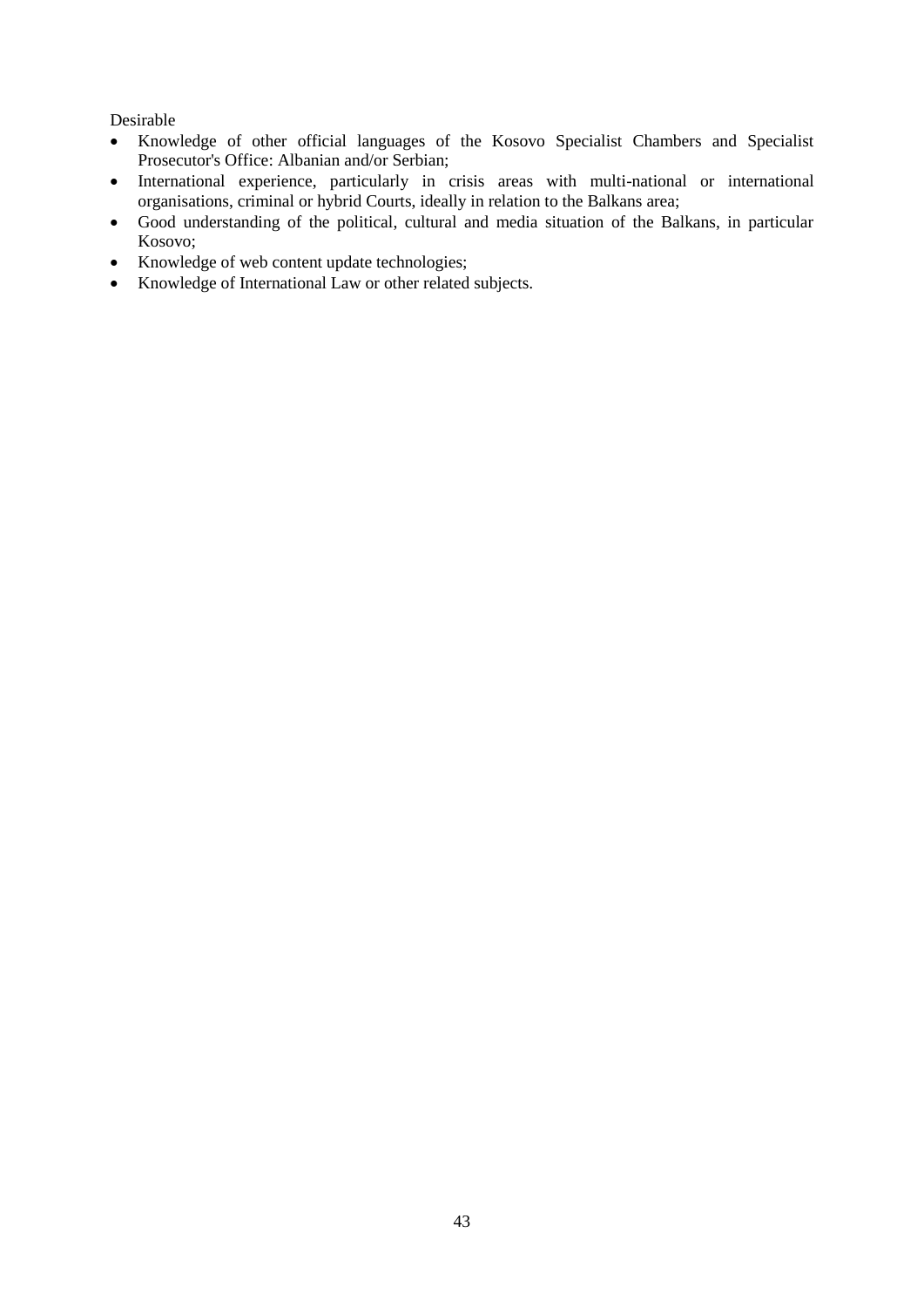| <b>Position:</b>                      | <b>Employment Regime:</b>        | <b>Post Category:</b>       |
|---------------------------------------|----------------------------------|-----------------------------|
| Head of Victims' Participation Office | Seconded/Contracted              | Expert Level E-3            |
| <b>Ref.</b> number:                   | <b>Location:</b>                 | <b>Availability:</b>        |
| 158                                   | The Hague, the Netherlands       | ASAP                        |
| <b>Component/Department/Unit:</b>     | <b>Security Clearance Level:</b> | <b>Open to Contributing</b> |
| Kosovo Specialist Chambers/           | EU SECRET or equivalent          | <b>Third States:</b>        |
| Division of Judicial Services/        |                                  | Yes                         |
| Victims' Participation Office         |                                  |                             |

The Head of Victims' Participation Office reports to the Registrar through the Head of the Judicial Services Division and the Deputy Registrar.

# **Main Tasks and Responsibilities:**

- To manage the Registry's Victims' Participation Office;
- To act as the Registry representative, both internally and externally to the Specialist Chambers, representing and promoting the rights of the victims and in matters related to the provision of victims' participation;
- To oversee the efficient processing of applications made by alleged victims to participate in proceedings before the Specialist Chambers, including the management of workflow and the related electronic system, and to liaise for that purpose with the Head of Information Technology Services Unit, the Senior Information and Records Management Advisor and the Head of Court Management Unit;
- To manage outreach programmes and other communication, in close collaboration with the Public Information and Communication Unit, and including through coordination with recognized and respected civil society organizations;
- To oversee the services provided to alleged victims in relation to Specialist Chambers' proceedings, as provided for in the Specialist Chambers' Rules of Procedure and Evidence, including by ensuring adequate assistance and legal representation , the provision of the requisite notifications and information, as participating victims are entitled, and ensuring individual victims' protection, as appropriate through all stages of proceedings;
- To ensure the proper administration, oversight and monitoring of victims' participation legal assistance budget;
- To ensure that the representation of victims meets internationally recognized standards through rigorous procedures based on agreed eligibility and selection criteria for Victims' Counsel and support teams, monitoring and management of an effective complaints procedure;
- To ensure gender sensitive measures and expert input, advice and representation in relation to victims of sexual violence at all stages of proceedings, as well as the training of staff of the Victims' Participation Office and Victims' Counsel, on issues of trauma, sexual violence, security and confidentiality;
- To act as a second Victims' Counsel and/or provide witness representation, if required;
- To undertake any other related tasks as requested by the Line Managers.

# **Essential Qualifications and Experience:**

 Successful completion of University studies of at least four (4) years attested by a diploma OR a qualification in the National Qualifications Framework which is equivalent to level 7 in the European Qualifications Framework OR a qualification of the second cycle under the framework of qualifications of the European Higher Education Area e.g. Master's degree

AND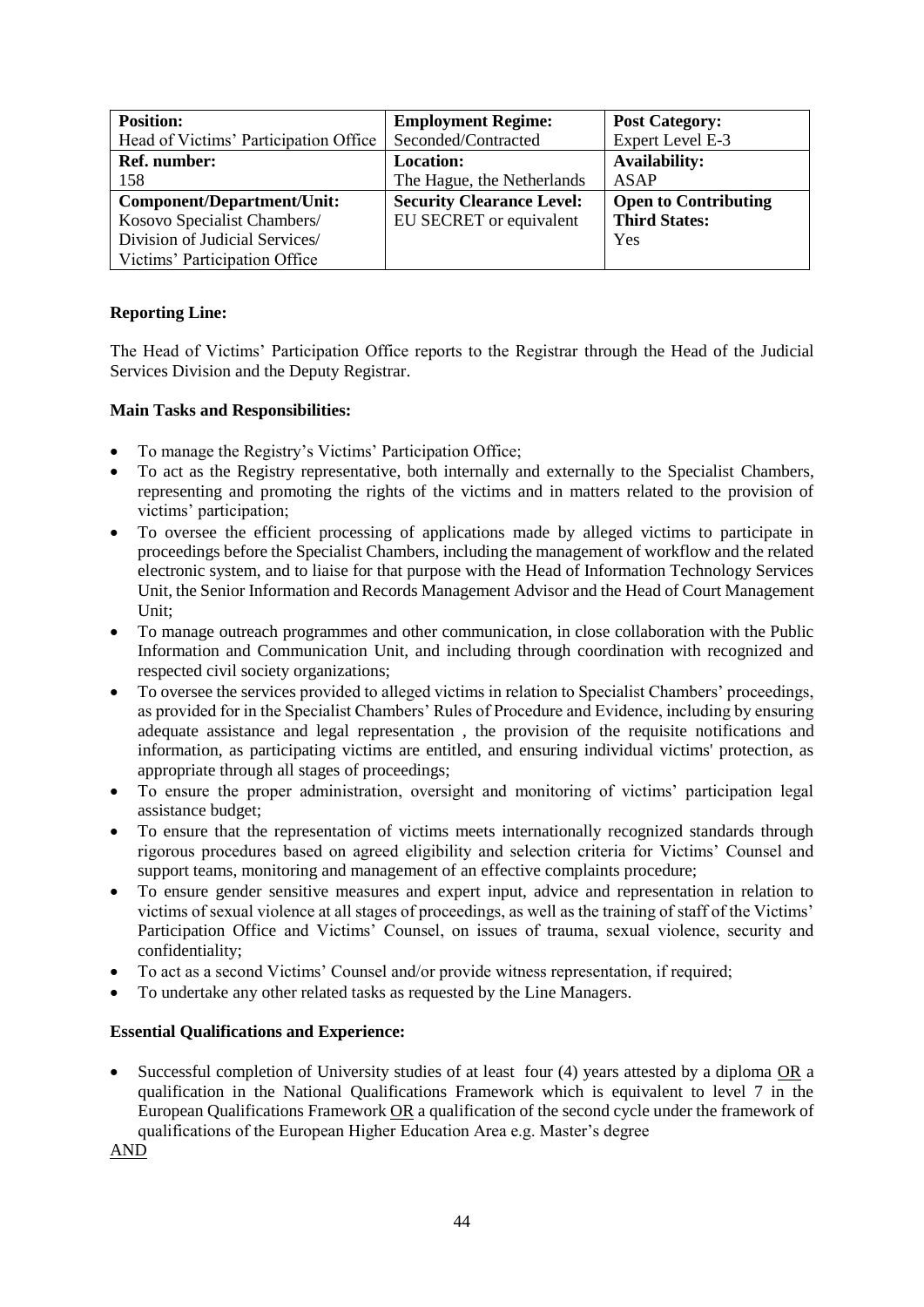A minimum of twelve (12) years of relevant professional experience, after having fulfilled the education requirements, out of which a minimum of four (4) years at management level.

Specification of Education and Experience

- The above mentioned University degree must be in Law;
- A minimum of twelve (12) years of progressively responsible practical legal experience, preferably in victim-related issues;
- Managerial experience, preferably within or in relation to an international, hybrid or national criminal court;
- Experience in drafting legal documents, preferably legal texts and court filings, as well as experience as a lawyer in criminal and/or tort-related matters;
- Experience in dealing with victims' needs and requests, preferably including outreach in relation to victims of crimes committed on a large scale;
- Excellent organisational skills, including experience in managing filings and applications, and employing electronic data management systems;
- Excellent communication skills in English, both written and oral;
- Excellent interpersonal skills, including the ability to interact responsibly within the organisation and with other institutions in highly sensitive matters;
- Ability to work productively in a fast-paced, team-oriented environment and produce accurate work under pressure and in difficult circumstances;
- Ability to establish and maintain effective, constructive working relationships with people from different national and cultural backgrounds;
- Demonstrated gender awareness and sensitivity; ability to promote an inclusive working environment and integrate a gender perspective into tasks and responsibilities.

- Experience in setting up, reforming or managing an office handling victims' applications for participation in proceedings or for reparations, at an international, national or hybrid criminal institution;
- Experience in managing common legal representatives for victims;
- Experience in acting as a common legal representatives, especially for victims;
- Experience in handling confidential information with tact, discretion and accuracy, and experience in the implementation of protective measures;
- Specialist knowledge and/or experience of particularly vulnerable victim groups, such as children and/or victims of sexual or gender based violence;
- International experience in crisis areas within multi-national and international organizations in the criminal justice and/or human rights field;
- Good understanding of the political situation in the Balkans, in particular Kosovo, and preferably also of the situation of victims of serious crimes.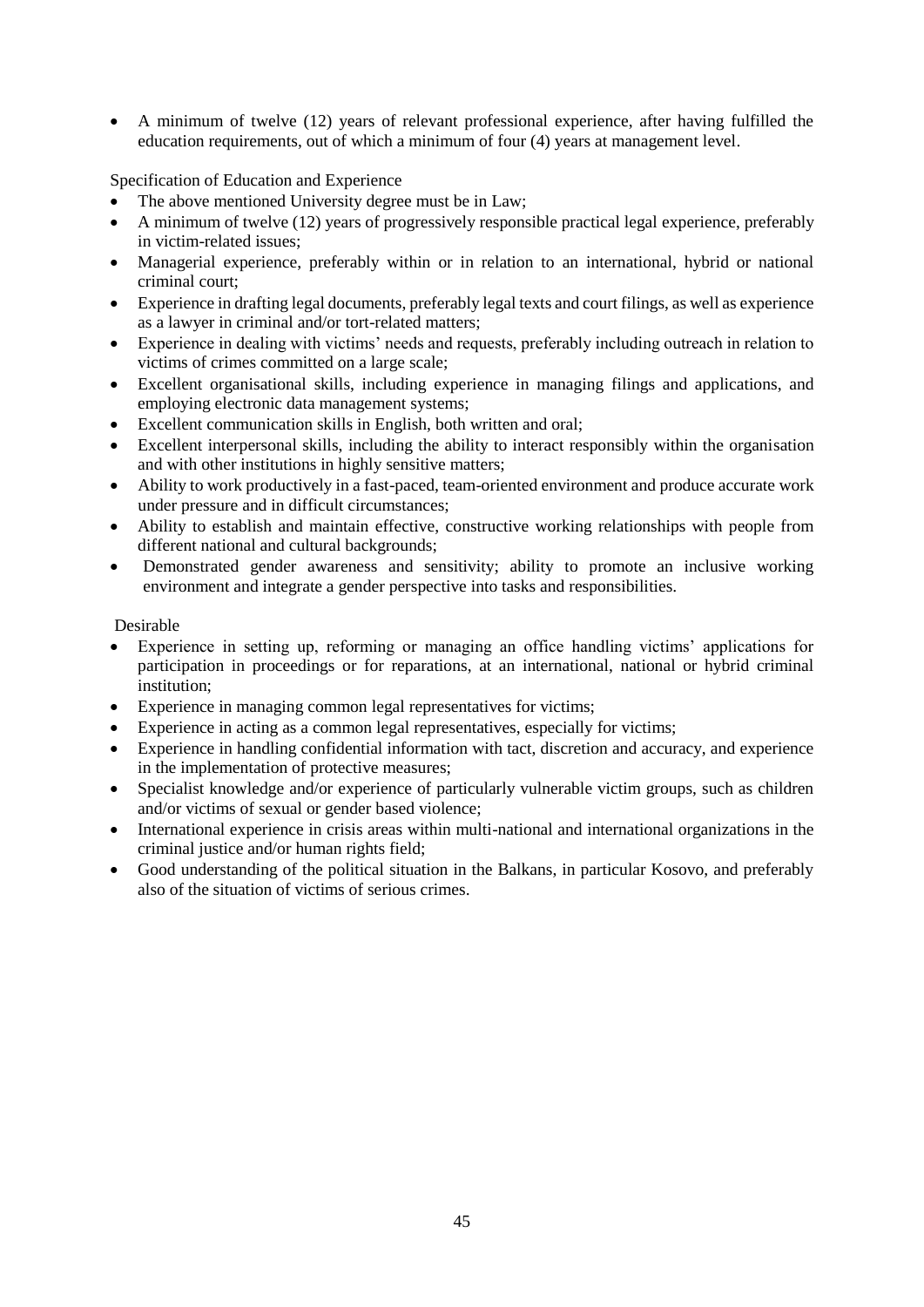| <b>Position:</b>                  | <b>Employment Regime:</b>        | <b>Post Category:</b>       |
|-----------------------------------|----------------------------------|-----------------------------|
| Deputy Head of Human Resources    | Seconded/Contracted              | Management Level ML-1       |
| Unit                              |                                  |                             |
| <b>Ref. number:</b>               | <b>Location:</b>                 | <b>Availability:</b>        |
| 164                               | The Hague, the Netherlands       |                             |
| <b>Component/Department/Unit:</b> | <b>Security Clearance Level:</b> | <b>Open to Contributing</b> |
| Kosovo Specialist Chambers/       | EU SECRET or equivalent          | <b>Third States:</b>        |
| Division of Administration/       |                                  | Yes                         |
| Human Resources Unit              |                                  |                             |

The Deputy Head of Human Resources Unit reports to the Head of Human Resources Unit.

## **Main Tasks and Responsibilities:**

- To deputize for and carry out the duties and responsibilities of the Head of Unit, as required;
- To develop and implement policies, tools and internal controls for Human Resources (HR) related issues to ensure consistency, fairness and transparency of HR decisions;
- To assist the Head of Unit with a variety of special assignments requiring research, data analysis and reporting;
- To advise and support the Head of Unit in managing and overseeing the work of the staff in the Unit taking into consideration organisational priorities;
- To support the Head of Unit in advising/assisting staff on applicable rules, also in relation to the conflict resolution processes;
- To advise and provide support in the HR management of the Kosovo Specialist Chambers and Specialist Prosecutor's Office, namely in planning, development and management of the Recruitment, Staff Administration (including correct calculation of monthly payrolls and other financial/HR entitlements), Training and Performance Management and other related HR functions;
- Under guidance of the Head of Unit, to draft regulations, administrative instructions and policies or guidance that are necessary for the HR function, compliant with the EU legislation and internal rules and procedures;
- Under the guidance of the Head of Unit, to carry out administrative/financial tasks necessary for the functioning of the Unit, including preparation of budgets, assigning and monitoring of performance parameters and critical indicators, reporting on budget performance and performance indicators;
- To contribute and support the development and implementation of required HR systems, automations, processes and tools in order to improve productivity and efficiency of the HR activities;
- To advise and support in coordinating external and internal audits;
- To liaise and cooperate on HR issues with the relevant internal and external actors, as necessary;
- To undertake any other related tasks as requested by the Line Managers.

### **Essential Qualifications and Experience:**

 Successful completion of University studies of at least three (3) years attested by a diploma OR a qualification in the National Qualifications Framework which is equivalent to level 6 in the European Qualifications Framework OR a qualification of the first cycle under the framework of qualifications of the European Higher Education Area e.g. Bachelor's degree

### AND

 A minimum of ten (10) years of relevant professional experience after having fulfilled the educational requirements, out of which a minimum of three (3) years of management experience.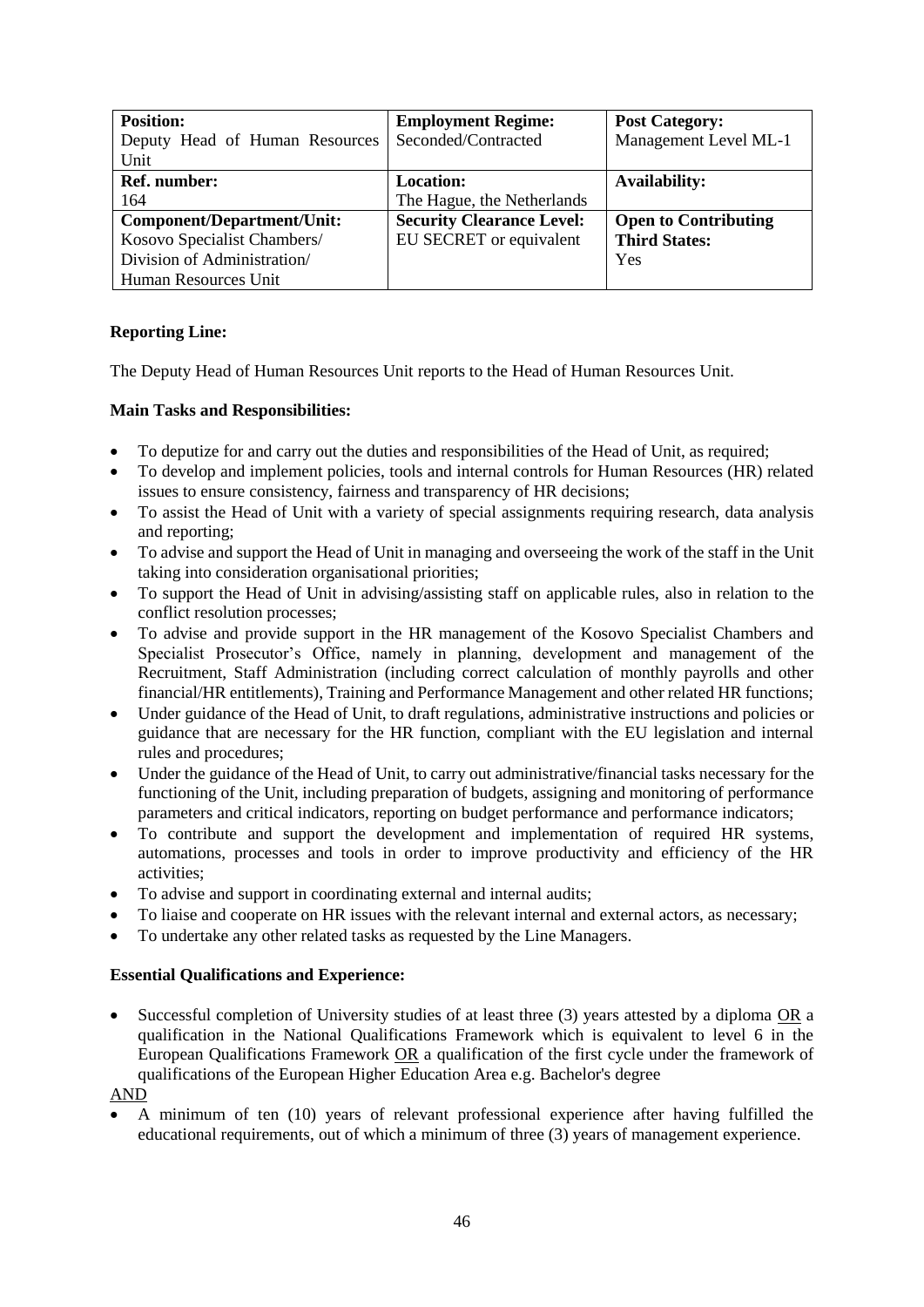Specification of Education and Experience

- The above mentioned University degree must be in at least one of the following fields of expertise: Business or Public Administration, Human Resources Management or other related university studies;
- A minimum of three (3) years of management experience in HR related matters in an EU institution, CSDP Mission or an international organization or hybrid criminal court;
- Excellent interpersonal and communication skills in English, both written and oral;
- Excellent organisational skills and ability to work with a minimum supervision;
- Ability to work efficiently in a fast-paced, team-oriented environment and to produce accurate work under pressure;
- Ability to establish and maintain effective working relations as a team member in a multi-cultural and multi-national environment;
- Demonstrated gender awareness and sensitivity; ability to promote an inclusive working environment and integrate a gender perspective into tasks and responsibilities.

- Knowledge of the EU rules and regulations, HR policies, procedures and practices;
- Knowledge of financial transactions and general procedures;
- Experience in conciliation/mediation;
- Good understanding of the political, cultural and security situation of the Balkans, in particular, of Kosovo.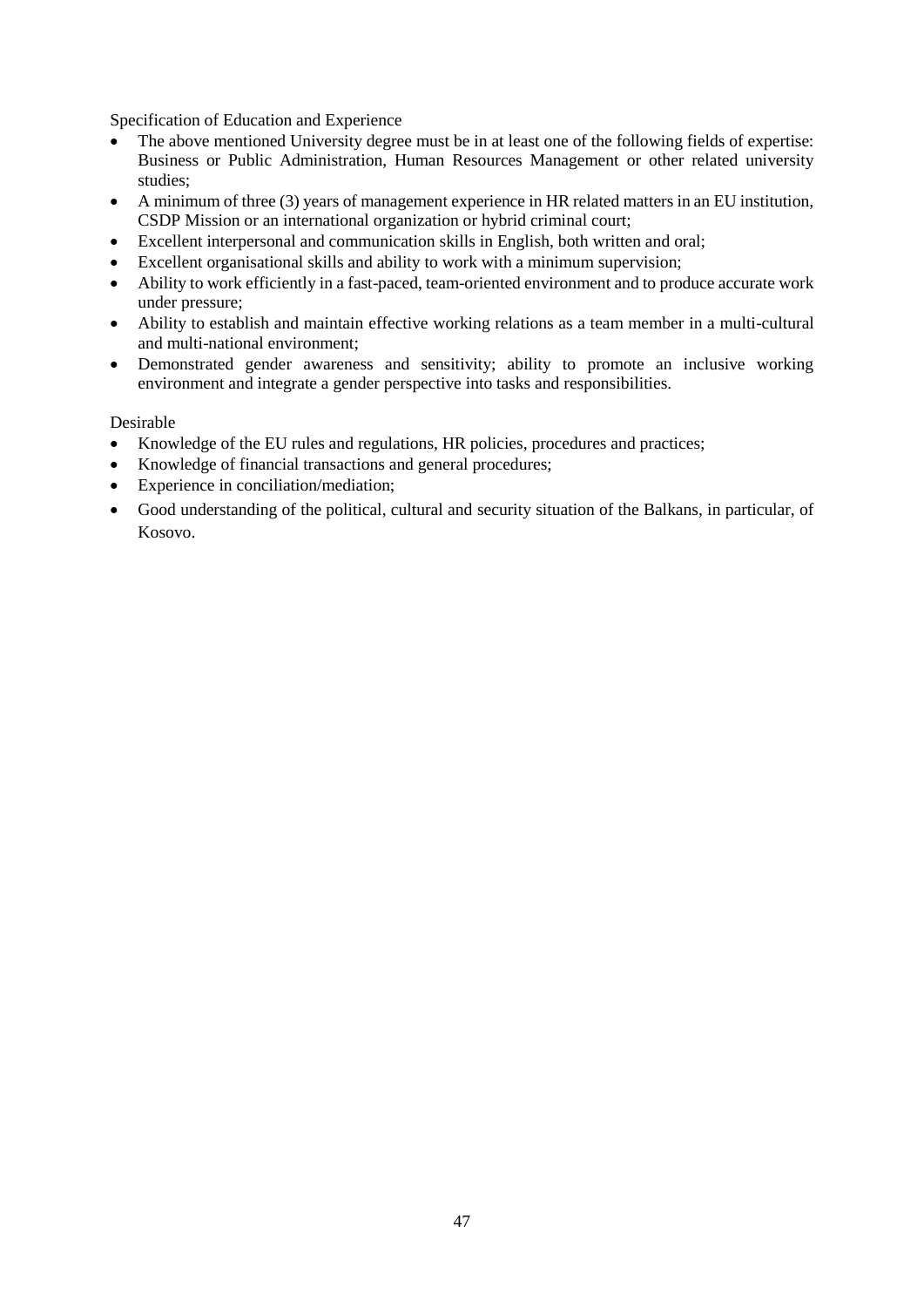| <b>Position Name:</b>            | <b>Employment Regime:</b>           | <b>Post Category for Contracted:</b> |
|----------------------------------|-------------------------------------|--------------------------------------|
| Head<br>of<br>Language<br>Deputy | Seconded/Contracted                 | Management Level ML-1                |
| Services Unit                    |                                     |                                      |
| <b>Reference number:</b>         | <b>Location:</b>                    | <b>Availability:</b>                 |
| 172                              | The Hague, the Netherlands          | ASAP                                 |
| <b>Component/Department/Unit</b> | <b>Level of Security Clearance:</b> | <b>Open to Contributing Third</b>    |
| Kosovo Specialist Chambers/      | EU SECRET or equivalent             | <b>States:</b>                       |
| Judicial Services Division/      |                                     | Yes                                  |
| Languages Services Unit          |                                     |                                      |

The Deputy Head of Language Services Unit reports to the Head of Language Services Unit (LSU).

# **Main Tasks and Responsibilities:**

- To deputise for and carry out the duties and responsibilities of the Head of LSU, as required;
- To assist the Head of LSU and provide advice on planning, organizing and managing the work of the Unit;
- To recommend action to the Head of LSU on personnel, budgetary, procedural and other matters relating to the efficient operations of the language service;
- To assist the Head of LSU in preparation and review of the LSU budget proposals, as well as in the management and implementation of the approved budget;
- To assist the Head of LSU in formulating instructions and guidelines governing the work of translators, revisers and interpreters and oversee their implementation, as required;
- To supervise and manage the LSU staff and contractors, as required, and to promote the best utilization of their skills and experience;
- Depending on specific qualifications and previous experience, to perform the duties of senior interpreter and/or reviser in his/her working languages; to make authoritative linguistic determinations and to direct the conduct of terminological and referencing research, as required;
- To assist the Head of LSU in organising the testing of candidates for employment, including prospective freelance and contractual translators, interpreters and revisers, and make recommendations for selection;
- To draft necessary terms of reference and other technical requirements (reflecting industry standards) for framework contracts for language services, as required, in cooperation with the Procurement Unit;
- To represent LSU in internal and external meetings of the organisation and to liaise with other units, as required, in order to optimise coordination within the organization;
- To establish and maintain contacts with corresponding institutions and professional organisations, as required, with a view to adopting best practices and developing good cooperation;
- To undertake any other related tasks as required by Line Managers.

# **Essential Qualifications and Experience:**

Successful completion of University studies of at least three (3) years attested by a diploma OR a qualification in the National Qualifications Framework which is equivalent to level 6 in the European Qualifications Framework OR a qualification of the first cycle under the framework of qualifications of the European Higher Education Area e.g. Bachelor's Degree

AND

 A minimum of ten (10) years of relevant professional experience, after having fulfilled the education requirements, out of which a minimum of three (3) years of management experience.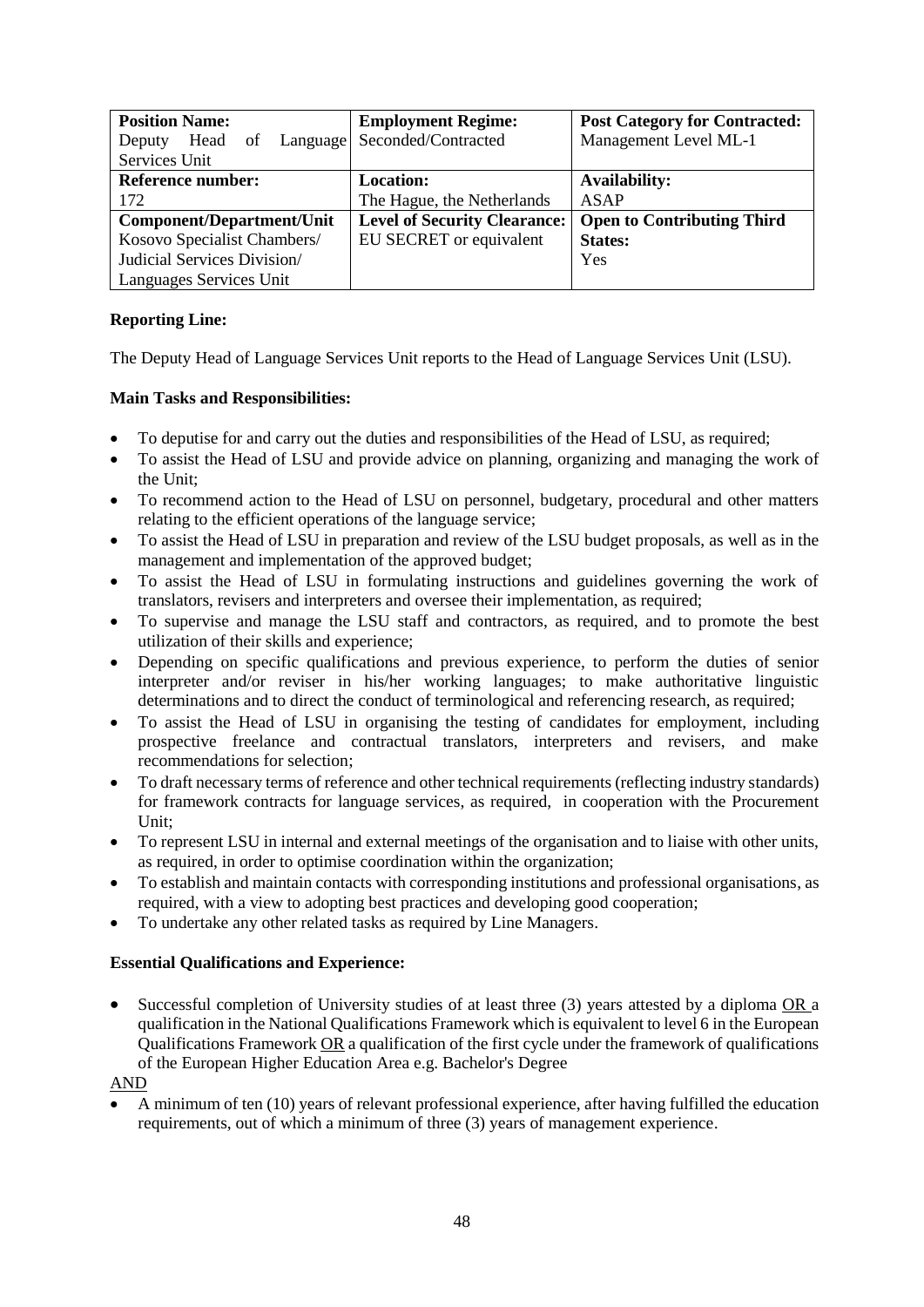Specification of Education and Experience

- The above mentioned University degree must be in at least one of the following fields of expertise: Modern Languages, Law, Interpretation and/or Translation Studies or other related university studies;
- A minimum of three (3) years of management experience in an international organisation or international or hybrid court;
- A minimum of seven (7) years of conference interpretation or translation experience, preferably in the context of an international organisation or international or hybrid court;
- Experience in organising the provision of language services, recruiting and managing freelance interpreters and/or translators;
- Excellent analytical, planning, organisational, drafting and IT skills;
- Ability to act with utmost discretion and maintain confidentiality;
- Ability to prioritise and manage a high workload while complying with deadlines;
- Ability to work productively in a fast-paced, team-oriented environment and produce accurate work under pressure and in difficult circumstances;
- Demonstrated ability to find creative and pragmatic solutions in a demanding, deadline driven environment and to establish and maintain effective, constructive working relationship with people from different national and cultural backgrounds with respect for diversity;
- Demonstrated gender awareness and sensitivity; ability to promote an inclusive working environment and integrate a gender perspective into tasks and responsibilities.

- Knowledge of established practices and recent developments in language services in the EU context;
- Knowledge of the functioning of the EU and in particular CSDP missions;
- Good understanding of the political, cultural and security situation of the Balkans, in particular Kosovo.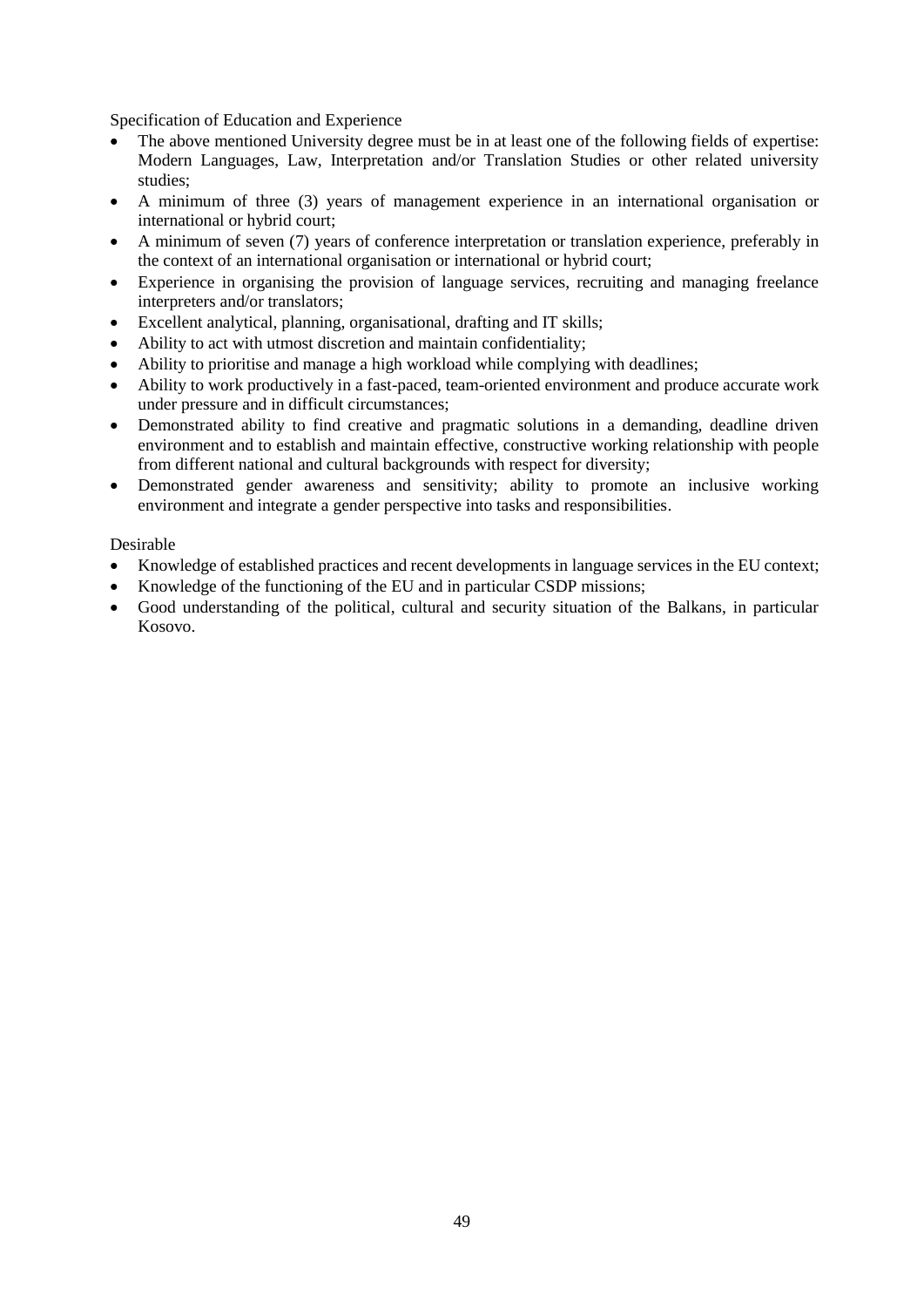| <b>Position:</b>                              | <b>Employment Regime:</b>        | <b>Post Category:</b>       |
|-----------------------------------------------|----------------------------------|-----------------------------|
| Information<br>Technology<br>(IT)<br>Security | Seconded/Contracted              | <b>Assistant Level AL-1</b> |
| <b>System Administrator</b>                   |                                  |                             |
| Ref. number:                                  | <b>Location:</b>                 | <b>Availability:</b>        |
| 184                                           | The Hague, the Netherlands       | <b>ASAP</b>                 |
| <b>Component/Department/Unit:</b>             | <b>Security Clearance Level:</b> | <b>Open to Contributing</b> |
| Kosovo Specialist Chambers/                   | EU SECRET or equivalent          | <b>Third States:</b>        |
| Division of Administration/                   |                                  | Yes                         |
| <b>Information Technology Services Unit</b>   |                                  |                             |

The Information Technology (IT) Security System Administrator reports to the System Network Engineer.

## **Main Tasks and Responsibilities:**

- To verify and ensure the security posture of IT systems;
- To perform routine security monitoring of the Information and Communication Technologies (ICT) network and look into anomalies, IT events and incidents on the network and IT infrastructure;
- To detect and investigate anomalies, IT events and incidents on the internal and external networks, and IT infrastructure;
- To participate in IT security and forensic investigations, and recommend/implement remedial measures;
- To ensure the working and effectiveness of the Security information and event management (SIEM) and other security tooling in place;
- Perform IT security administration;
- To assist in the design, implementation, maintenance and continuous improvement of a secure networking and IT infrastructure environment;
- To monitor, administer, troubleshoot, augment & patch IT infrastructure components to ensure uninterrupted and secure service;
- To identifying and flag problems arising from recurring systematic or procedural defects concerning the network and IT infrastructure, and subsequently initiating action to resolve them;
- To liaise and cooperate with the IT/Information Security Officer on IT Security issues, also with external cyber security providers for threat intelligence, incident support and assessments/tests;
- To undertake any other related tasks as requested by the Line Managers.

### **Essential Qualifications and Experience:**

Level of secondary education attested by a diploma

AND

 A minimum of ten (10) years of relevant professional experience, after having fulfilled education requirements.

- At least eight (8) years of experience with IT operations in an IT environment with using a broad range of IT technologies including virtualization, switching, storage, optimization, management systems, security systems;
- Technical training in Network security and/or IT security;
- At least four (4) years of experience in the use of Splunk;
- Knowledge of Wireshark, Python or PowerShell, and building use cases;
- Knowledge of network protocols, firewalling, log analysis and Windows technology;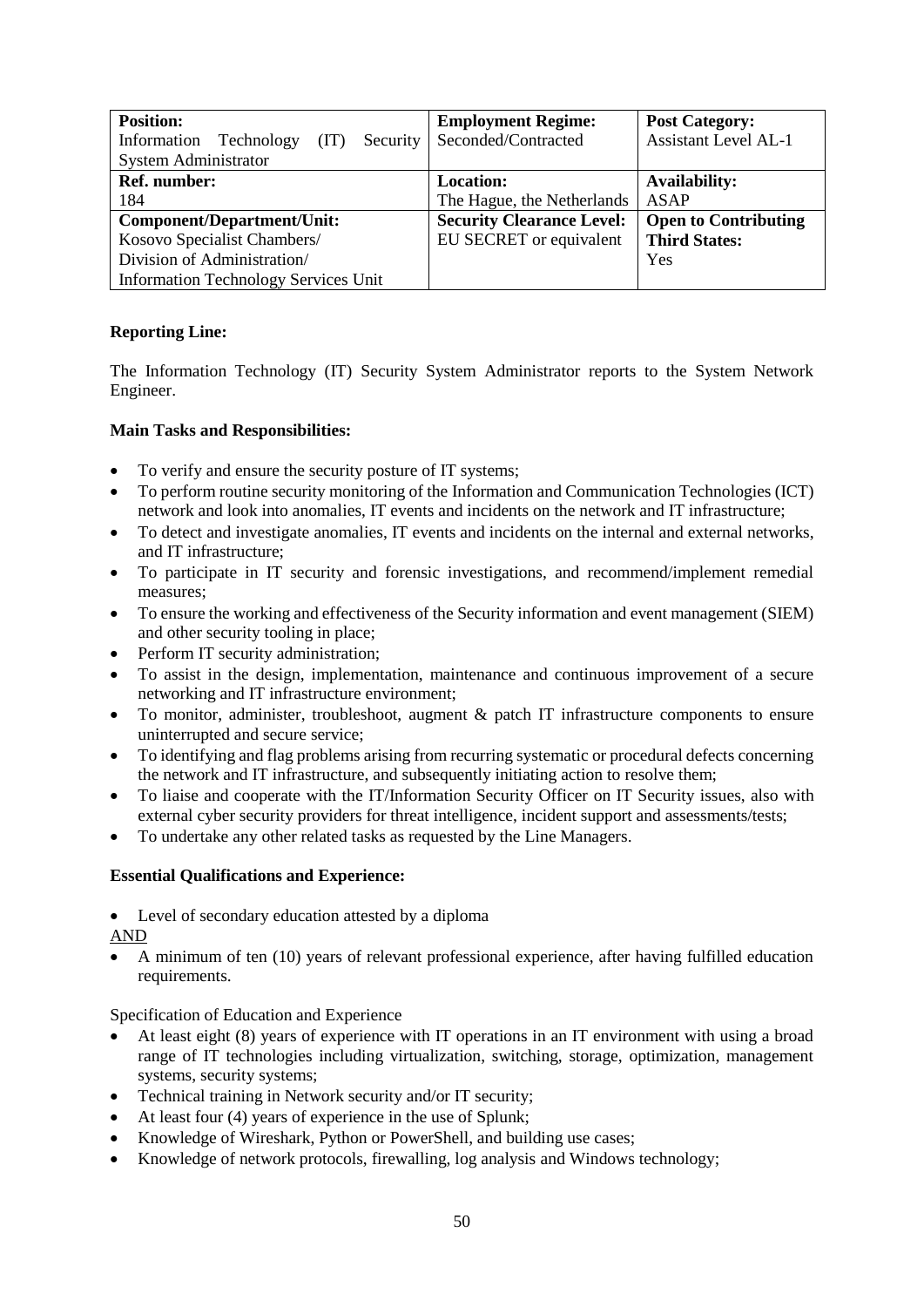- Ability to perform routine administration tasks to patch systems, change firewall rules and adapt technical policies;
- Ability to work productively in a fast-paced, team-oriented environment and produce accurate work under pressure and in difficult circumstances;
- Ability to establish and maintain effective and constructive working relationships with people of different national and/or cultural backgrounds.

- Certifications in Splunk, incident response, penetration testing, SOC analysis, Windows server, VMware, or Cisco networking;
- Experience in the use of Splunk or other and SIEM technology;
- International experience, particularly in an international organization or a hybrid court system;
- Affinity with streaming & broadcasting environments.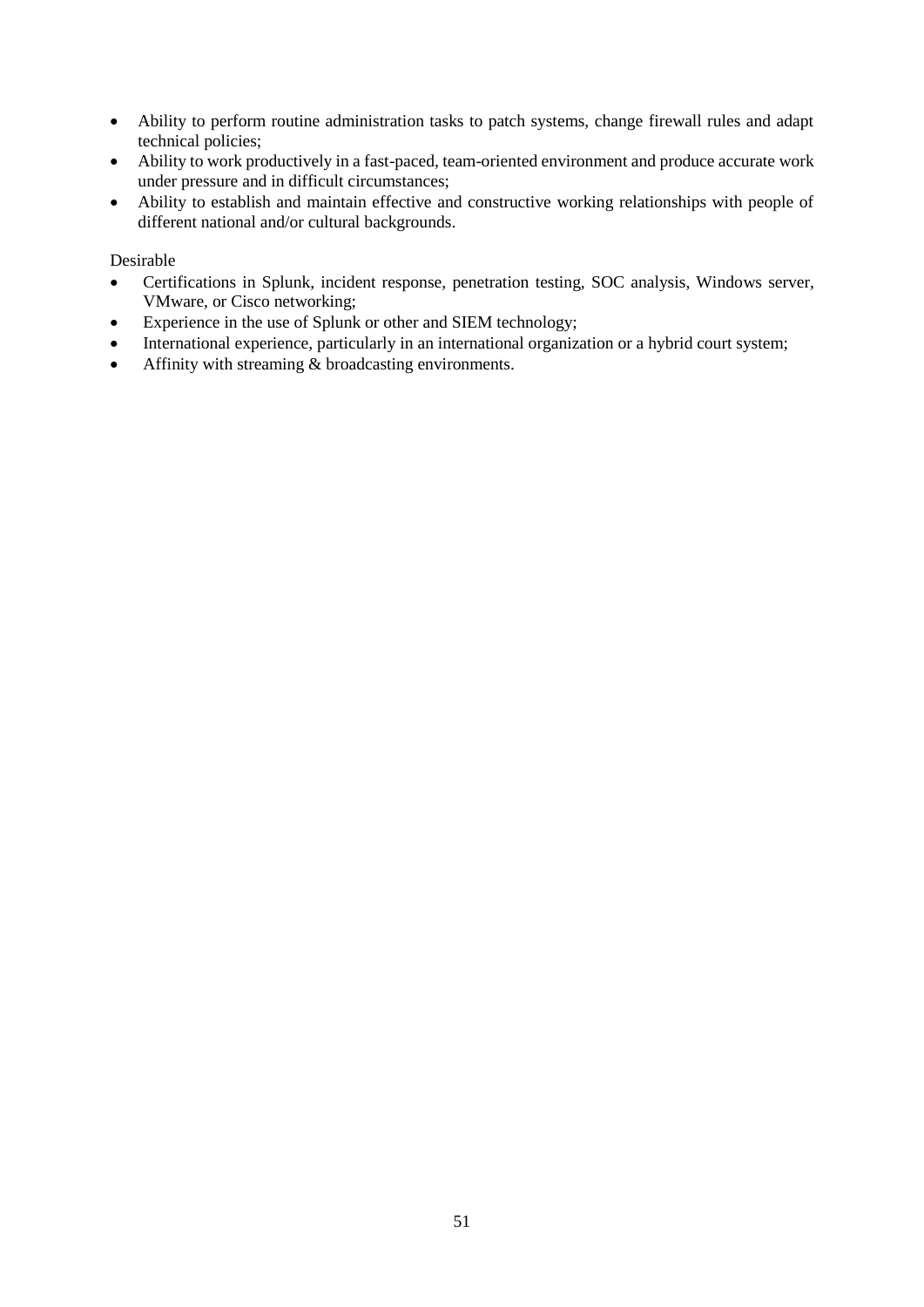| <b>Position:</b>                            | <b>Employment Regime:</b>        | <b>Post Category:</b>       |
|---------------------------------------------|----------------------------------|-----------------------------|
| Finance and Budget Officer (ITSU)           | Seconded/Contracted              | Management Level ML-2       |
| Ref. number:                                | <b>Location:</b>                 | <b>Availability:</b>        |
| 192                                         | The Hague, the Netherlands       | ASAP                        |
| Component/Department/Unit:                  | <b>Security Clearance Level:</b> | <b>Open to Contributing</b> |
| Kosovo Specialist Chambers/                 | EU SECRET or equivalent          | <b>Third States:</b>        |
| Division of Administration/                 |                                  | Yes                         |
| <b>Information Technology Services Unit</b> |                                  |                             |

The Finance and Budget Officer (ITSU) reports to the Head of Information Technology Services Unit.

## **Main Tasks and Responsibilities:**

- To support the Head of Information Technology Services Unit (ITSU) in the financial and administrative management of the Unit activities in line with the relevant internal and EU rules, legal instruments, planning documents and instructions;
- To be responsible for the internal process of validation and approval of budgetary commitments, payments, contracts and order forms, management of other means of payment, collection of revenue and recovery of amounts established as being receivable, including availability of funds, procurement thresholds and the correct classification to budget lines, analysis of budget data, cost estimates, monitoring of expenditures and coordination of reallocation of funds when necessary;
- To prepare, present and maintain the accounts, carry out reconciliation (bank, fixed assets, etc.);
- Act as ITSU focal point and prepare for its internal and external audits;
- To liaise and cooperate on financial, budgetary and procurement issues with the relevant internal and external actors, including drafting routine correspondence;
- To prepare, gather, maintain, keep up-to-date and ensure the integrity, accuracy and timely submission of files, contracts, orders, , budgetary and financial reports, and other documents, as necessary;
- To be responsible for a variety of assignments requiring extensive research and data analysis, including budgetary, accounting, payments procurement;
- To develop and implement essential procedures, tools, internal controls and training materials for financial reporting and budgeting processes;
- To advise and support in identifying needs for goods and/or services required, technically defining the appropriate requirements to cover these needs and participating, as appropriate, in the correspondent processes to procure these goods and services;
- To undertake any other related tasks as requested by the Line Managers.

# **Essential Qualifications and Experience:**

- Successful completion of University studies of at least three (3) years attested by a diploma OR a qualification in the National Qualifications Framework which is equivalent to level 6 in the European Qualifications Framework OR a qualification of the first cycle under the framework of qualifications of the European Higher Education Area e.g. Bachelor's degree AND
- A minimum of seven (7) years of relevant professional experience, after having fulfilled the education requirements.

- The above mentioned University degree must be in at least one of the following fields of expertise: Economics, Finance, Management, Accounting, Budgeting or other related university studies;
- Experience in the implementation of budgetary and financial processes and regulations;
- Excellent computer skills in MS Office applications;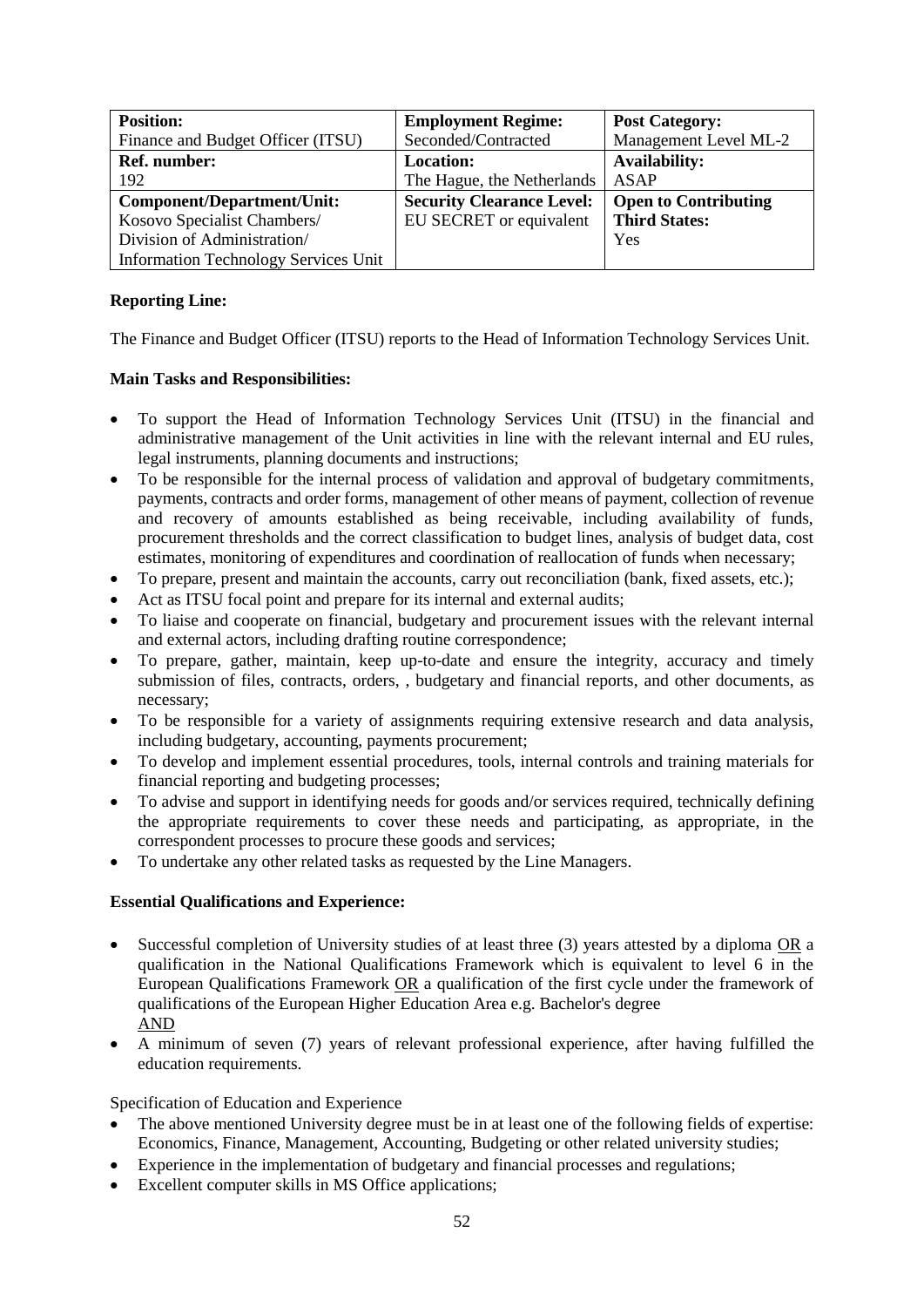- Very good interpersonal and communication skills in English, both written and oral;
- Excellent analytical, research and problem-solving skills;
- Ability to prioritise and manage a high workload on occasions;
- Ability to work productively in a fast-paced, team-oriented environment and produce accurate work under pressure and in difficult circumstances;
- Ability to establish and maintain effective and constructive working relationships with people of different national and/or cultural backgrounds with respect for diversity;
- Demonstrated gender awareness and sensitivity; ability to promote an inclusive working environment and integrate a gender perspective into tasks and responsibilities.

- Relevant work experience in IT environment;
- Relevant work experience in an EU institution, CSDP Mission, international organisation or hybrid criminal court;
- Knowledge of EU rules and regulations related to financial and procurement matters;
- Knowledge of financial planning and/or accounting software;
- Good understanding of the political, cultural and security situation of the Balkans, in particular Kosovo.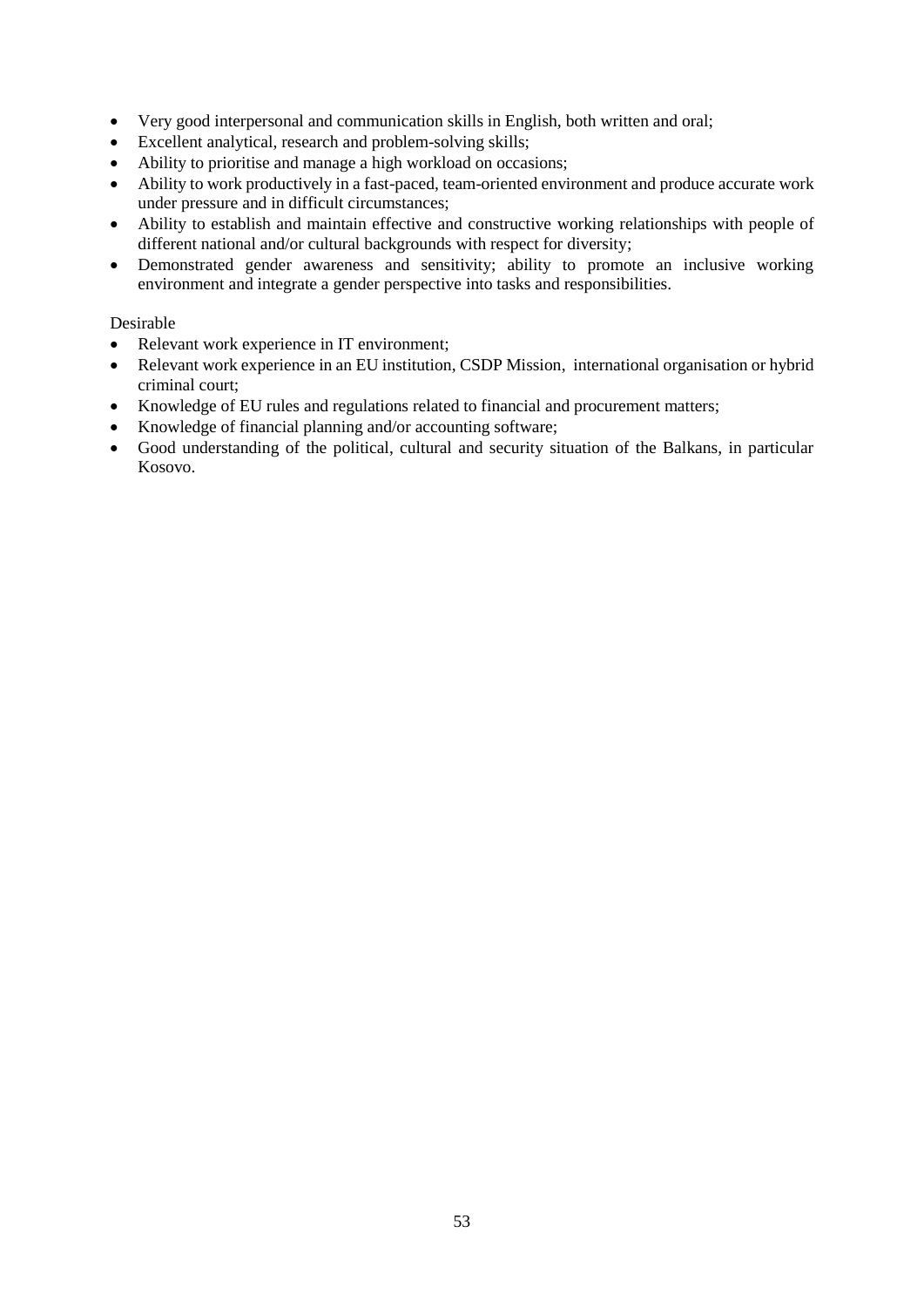| <b>Position:</b>                        | <b>Employment Regime:</b>        | <b>Post Category:</b>       |
|-----------------------------------------|----------------------------------|-----------------------------|
| Prosecutor                              | Seconded/Contracted              | Management Level ML-1       |
| <b>Ref.</b> number:                     | <b>Location:</b>                 | <b>Availability:</b>        |
| 528                                     | The Hague, the Netherlands       | ASAP                        |
| Component/Department/Unit:              | <b>Security Clearance Level:</b> | <b>Open to Contributing</b> |
| Specialist Prosecutor's Office/Division | EU SECRET or equivalent          | <b>Third States:</b>        |
| of Prosecution and Investigation/       |                                  | Yes                         |
| Trial Team Unit (Trial Teams)           |                                  |                             |

The Prosecutor reports to the Deputy Specialist Prosecutor through the Head of Investigations (Prosecutions).

# **Main Tasks and Responsibilities:**

- To supervise, manage, coordinate and direct the work of staff within the assigned team, as delegated by the Head of Investigations (Prosecutions);
- To conduct, under day to day supervision of the Head of Investigations (Prosecutions), the investigation and prosecution of cases within the mandate of the Specialist Prosecutor's Office (SPO), including suggesting and contributing to the implementation of prosecutorial strategies and objectives, managing and supervising the preparation of components of any trials;
- To coordinate and oversee daily investigative and prosecutorial tasks within the assigned team;
- In coordination with the Senior Legal Advisor, to assist the Head of Investigations (Prosecutions) in ensuring case management and legal filings, disclosure, assist in the drafting of indictments and other written submissions carrying out quality management for all written submissions;
- To assist in the indictment and evidence reviews;
- To communicate with the Defence, the Legal Representatives for Victims and external persons and entities, as appropriate;
- To ensure operational coordination with teams managed by the Senior Legal Advisor and the Head of Investigations (Prosecutions);
- To serve as a Trial Attorney in any resulting prosecutions, including appearing in court, examining and cross-examining witnesses and presenting oral arguments in proceedings, as appropriate;
- To undertake any other related tasks as requested by the Line Managers.

# **Essential Qualifications and Experience:**

 Successful completion of University studies of at least three (3) years attested by a diploma OR a qualification in the National Qualifications Framework which is equivalent to level 6 in the European Qualifications Framework OR a qualification of the first cycle under the framework of qualifications of the European Higher Education Area e.g. Bachelor's degree

# AND

 A minimum of ten (10) years of relevant professional experience, after having fulfilled the education requirements.

- The above mentioned University degree must be at least one of the following fields of expertise: Law or other related university studies;
- A minimum of ten (10) years of experience as a full-time Prosecutor, Judge or Litigation Lawyer in complex case, of which at least seven (7) years in serious crimes and with substantial in-court advocacy experience in criminal proceedings;
- Experience working in diverse legal systems;
- Ability to coordinate the work of others, to work towards deadlines and handle concurrent activities;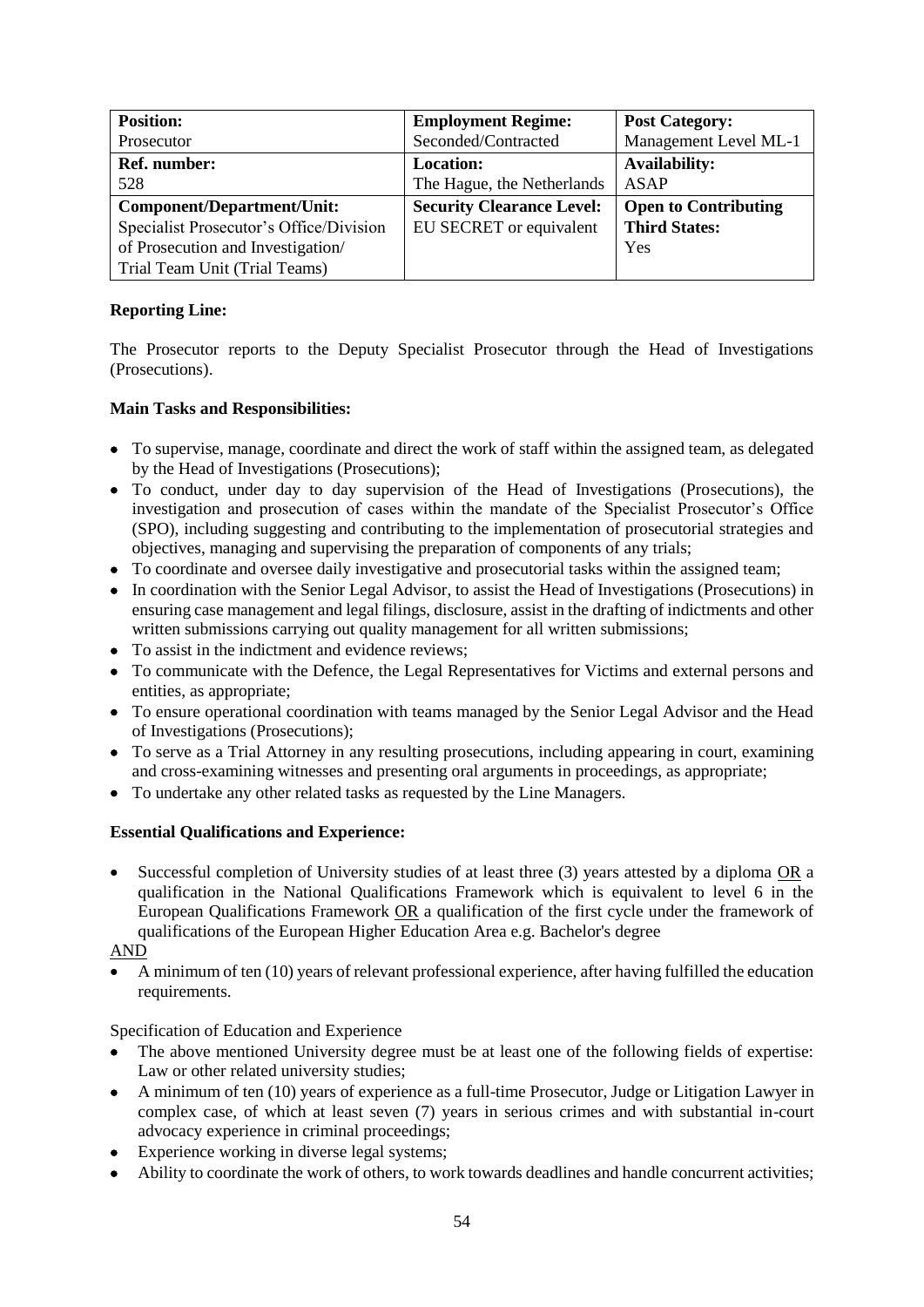- Demonstrated sound judgement;
- Excellent interpersonal and communication skills in English, both written and oral;
- Ability to work productively in a fast-paced, team-oriented environment and produce accurate work under pressure and in difficult circumstances;
- Ability to establish and maintain effective and constructive working relationships with people of different national and/or cultural backgrounds with respect for diversity;
- Demonstrated gender awareness and sensitivity; ability to promote an inclusive working environment and integrate a gender perspective into tasks and responsibilities.

- Experience in conducting prosecutions and complex investigations with a transnational character related to war crimes, organised crime or trafficking of human beings, ideally at an international criminal tribunal;
- International experience, particularly in crisis areas with multi-national and international organisations;
- Good understanding of the political, cultural and security situation of the Balkans, in particular Kosovo;
- Knowledge of the functioning of international criminal courts and tribunals and the EU and in particular CSDP Missions.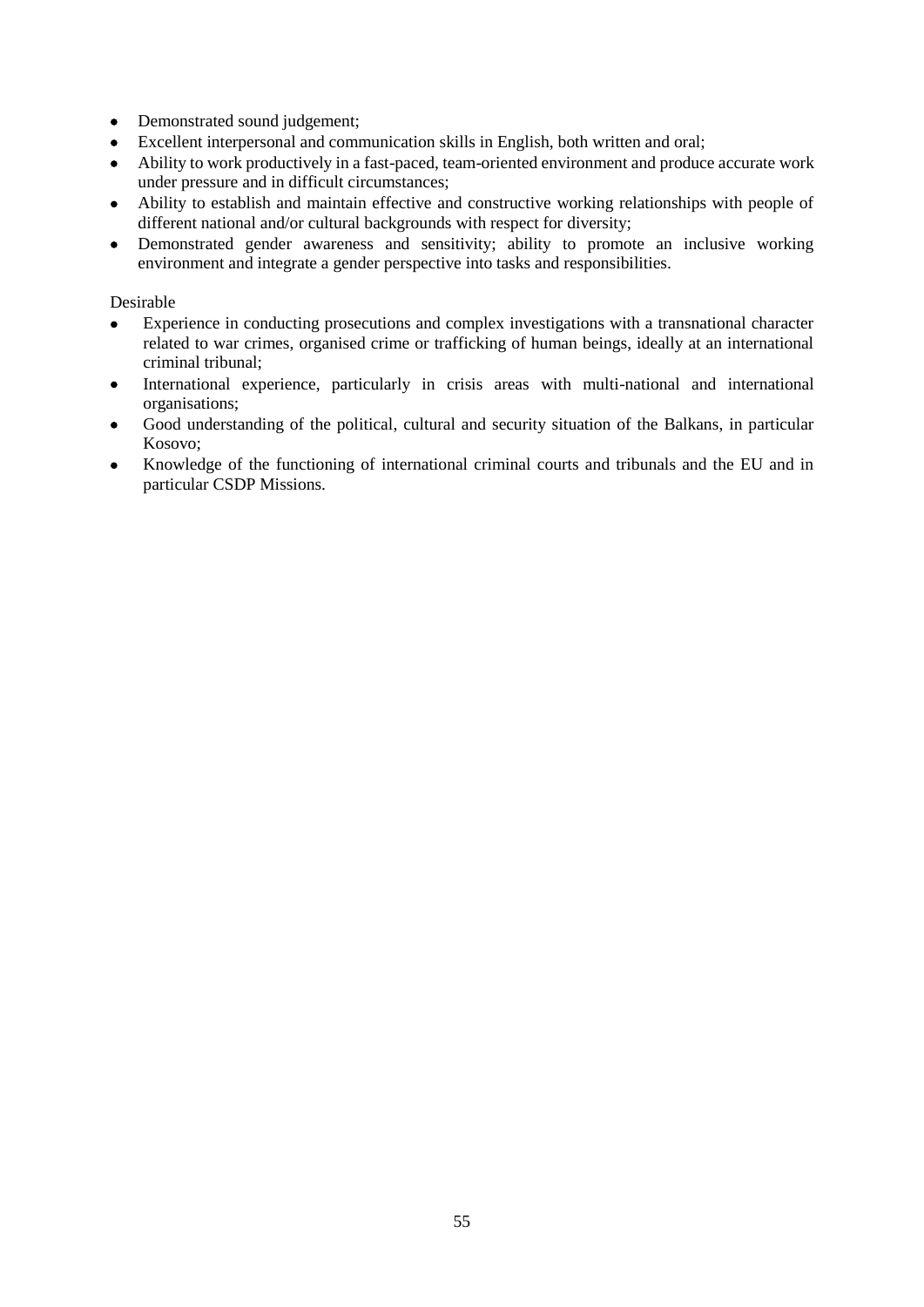| <b>Position:</b>                        | <b>Employment Regime:</b>        | <b>Post Category:</b>       |
|-----------------------------------------|----------------------------------|-----------------------------|
| <b>Associate Prosecutor</b>             | Seconded/Contracted              | Management Level ML-2       |
| Ref. number:                            | <b>Location:</b>                 | <b>Availability:</b>        |
| 529                                     | The Hague, the Netherlands       | <b>ASAP</b>                 |
| Component/Department/Unit:              | <b>Security Clearance Level:</b> | <b>Open to Contributing</b> |
| Specialist Prosecutor's Office/Division | EU SECRET or equivalent          | <b>Third States:</b>        |
| of Prosecution and Investigation/       |                                  | Yes                         |
| Trial Team Unit (Trial Teams)           |                                  |                             |

The Associate Prosecutor reports to the Head of Investigations (Prosecutions) through a Prosecutor.

## **Main Tasks and Responsibilities:**

- To conduct, under the overall direction of the Head of Investigations (Prosecutions) and the day to day supervision of a Prosecutor, the investigation and prosecution of cases within the mandate of the Specialist Prosecutor's Office (SPO), including suggesting and contributing to the implementation of prosecutorial strategies and objectives, managing and supervising the preparation of cases/components of the trial;
- To assist in the coordination of daily investigative and prosecutorial tasks within the assigned Trial Team;
- To participate in indictment and evidence reviews;
- To conduct and participate in field activities, and when required to attend crimes scenes and exhumation sites;
- To prepare and assist in the preparation of legal submissions (including indictments, briefs, motions, responses, replies, correspondence, memoranda etc.) in the course of investigations and prosecutions;
- To communicate with the Defence, the Legal Representatives for victims and external persons and entities, as appropriate;
- In coordination with the Senior Legal Advisor, to assist the Head of Investigations (Prosecutions) and the Prosecutors in ensuring case management and legal filings and to assist in drafting of indictments and other written submissions and carrying out quality management for all written submissions;
- To assist in timely and fully compliant legal disclosure;
- To serve as a Trial Attorney in any resulting prosecutions, including appearing in court, examining and cross-examining witnesses and presenting oral arguments in proceedings, as appropriate;
- To undertake any other related tasks as requested by the Line Managers.

### **Essential Qualifications and Experience:**

- Successful completion of University studies of at least three (3) years attested by a diploma OR a qualification in the National Qualifications Framework which is equivalent to level 6 in the European Qualifications Framework OR a qualification of the first cycle under the framework of qualifications of the European Higher Education Area e.g. Bachelor's degree
- AND
- A minimum of seven (7) years of relevant professional experience, after having fulfilled the education requirements.

### Specification of Education and Experience

 The above mentioned University degree must be at least one of the following fields of expertise: Law or other related university studies;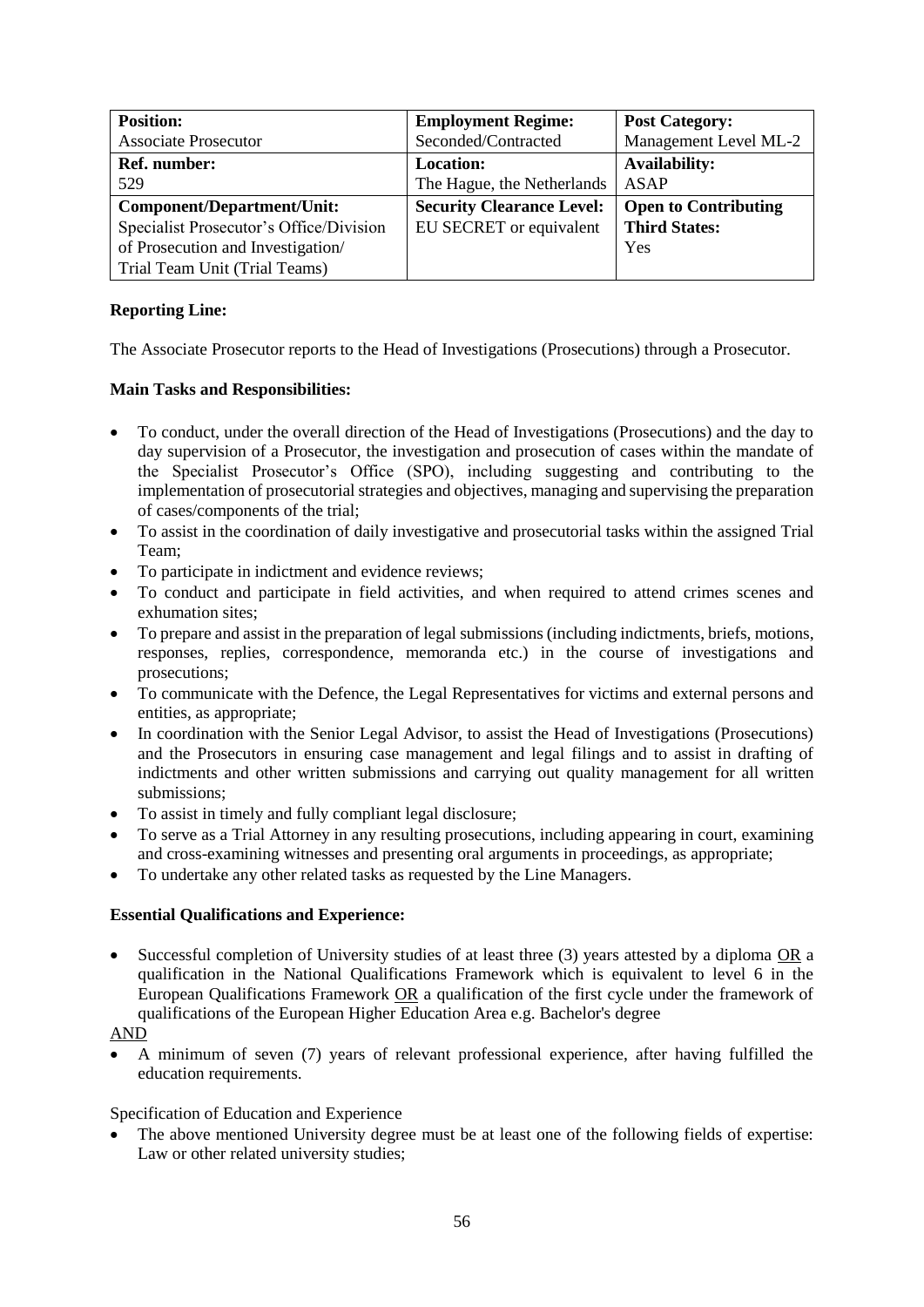- A minimum of seven (7) years of experience as a full-time Prosecutor, Judge or Litigation Lawyer in complex case, of which at least five (5) years in serious crimes;
- Experience working in diverse legal systems;
- Demonstrated sound judgement;
- Excellent interpersonal and communication skills in English, both written and oral;
- Ability to work productively in a fast-paced, team-oriented environment and produce accurate work under pressure and in difficult circumstances;
- Ability to establish and maintain effective and constructive working relationships with people of different national and/or cultural backgrounds with respect for diversity;
- Demonstrated gender awareness and sensitivity; ability to promote an inclusive working environment and integrate a gender perspective into tasks and responsibilities.

- Experience in conducting prosecutions and complex investigations with a transnational character related to war crimes, organised crime or trafficking of human beings, ideally at an international criminal tribunal;
- Knowledge of the functioning of the EU and in particular CSDP Missions;
- International experience, particularly in crisis areas with multi-national and international organisations.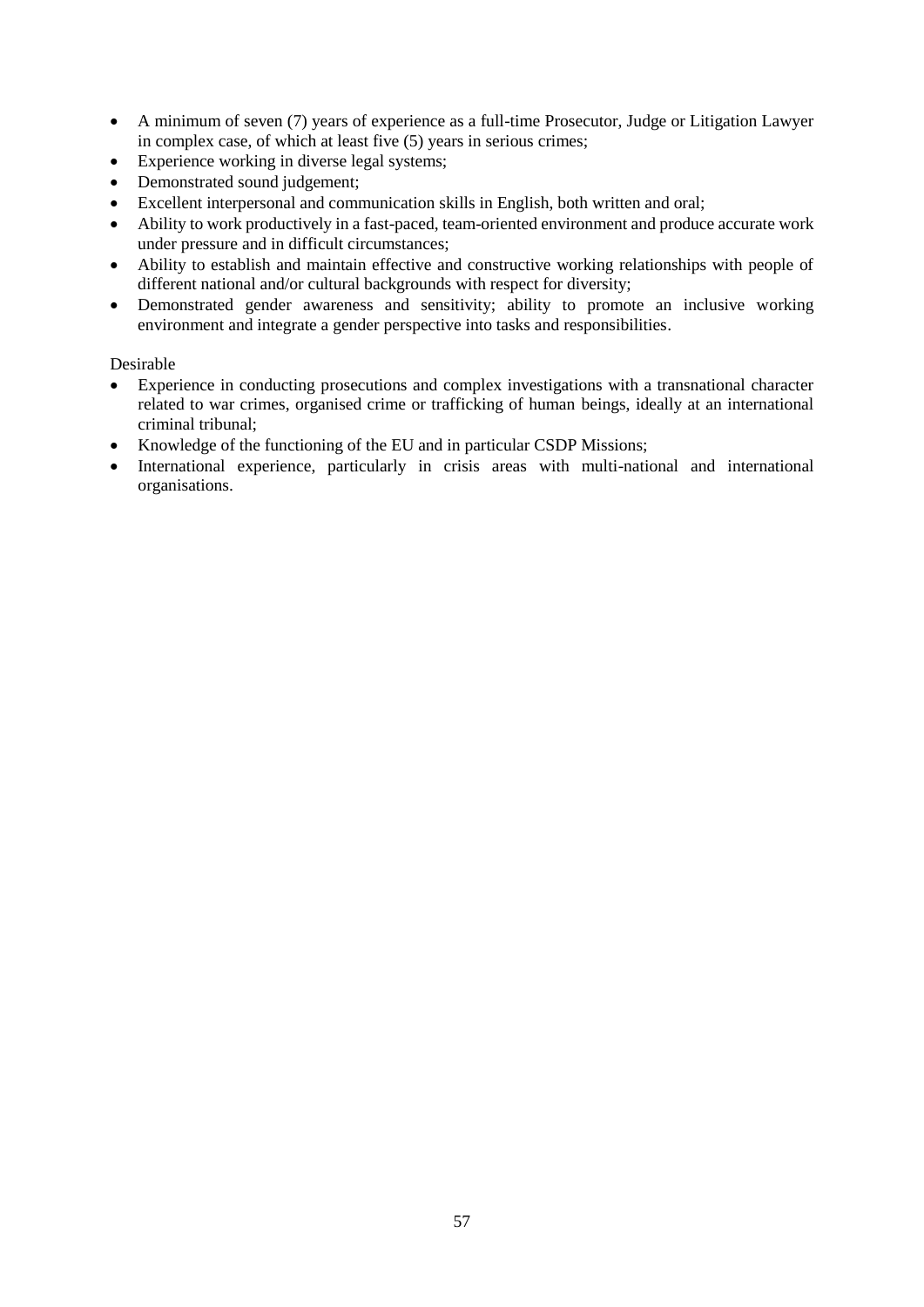| <b>Position:</b>                           | <b>Employment Regime:</b>        | <b>Post Category:</b>       |
|--------------------------------------------|----------------------------------|-----------------------------|
| Analyst                                    | Seconded/Contracted              | Management Level ML-2       |
| Ref. number:                               | <b>Location:</b>                 | <b>Availability:</b>        |
| 532                                        | The Hague, the Netherlands       | ASAP                        |
| Component/Department/Unit:                 | <b>Security Clearance Level:</b> | <b>Open to Contributing</b> |
| Specialist Prosecutor's Office/Division of | EU SECRET or equivalent          | <b>Third States:</b>        |
| Prosecution and Investigation/             |                                  | Yes                         |
| <b>Investigations and Analysis Unit</b>    |                                  |                             |

The Analyst reports to the Senior Analyst.

## **Main Tasks and Responsibilities:**

- To provide analytical support to Prosecutors, Investigators and Legal Officers of the Specialist Prosecutor's Office (SPO), including:
	- o collate and synthesize multi-sourced data, information and evidence,
	- o research, collation, analysis and delivery of assessments leading to investigative opportunities,
	- o identifying evidential gaps, strengths and weaknesses in factual assertions,
	- o link analysis and the production of individual profiles,
	- o the preparation of analytical products, demonstrative evidence and/or visual aids for the presentation of evidence for trial purposes,
	- o assist in the collection of evidence, ensuring that the necessary evidentiary chains are established and maintained,
	- o participate in the acquisition and analysis of general intelligence and evidence including preparation for witness and suspect interviews,
	- o participate in field activities, when required,
	- o other analytical products and support related to a criminal investigation and prosecution;
- To support in the collation of evidence for disclosure, carrying out evidence review and assisting in the compilation of bundles for disclosure and/or trial presentation;
- To participate in and assist in indictment review;
- To undertake any other related tasks as requested by the Line Managers.

# **Essential Qualifications and Experience:**

• Successful completion of University studies of at least three (3) years attested by a diploma OR a qualification in the National Qualifications Framework which is equivalent to level 6 in the European Qualifications Framework OR a qualification of the first cycle under the framework of qualifications of the European Higher Education Area e.g. Bachelor's degree OR equivalent and attested police or/and military education or training or an award of an equivalent rank

### AND

 A minimum of seven (7) years of relevant professional experience, after having fulfilled the education requirements.

- The above mentioned University degree must be in at least one of the following fields of expertise: Law, Police Science, Intelligence, Criminology, History, Social Sciences or other related university studies;
- A minimum of seven (7) years of progressively responsible professional experience in the Police/Military/criminal justice system, or a related field, in particular with regard to international criminal investigation and prosecution;
- Extensive and progressive professional experience in evidence analysis and/or complex data, and in the preparation of all types of evidence for submission at trial;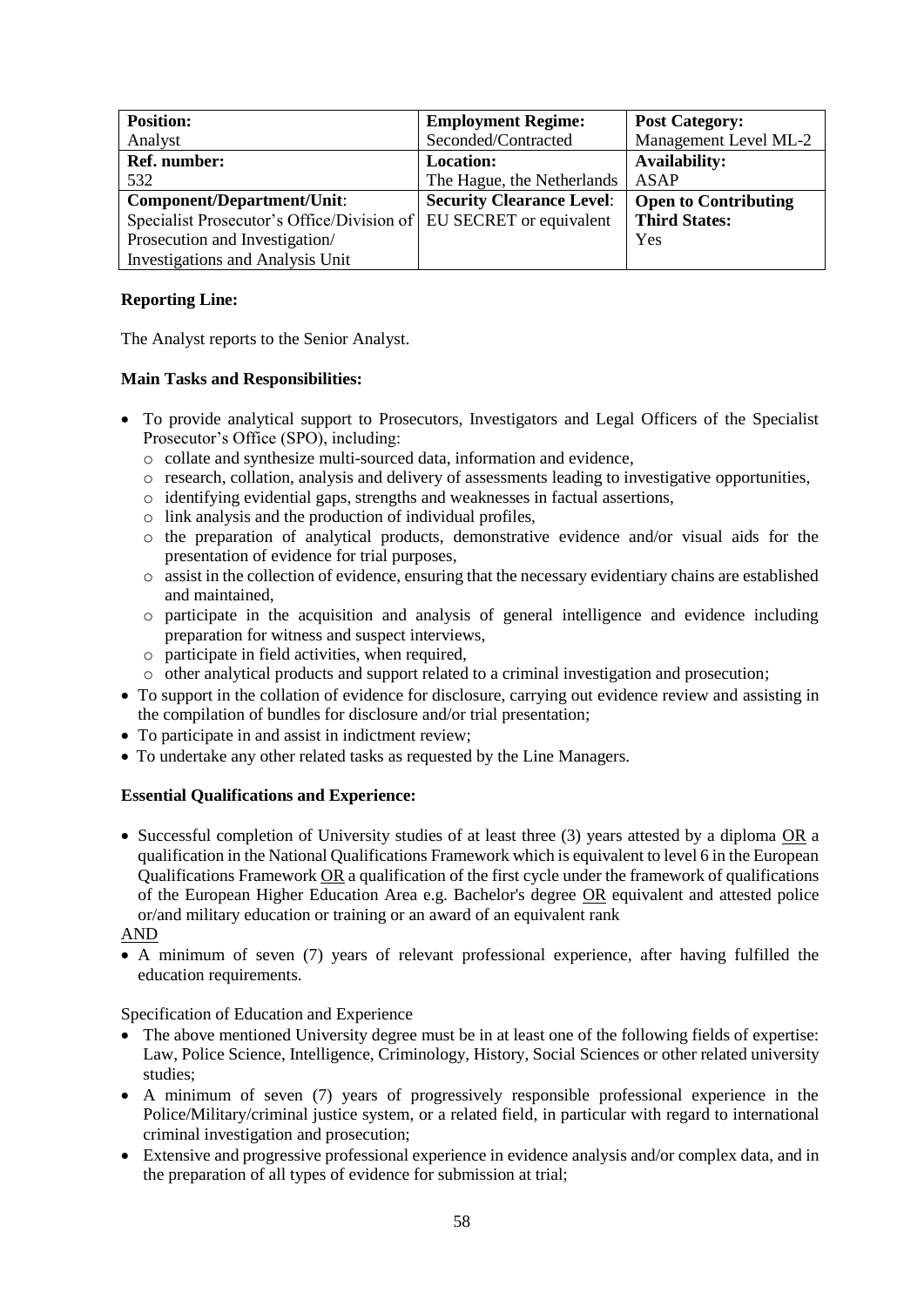- Comprehensive knowledge of research and analytical techniques;
- Demonstrated ability to edit and critically assess expert and analytical reports;
- Excellent working knowledge of analysis and document management software and tools;
- Ability to acquire useful information from a variety of sources and excellent writing skills for drafting accurate reports;
- Ability to work productively in a fast-paced, team-oriented environment and produce accurate work under pressure and in difficult circumstances;
- Ability to establish and maintain effective and constructive working relationships with people of different national and/or cultural backgrounds with respect for diversity;
- Demonstrated gender awareness and sensitivity; ability to promote an inclusive working environment and integrate a gender perspective into tasks and responsibilities.

- Familiarity with the use of analytical software, platforms and tools such as Analyst's Notebook or equivalent;
- Experience in the investigation and prosecution/defence of war crimes or organised crime in a national jurisdiction, hybrid national or international court or tribunal;
- International experience, particularly in crisis areas with multi-national and international organisations;
- Good understanding of the political, cultural, historical and security situation of the Balkans, in particular Kosovo;
- Knowledge of the functioning of the EU and in particular CSDP Missions;
- Working knowledge of written and spoken Albanian and/or Serbian.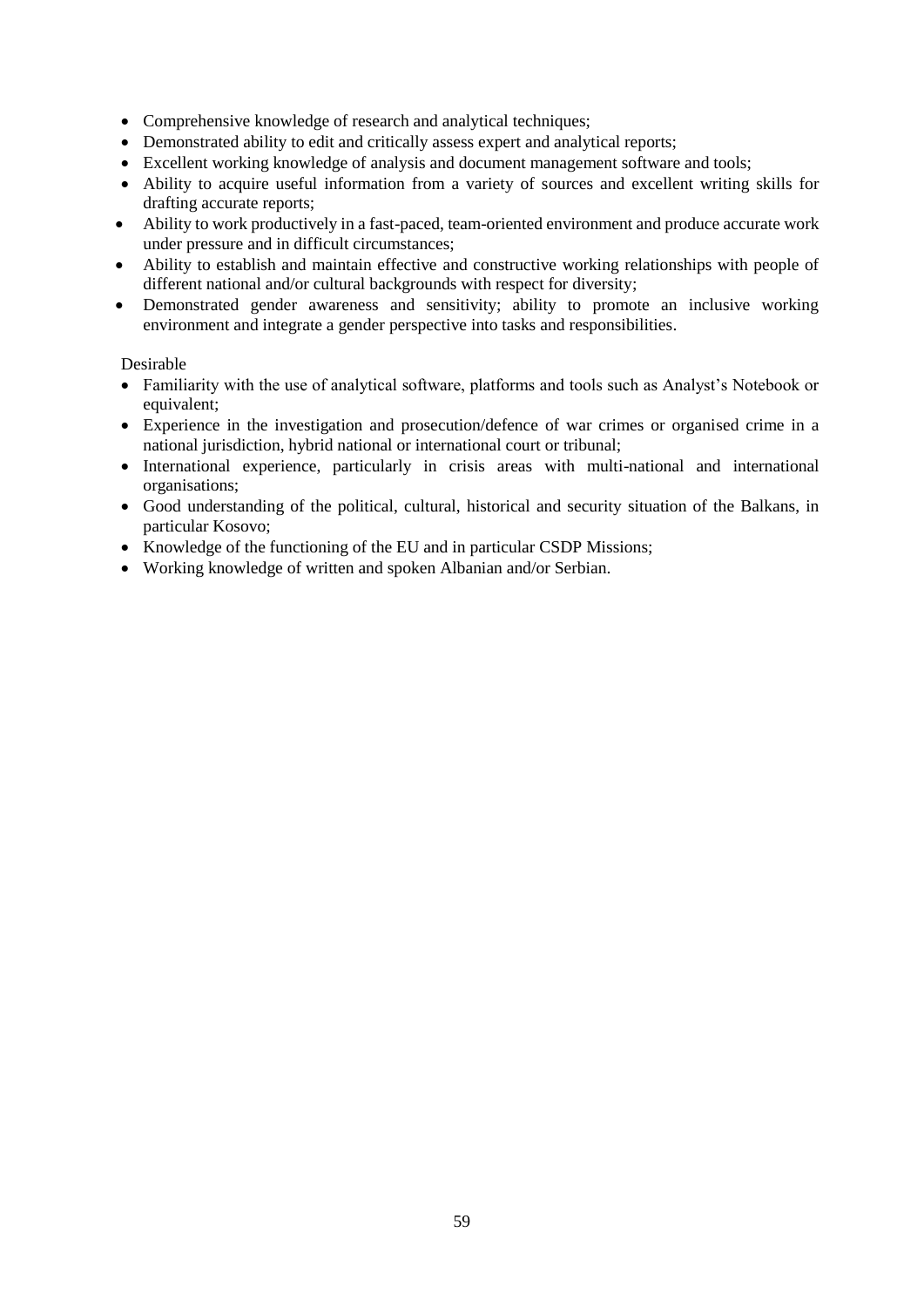| <b>Position:</b>                           | <b>Employment Regime:</b>        | <b>Post Category:</b>       |
|--------------------------------------------|----------------------------------|-----------------------------|
| Investigator                               | Seconded/Contracted              | Management Level ML-2       |
| Ref. number:                               | <b>Location:</b>                 | <b>Availability:</b>        |
| 536                                        | The Hague, the Netherlands       | ASAP                        |
| Component/Department/Unit:                 | <b>Security Clearance Level:</b> | <b>Open to Contributing</b> |
| Specialist Prosecutor's Office/            | EU SECRET or equivalent          | <b>Third States:</b>        |
| Division of Prosecution and Investigation/ |                                  | Yes                         |
| <b>Investigations and Analysis Unit</b>    |                                  |                             |

The Investigator reports to the Head of Investigations (Prosecutions).

# **Main Tasks and Responsibilities:**

- To carry out international law enforcement liaison and coordination at the operational level;
- To examine all material, prepare, plan, develop and coordinate activities relevant to the investigations of the Specialist Prosecutor's Office (SPO), including interviewing of victims and witnesses, and gathering of evidence, as directed and supervised by the Head of Investigations (Prosecutions) and the SPO Prosecutors;
- To attend crime scenes and exhumation sites, as required;
- To carry out, plan and advise on strategies relating to obstruction of justice investigations;
- To prepare clear and concise reports, and maintain accurate prosecution investigation files;
- To ensure the appropriate handling and distribution of sensitive investigation-related documentation, both electronically and in a hard copy, in accordance with the EU regulations and internal procedures;
- To implement policies and procedures towards the goals and objectives of the SPO;
- To provide in a timely and accurate manner any information and deliverables relevant for the Management;
- To use and update electronic systems and databases employed by the SPO;
- To carry out any investigative actions provided for under applicable laws and Rules of procedure and evidence;
- To act as police;
- To undertake any other related tasks as requested by the Line Managers.

# **Essential Qualifications and Experience:**

 Successful completion of University studies of at least three (3) years attested by a diploma OR a qualification in the National Qualifications Framework which is equivalent to level 6 in the European Qualifications Framework OR a qualification of the first cycle under the framework of qualifications of the European Higher Education Area e.g. Bachelor's degree OR equivalent and attested police or/and military education or training or an award of an equivalent rank

# AND

 A minimum of seven (7) years of relevant professional experience, after having fulfilled the education requirements.

- The above mentioned University degree must be in at least one of the following fields of expertise: Law, Police Science, Intelligence, Criminology, Social Sciences or other related university studies;
- A minimum of seven (7) years of progressively responsible professional experience in the Police/Military, preferably with regard to international or cross-border criminal investigations;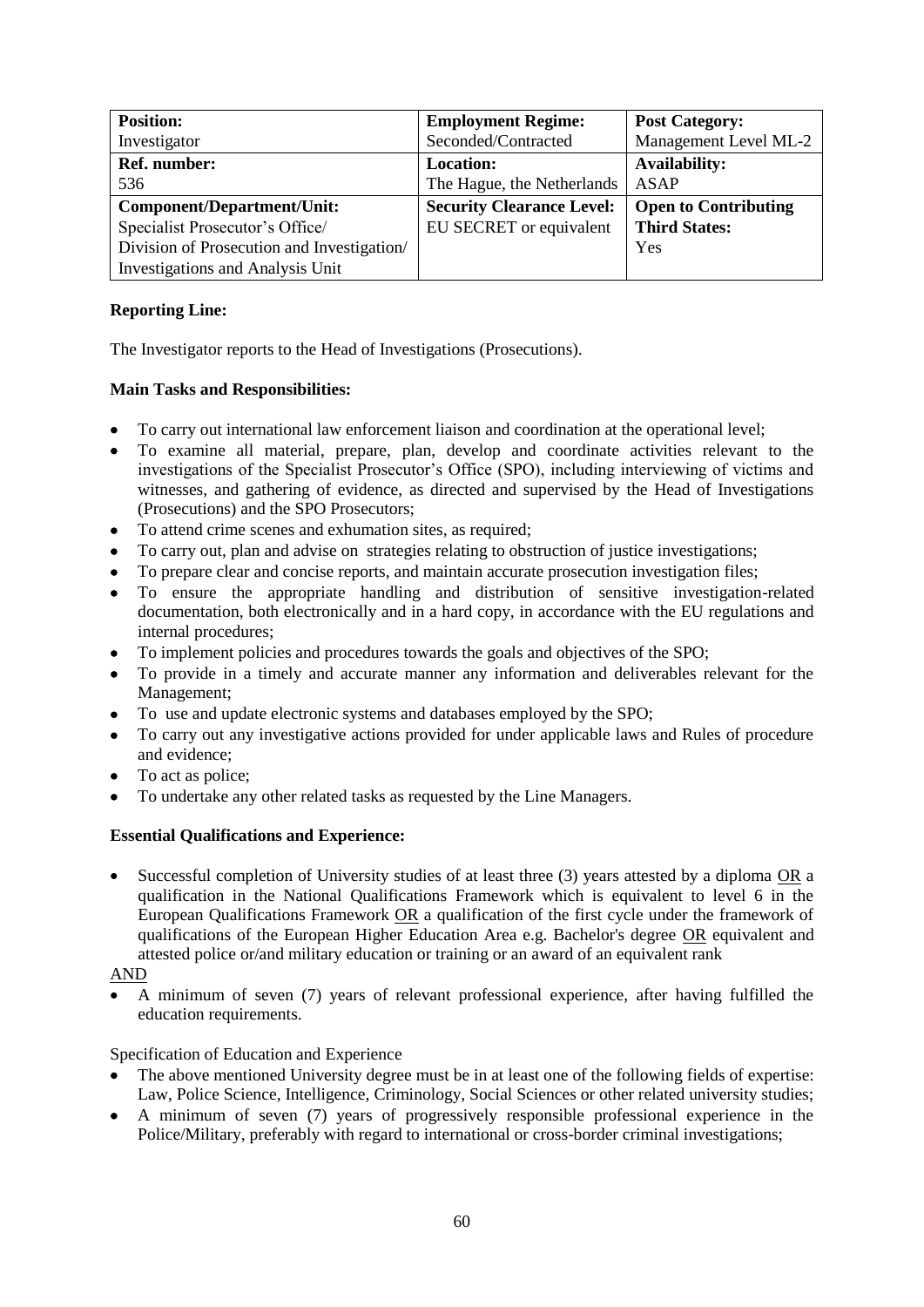- Experience in the investigation of war crimes, organised crime or other complex criminal cases, including the knowledge of crime scene management and the gathering, handling and retention of evidence and exhibits;
- Knowledge of and experience with up to date investigative techniques and strategies;
- Knowledge of victim support issues in relation to serious criminal acts, crimes against humanity, violations of human rights, victim testimony, witness protection programs and counselling resources;
- Tact, accuracy and discretion in handling sensitive and confidential information;
- Demonstrated sound judgement;
- Excellent interpersonal and communication skills in English, both written and oral;
- Willingness/preparedness to undertake extensive duty traveling on short notice;
- Ability to work productively in a fast-paced, team-oriented environment and produce accurate work under pressure and in difficult circumstances;
- Ability to build trust and to establish and maintain effective and constructive working relationships with people of different national and/or cultural backgrounds with respect for diversity;
- Demonstrated gender awareness and sensitivity; ability to promote an inclusive working environment and integrate a gender perspective into tasks and responsibilities.

- International experience, particularly in crisis areas;
- Familiarity with the use of analytical software, platforms and tools such as Analyst's Notebook, or equivalent,
- Substantial knowledge of the functioning of the international criminal courts and other investigative instances, as well as the EU and CSDP missions;
- Knowledge of Albanian and/or Serbian language.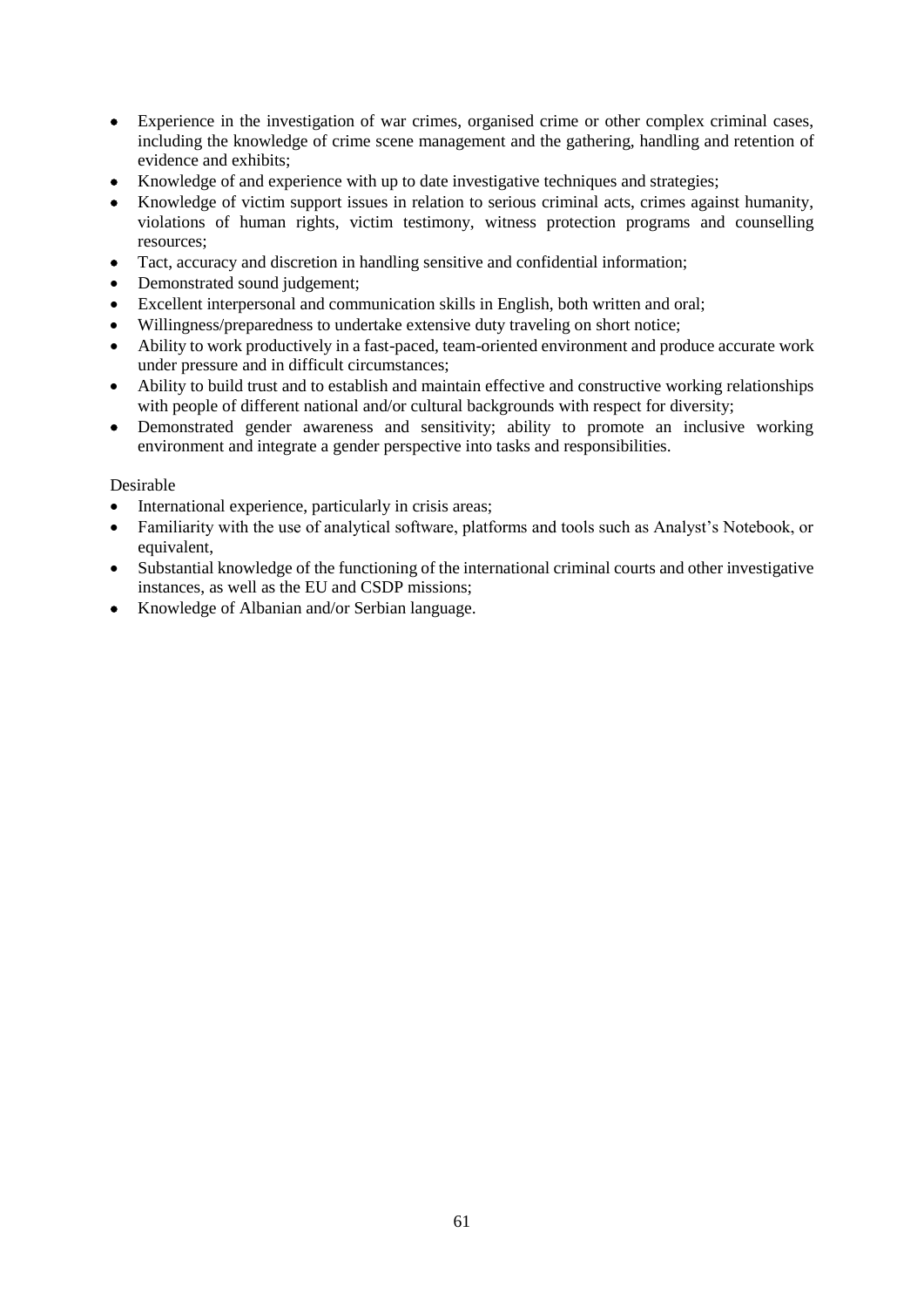| <b>Position:</b>                        | <b>Employment Regime:</b>        | <b>Post Category:</b>       |
|-----------------------------------------|----------------------------------|-----------------------------|
| Senior Investigator                     | Seconded/Contracted              | Management Level ML-1       |
| Ref. number:                            | <b>Location:</b>                 | <b>Availability:</b>        |
| 562                                     | The Hague, the Netherlands       | <b>ASAP</b>                 |
| Component/Department/Unit:              | <b>Security Clearance Level:</b> | <b>Open to Contributing</b> |
| Specialist Prosecutor's Office/Division | EU SECRET or equivalent          | <b>Third States:</b>        |
| of Prosecution and Investigation/       |                                  | Yes                         |
| <b>Investigations and Analysis Unit</b> |                                  |                             |

The Senior Investigator reports to the Head of Investigations (Prosecutions).

# **Main Tasks and Responsibilities:**

- To plan, coordinate and carry out investigative strategies and actions provided for under applicable laws and Rules of procedure and evidence, including the methodology, timing and sequencing of their execution, with the aim of contributing to the achievement of the prosecutorial objectives of the Specialist Prosecutor's Office (SPO);
- To examine, interpret and evaluate material gathered by the SPO, and to provide expert advice in this regard;
- To prepare, plan, develop and coordinate activities relevant to the SPO investigations, including but not limited to interviewing of victims, witnesses and insiders, gathering of evidence, attending crime scenes and exhumation sites as directed and supervised by the Head of Investigations (Prosecutions) and the SPO Prosecutors;
- To locate, engage with and handle persons of interest, in particular witnesses and insiders, in a manner that preserves the security and integrity of the SPO investigations;
- To coordinate and advise on the implementation of risk management strategies and methodologies across the full range of the SPO investigations and missions;
- To present findings and advice/feedback to the SPO Management in the form of clear, concise and well-supported briefs and reports;
- To coordinate information collection, collation and analysis tasks undertaken by the SPO Investigators and Analysts, where appropriate, and to review and summarise their findings for the SPO Prosecutors;
- To develop, train and mentor other team members in respect to investigative activities and techniques;
- To ensure a proper handling of all investigation files and quality control over all deliverables of Investigators;
- To act as police and to perform the tasks and responsibilities of Investigator as and when required;
- To undertake any other related tasks as requested by the Line Managers.

### **Essential Qualifications and Experience:**

 Successful completion of University studies of at least three (3) years attested by a diploma OR a qualification in the National Qualifications Framework which is equivalent to level 6 in the European Qualifications Framework OR a qualification of the first cycle under the framework of qualifications of the European Higher Education Area e.g. Bachelor's degree OR equivalent and attested police or/and military education or training or an award of an equivalent rank

AND

 A minimum of ten (10) years of relevant professional experience, after having fulfilled the education requirements.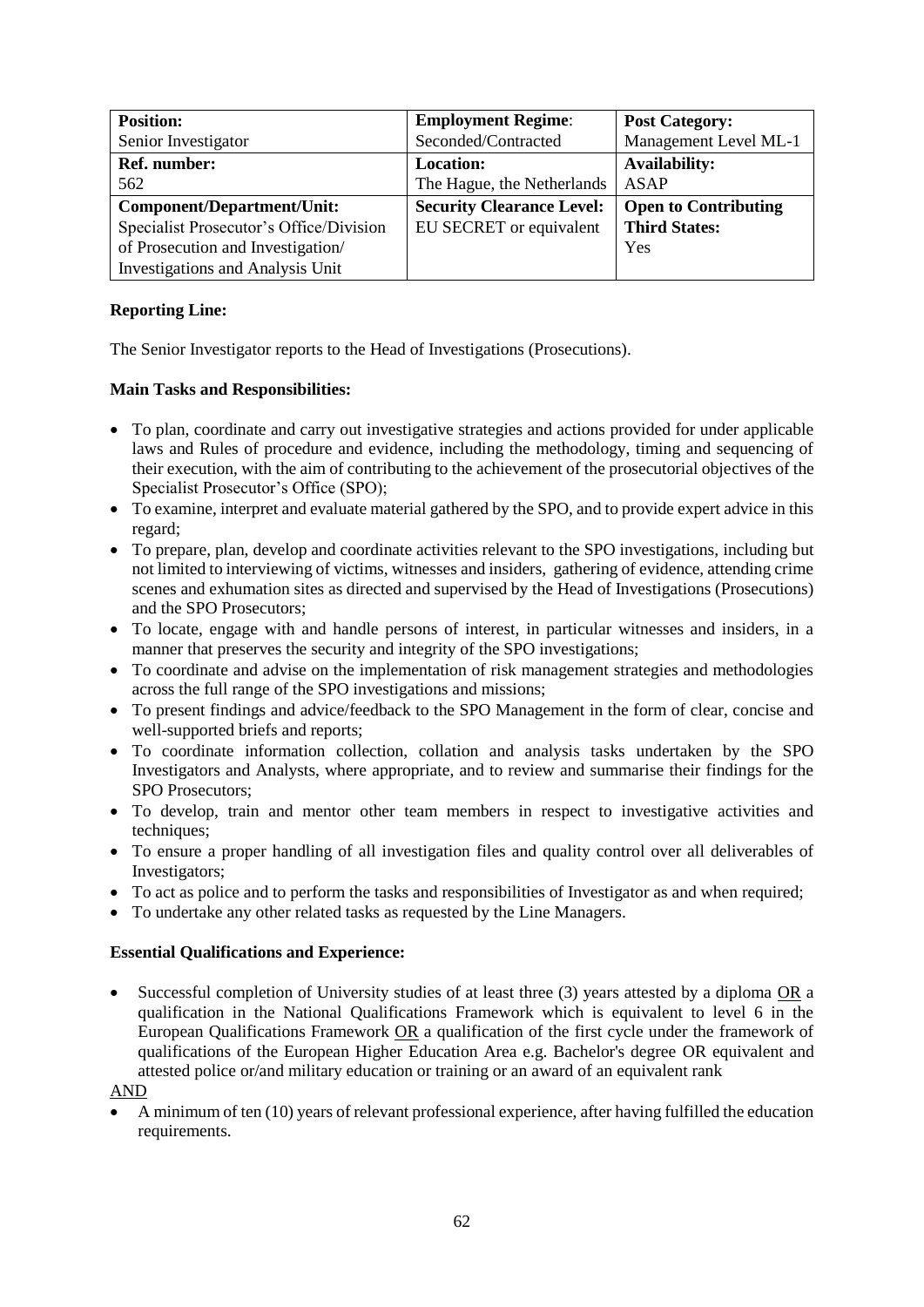Specification of Education and Experience

- The above mentioned University degree must be in at least one of the following fields of expertise: Law, Police Science, Intelligence, Criminology, Social Sciences or other related university studies;
- At least ten (10) years of professional experience in conducting, coordinating large-scale and complex investigations with a transnational character related to war crimes, organised crime, trafficking or serious human rights abuses;
- At least three (3) years of management experience in terms of a lead role in investigations, coordination and/or supervising of others;
- Substantial experience in drafting investigative reports, evidential summaries and other related documents, with excellent research, analytical and legal drafting skills;
- Substantial experience working with informants, covert human intelligence sources and/or insiders, and in generating leads and evidence from such individuals, in particular in cases with extensive cross border and/or international dimensions;
- Significant background in risk management and risk mitigation in investigation operations, in particular on missions involving contacts with informants or sources in international settings;
- Experience working in diverse legal systems;
- Willingness/preparedness to undertake extensive duty traveling on short notice;
- Authorised to carry and be issued a personal weapon if seconded, or be prepared to be trained in their use, if contracted;
- Tact, accuracy and discretion in handling sensitive information and confidential information;
- Demonstrated sound judgement;
- Excellent interpersonal and communication skills in English;
- Ability to build trust and work productively in a fast-paced, team-oriented environment and produce accurate work under pressure and in difficult circumstances;
- Ability to establish and maintain effective and constructive working relationships with people of different national and/or cultural backgrounds with respect for diversity;
- Demonstrated gender awareness and sensitivity; ability to promote an inclusive working environment and integrate a gender perspective into tasks and responsibilities.

- Experience in carrying out complex investigations related to the Western Balkans region;
- Substantial knowledge of the functioning of international criminal courts and other investigative instances, as well as the EU and CSDP Missions.
- Knowledge of Albanian and/or Serbian Language.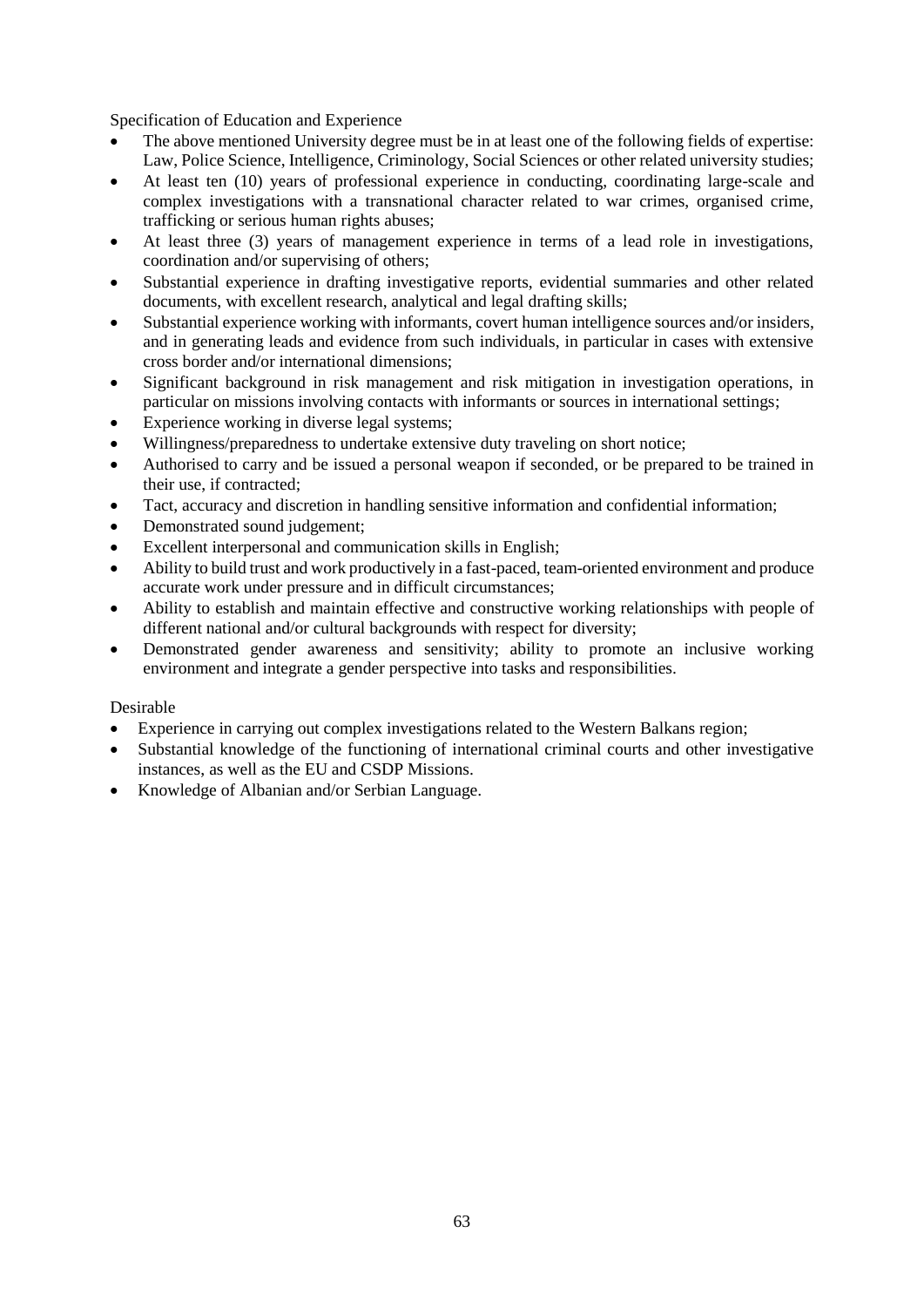| <b>Position:</b>                           | <b>Employment Regime:</b>        | <b>Post Category:</b>       |
|--------------------------------------------|----------------------------------|-----------------------------|
| Associate Interpreter/Translator (Albanian | Seconded/Contracted              | <b>Assistant Level AL-1</b> |
| and Serbian)                               |                                  |                             |
| Ref. number:                               | <b>Location:</b>                 | <b>Availability:</b>        |
| 563                                        | The Hague, the Netherlands       | ASAP                        |
| Component/Department/Unit:                 | <b>Security Clearance Level:</b> | <b>Open to Contributing</b> |
| Specialist Prosecutor's Office/            | EU SECRET or equivalent          | <b>Third States:</b>        |
| Division of Prosecution and Investigation/ |                                  | Yes                         |
| Disclosure and Evidence Unit/              |                                  |                             |
| Language Support Team                      |                                  |                             |

The Associate Interpreter/Translator (Albanian and Serbian) reports to the Language Support Services Coordinator (SPO).

# **Main Tasks and Responsibilities:**

- To provide the first level translation from Serbian and Albanian into English, and vice versa;
- To review documents in Serbian and Albanian and prepare as required for disclosure and/or other evidentiary requirements;
- To serve as official verbatim interpreter for the Specialist Prosecutor's Office (SPO) by providing simultaneous and consecutive interpretation from Serbian and Albanian into English, and vice versa, during all stages of the investigations and of the proceedings;
- To carry out research tasks involving Serbian and Albanian language sources necessary to the investigations and proceedings conducted by the SPO;
- To summarise, review, evaluate and catalogue Serbian and Albanian language material relevant to the SPO's investigations and proceedings;
- To support staff members regarding cultural norms and expectations to facilitate interactions in Serbian and Albanian-speaking communities;
- To undertake any other related tasks as requested by the Line Managers.

# **Essential Qualifications and Experience:**

• A level of secondary education attested by a diploma

AND

 A minimum of ten (10) years of relevant professional experience, after having fulfilled the education requirements.

Specification of Education and Experience

- At least three (3) years of relevant work experience in an international criminal or hybrid tribunal, or international organisation;
- Knowledge of legal terminology, including criminal and/or civil law;
- Professional proficiency in English, Serbian and Albanian.
- Ability to work productively in a fast-paced, team-oriented environment and produce accurate work under pressure;
- Ability to maintain effective, constructive working relationships with people of different national and/or cultural backgrounds with respect for diversity;
- Demonstrated gender awareness and sensitivity; ability to promote an inclusive working environment and integrate a gender perspective into tasks and responsibilities.

Desirable

Accredited Translator/Interpreter and/or experience with linguistic work in a judicial setting;